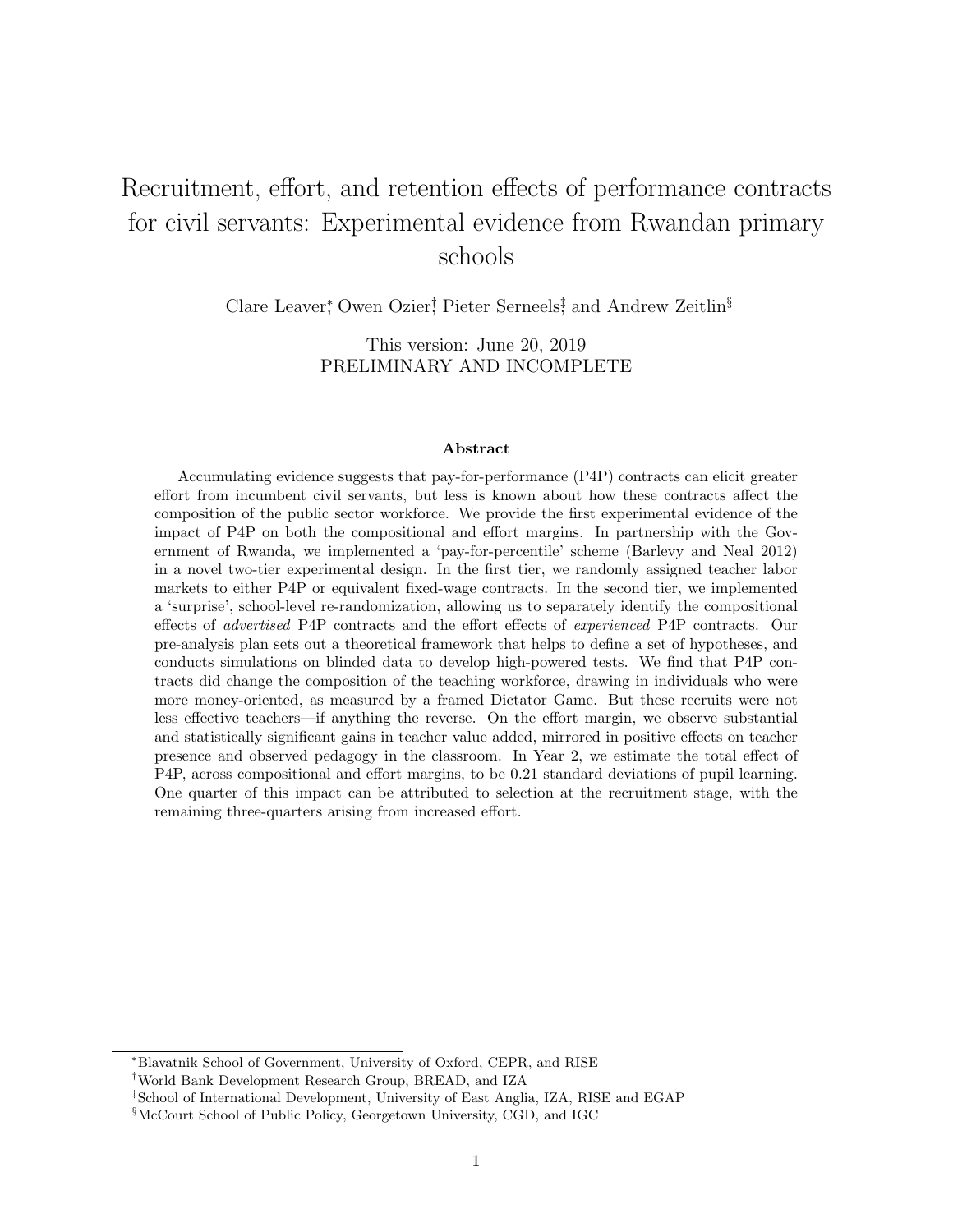## 1 Introduction

The ability to recruit, elicit effort from, and retain civil servants is a central challenge of state capacity in developing countries. Nowhere is this more evident than in the education sector, where rising access to government schooling has failed to translate into hoped-for learning gains, even as teacher salaries account for the bulk of expenditure on education and a large part of the civil service payroll (Das et al, 2017). Many developing country governments obtain poor skill and effort levels in return for their expenditure on the teaching workforce. For example, the World Bank's Service Delivery Indicators for Uganda suggests that only 20 percent of primary school teachers have mastery of their content, while they are absent from school an average of 27 percent of the time (Bold et al., 2017). Yet teacher quality has important effects: both immediate, on student learning, and eventual, on later education and labor outcomes (Chetty et al., 2014a,b). Improved skills ultimately affect a country's economic performance (Hanushek and Woessmann, 2012).

Accumulating evidence shows that pay-for-performance contracts can elicit improvements in effort from incumbent teachers, although these results are sensitive to design (Neal, 2011). Individualteacher performance contracts have had persistent effects in India (Muralidharan, 2012; Muralidharan and Sundararaman, 2011) and Israel (Lavy, 2009) but evidence on school-level incentives is more mixed, e.g., in Kenya (Glewwe et al., 2010). Similarly, evaluations of teacher performance pay in wealthier countries have yielded generally mixed results, with incentive effects strongest among relatively inexperienced teachers and diluted as contracts pool teachers (Fryer, 2013; Fryer et al., 2012; Goodman and Turner, 2013; Imberman and Lovenheim, 2015; Lavy, 2009; Sojourner et al., 2014; Springer et al., 2010). However, little is known about how pay-for-performance contracts affect the *composition* of the teaching working force, or indeed the civil service more generally.<sup>1</sup>

Given such mixed and missing evidence, a range of views prevail. The most pessimistic point to theories in public administration, social psychology and, more recently, behavioural economics (B´enabou and Tirole, 2003; Delfgaauw and Dur, 2007) to argue that pay-for-performance contracts will have negative effects on both compositional and effort-margins. In short, performance-pay: recruits the wrong types—individuals who are somehow 'in it for the money'; lowers effort by reducing intrinsic motivation; and fails to retain the right types—good teachers become de-motivated and quit. By contrast, the most optimistic point to classic economic contract theory (Lazear, 2003; Rothstein, 2015) and evidence from the seminal work of Lazear (2000) on private-sector employees in jobs with readily measurable output to argue that pay-for-performance will have positive effects on both margins. Under this view, performance-pay: recruits the right types—individuals who anticipate performing well in the classroom; raises effort by increasing extrinsic motivation; and retains the right types—good teachers feel rewarded and stay put.

This paper seeks to inject new evidence into this debate. We provide what is to our knowledge the first prospective, experimental evaluation of not only the effort margin but also the compositional effects of pay-for-performance contracts for civil servants. As described below, we implement

<sup>&</sup>lt;sup>1</sup>There is a small but growing literature documenting the effects of more general contractual terms (e.g. pay levels) on compositional margins. For instance, in developing countries, higher pay attracts skilled and motivated workers to hardship posts (Dal B<sub>Ó</sub> et al., 2013), and career track opportunities attract competent and motivated community health workers (Ashraf et al., 2016); promises of easy money attract but ultimately disappoint community health workers (Deserranno, 2017). In the U.S., low-performing teachers at risk of firing from a teacher accountability initiative in DC quit on their own (Dee and Wyckoff, 2015) and were replaced by people who did better (Adnot et al., 2016). Meanwhile, there is suggestive evidence both that higher value-added teachers have better earnings opportunities outside the classroom (Chingos and West, 2012) and that their retention is sensitive to pay (Clotfelter et al., 2008). Finally, Figlio and Kenny (2007) report evidence from US counties showing an association between performance pay and student outcomes that comprises both a compositional and incentive margin; Woessmann (2011) provides similar cross-sectional evidence at the country level.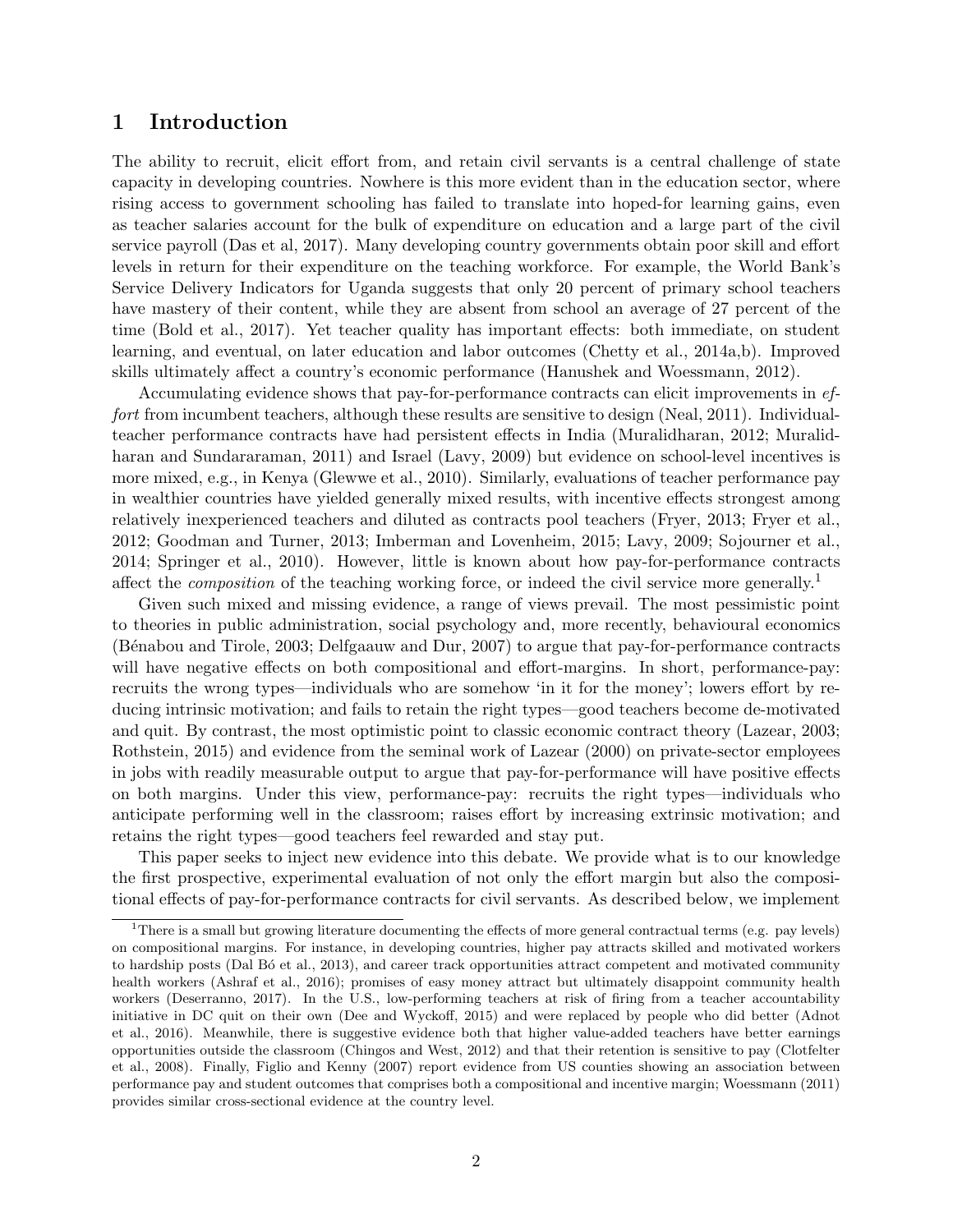a novel, two-stage experimental design that allows us to decompose the total effect of contractual changes into their compositional and effort-margin components.

The study takes place in Rwanda's primary education sector. As in most developing countries, teachers represent a large part of the civil service and the bulk of the education budget (Kremer and Holla, 2009). Teacher turnover is high in Rwanda—particularly for primary schools and in rural districts—and replacement of lost teachers tends to be a lengthy process that often leaves schools without qualified replacements for a period of at least a year. Rural districts struggle at times to meet hiring targets, and face acute skill shortages, particularly in the upper-primary grades (Primary 4–6) in which English has become the official language of instruction. Moreover, there is evidence from the health sector in Rwanda that performance contracts may be effective motivators (Basinga et al., 2011) and in fact teachers are currently the only part of the civil service to be exempted from the *imihigo* system that ties a component of pay to measures of performance.

We worked with the Rwanda Education Board and Ministry of Education to design and implement a pay-for-performance (hereafter P4P) contract based on the 'pay for percentile' scheme (Barlevy and Neal, 2012).<sup>2</sup> Building on extensive consultations and a pilot year, the contract rewards the top 20 percent of teachers with extra pay, over and above their usual salary, using a metric that combines information on both the learning outcomes in teachers' classrooms, what we term *performance*, and three measures of teachers' inputs into the classroom: their *presence* (measured through unannounced visits to schools), their preparation (measured through audits of lesson plans), and their pedagogy (measured through classroom observations). Teachers are ranked on each of these criteria, and their '4P' score is computed as a weighted average, with performance taking half of the weight and presence, preparation and pedagogy weighted equally and together representing the other half.

Building on this contract, we undertake a two-tiered experiment (Ashraf et al., 2010; Cohen and Dupas, 2010; Karlan and Zinman, 2009) that first randomly assigns labor markets to either P4P or expected-value-equivalent fixed-wage (hereafter FW) advertisements, and then uses a surprise re-randomization of experienced contracts at the school level to enable estimation of pure compositional effects within each realized contract type. In the first stage—undertaken during recruitment for teacher placements in the 2016 school year—we randomly assigned labor markets to either P4P or FW contracts. We advertised extensively over radio, in flyers, at District Offices, through WhatsApp networks of Teacher Training College alumni, and in job fairs, explaining that all teachers who applied for teaching jobs in the relevant districts and were placed in upper-primary teaching positions would be eligible for the relevant treatments. We then recruited into the study all primary schools that received such a teacher to fill an upper-primary teaching role. In the second stage of our experiment—undertaken once 2016 teacher placements had been finalized—we randomly re-assigned these schools in their entirety to either P4P or FW contracts; all teachers, including both newly placed recruits and incumbents, who taught core-curricular classes to upperprimary students would be eligible for the relevant contracts. This was made incentive compatible by effectively buying out recruits' initial offers with a signing bonus, so that no recruit, regardless of her belief about the probability of winning, could be made worse off by the re-randomization.

A second methodological contribution of the paper, in addition to the experimental design, is the way in which we develop a pre-analysis plan. In our registered plan (AEARCTR-0002565), we pose three questions. First, what outcomes to study? Second, what hypotheses to test for each outcome? And third, how to test each hypothesis? In the pre-analysis plan, we answered the what questions on the basis of theory, political relevance and available data. With these questions

<sup>2</sup>Several recent papers have evaluated variants of the Barlevy and Neal pay-for-percentile scheme in education contexts. See, e.g., Loyalka et al. (forthcoming) in China, Gilligan et al. (2018) in Uganda, and Mbiti et al. (2018) in Tanzania.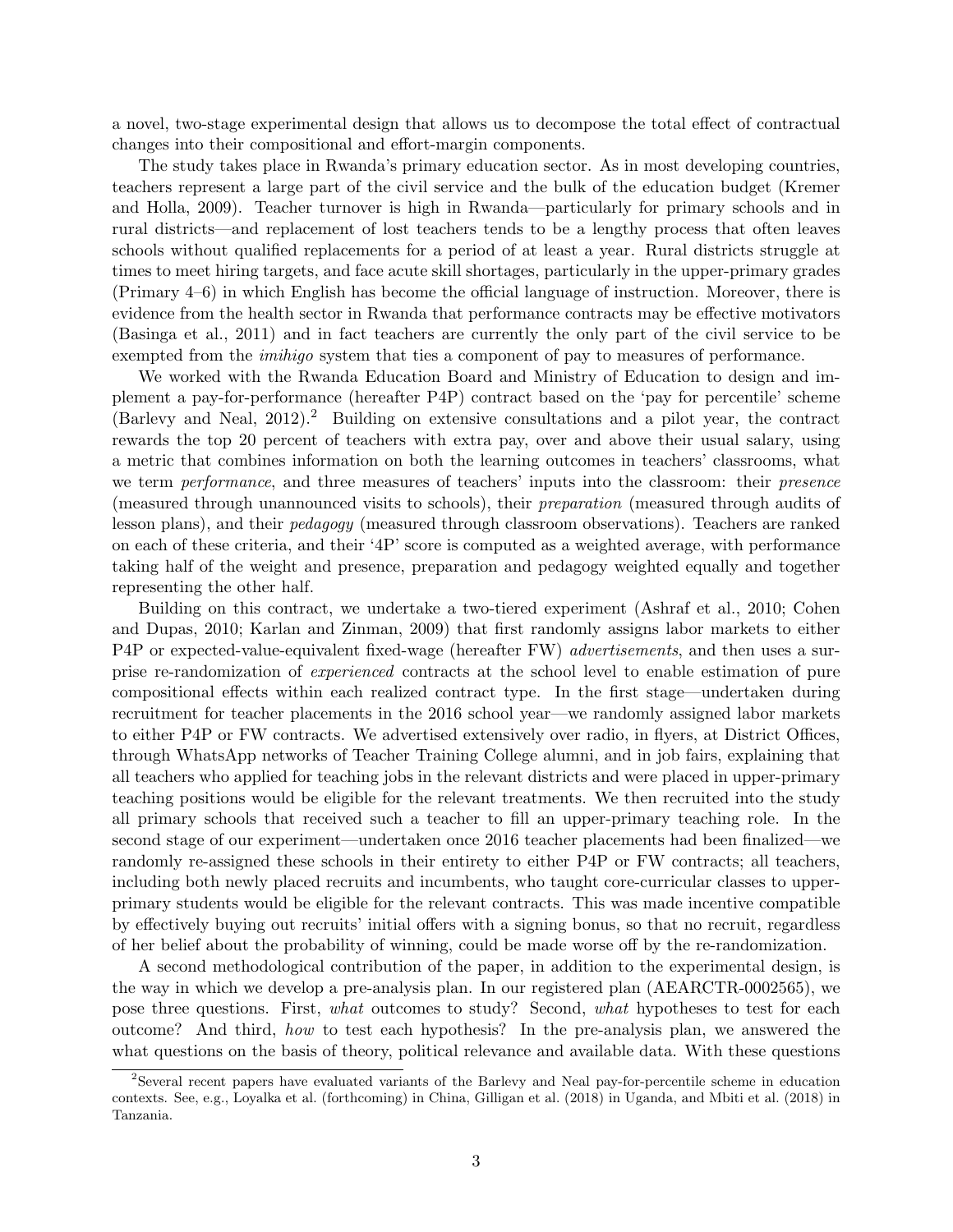settled, we then answered the how question using blinded data. Specifically, we used a blinded dataset that allowed us to learn about a subset of the statistical properties of our data without deriving hypotheses from realized treatment responses, as advocated by, e.g., Olken (2015).<sup>3</sup> This approach achieves power gains by choosing from among specifications and test statistics on the basis of simulated power, while protecting against the risk of false positives that could arise if specifications were chosen specifically on the basis of their realized statistical significance in any real-world experiment.<sup>4</sup> For an experimental study in which one important dimension of variation occurs at the labor-market level—and so is potentially limited in power—the gains from these specification choices are particularly important. The results reported in our pre-analysis plan demonstrate that, with specifications appropriately chosen, the study design is well powered, such that even null effects would be of both policy and academic interest.

Our main findings are as follows. First, while advertised P4P contracts did not change the distribution of measured teacher skill either in the applicant pool as a whole, or among new hires in particular, P4P contracts did select teachers who were more money-motivated in a framed Dictator Game that measured their intrinsic motivation. Second, in spite of this, teachers recruited under P4P were at least as effective as those recruited under fixed-wage contracts. These P4P recruits performed no worse than the fixed-wage recruits in terms of their presence, classroom conduct, or the learning outcomes of their students. Third, working under P4P contracts stimulated teachers to achieve better learning outcomes with their students than fixed-wage contracts. The improvement in student achievement was 0.09 standard deviations per year on average across the two years, and 0.16 standard deviations in the second year of the study. These gains in learning outcomes appear to be driven at least in part by improved teacher presence and classroom conduct. Teacher presence was 6 percentage points higher among recruits who experienced the P4P contract compared to recruits who experienced the fixed-wage contract. (A sizable impact given that baseline teacher presence was 90 percent.) Teachers who experienced P4P were more effective in their classroom practices than fixed-wage contract teachers by 0.26 points, as measured on a 4-point scale.

The net effect of being recruited to, and then working under, a P4P contract was an improvement in teacher value-added that resulted in 0.21 standard deviations of learning gain in the second year. We observe no differential selection out of these contracts during the period studied, and a postevaluation survey confirms that teachers had a favorable view of the P4P contracts.<sup>5</sup> Consequently, one quarter of the total impact of P4P in our study can be attributed to selection at the recruitment stage, with the remaining three quarters arising from increased effort.

The remainder of the paper is organized as follows. Section 2 sets out the study design in greater detail. Section 3 provides a detailed description of the data. Sections 4 and 5 report results, and Section 6 concludes.

<sup>3</sup>Although we have been unable to find examples undertaking such blinding in economics, Humphreys et al. (2013) argue for and undertake a related approach with partial endline data.

<sup>4</sup>The spirit of this approach is similar to recent work by Anderson and Magruder (2017) and Fafchamps and Labonne (2017). We forsake the opportunity to undertake exploratory analysis because our primary hypotheses were determined a priori by theory and policy relevance. In return, we avoid having to discard part of our sample, with associated power loss.

<sup>5</sup>Teachers were asked for their overall opinion about the idea of providing bonus payments on the basis of objective measures of performance. More than 1,300 teachers responded, of whom 78 percent had a favourable opinion of performance pay on such an objective basis; only 12 percent were unfavourable; 7 percent were neutral.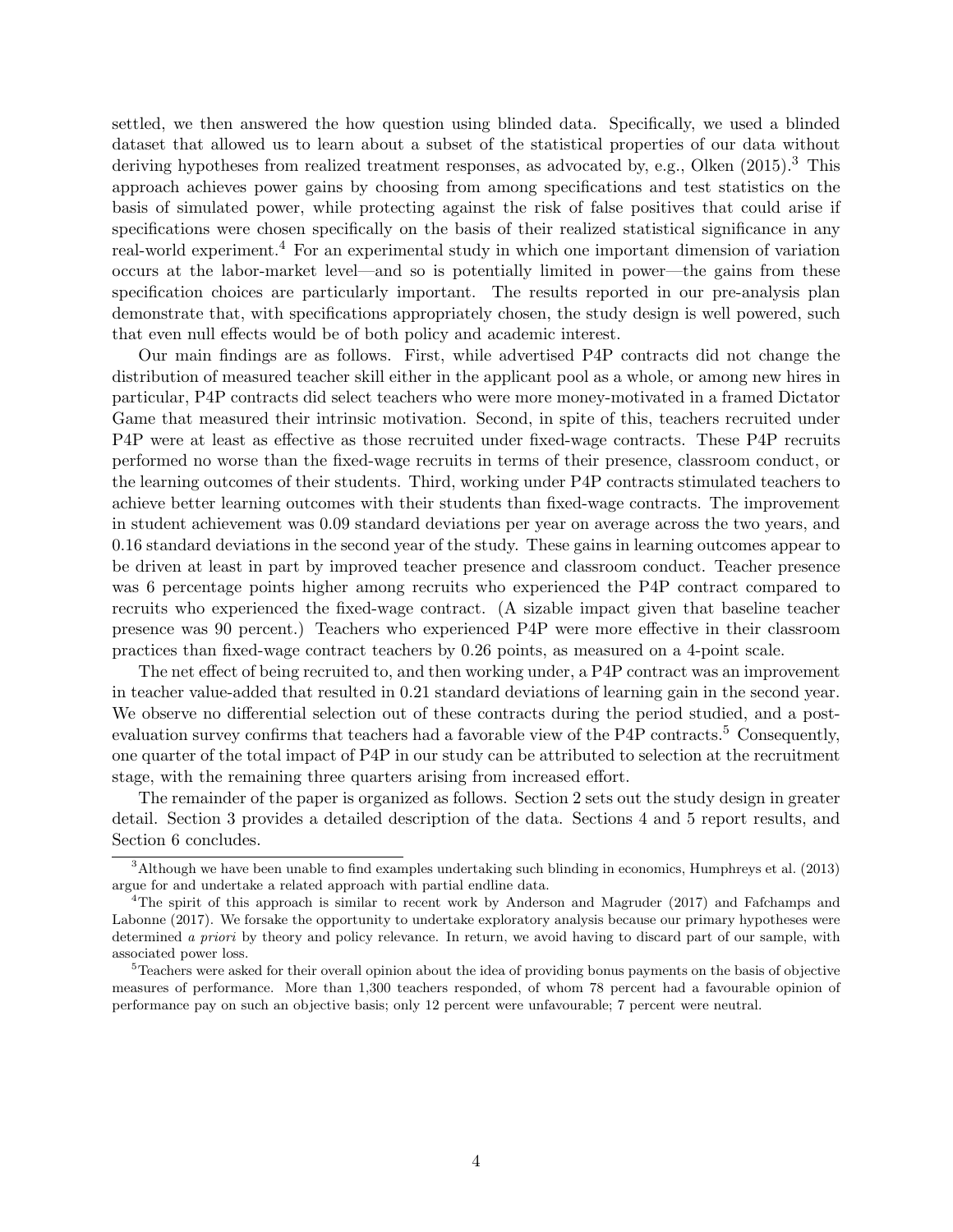## 2 Design

The study took place during the actual recruitment of civil service teaching jobs in upper primary in six districts of Rwanda in  $2016<sup>6</sup>$ . The design draws on the 'surprise' two-stage randomizations of Karlan and Zinman (2008), Ashraf, Berry, and Shapiro (2010), and Cohen and Dupas (2010) in credit-market and public-health contexts. Both tiers of this experiment are built around the comparison of two contracts regarding a bonus payment, on top of existing teacher salaries, and managed by Innovations for Poverty Action in coordination with the Rwanda Education Board (REB). The first of these contracts is a pay-for-performance contract, which pays RWF 100,000 (approximately 15 percent of annual salary) to the top 20 percent of upper-primary teachers within a district, as measured by a composite performance metric briefly described in the preceding section and detailed in the pre-analysis plan. The second is a fixed wage contract that provides RWF 20,000 to all upper-primary teachers. The second stage (surprise) randomization implies that applicants may experience a different contract from the advertised one to which they applied.<sup>7</sup>

This design gives rise to four distinct types of recruits placed in schools, as summarized in Figure 1. Potential applicants—not all of whom are observed—are assigned to either advertised FW or advertised P4P contracts, depending on the labor market in which they reside. Those who actually apply and are placed into schools fall into one of four groups. For example, group 'a' in Figure 1 denotes teachers who applied to jobs advertised as FW, and who were placed in schools assigned to FW contracts, while group 'c' denotes teachers who applied to jobs advertised as FW and were then placed in schools re-randomized to P4P contracts. The key insight of such a surprise re-randomization is that comparisons between groups  $a$  and  $b$ , and between groups  $c$  and d, allow us to learn about a 'pure' compositional effect of pay-for-performance contracts on teacher performance in the school, whereas comparisons along the diagonal of  $a-d$  are informative about the total effect of such contracts, along both extensive and intensive margins.

Figure 1: Treatment groups among recruits placed in study schools

Advertised FW P4P Experienced FW a b P4P c d

The academic year in Rwanda runs from February–November, with new hires typically recruited between November and January. The timeline for the study was therefore as follows. In November 2015, as soon as districts revealed the positions to be filled, we announced the advertised contract assignment. In addition to radio, poster, and flyer advertisements, and the presence of a person to explain the advertised contracts at District Education Offices, we also held three job fairs at central locations to promote the interventions. These job fairs were advertised through WhatsApp networks of Teacher Training College graduates. Applications were then submitted in December. In January 2016, all districts held screening examinations for potential candidates. Successful candidates were placed into schools during February–March. We enrolled schools into the study on a rolling basis as they received recruits and allocated them to teaching positions in upper-primary

<sup>&</sup>lt;sup>6</sup>In Rwanda, upper primary refers to grades 4, 5, and 6; schools themselves typically include grades 1 through 6.

<sup>7</sup>As described in Section 2.2 below, all recruits placed in study schools were offered a retention bonus of RWF 80,000 that ensured that they received at least as much under their realized contract as they could have expected under their advertised contract. There were no objections to or refusals of the rerandomization.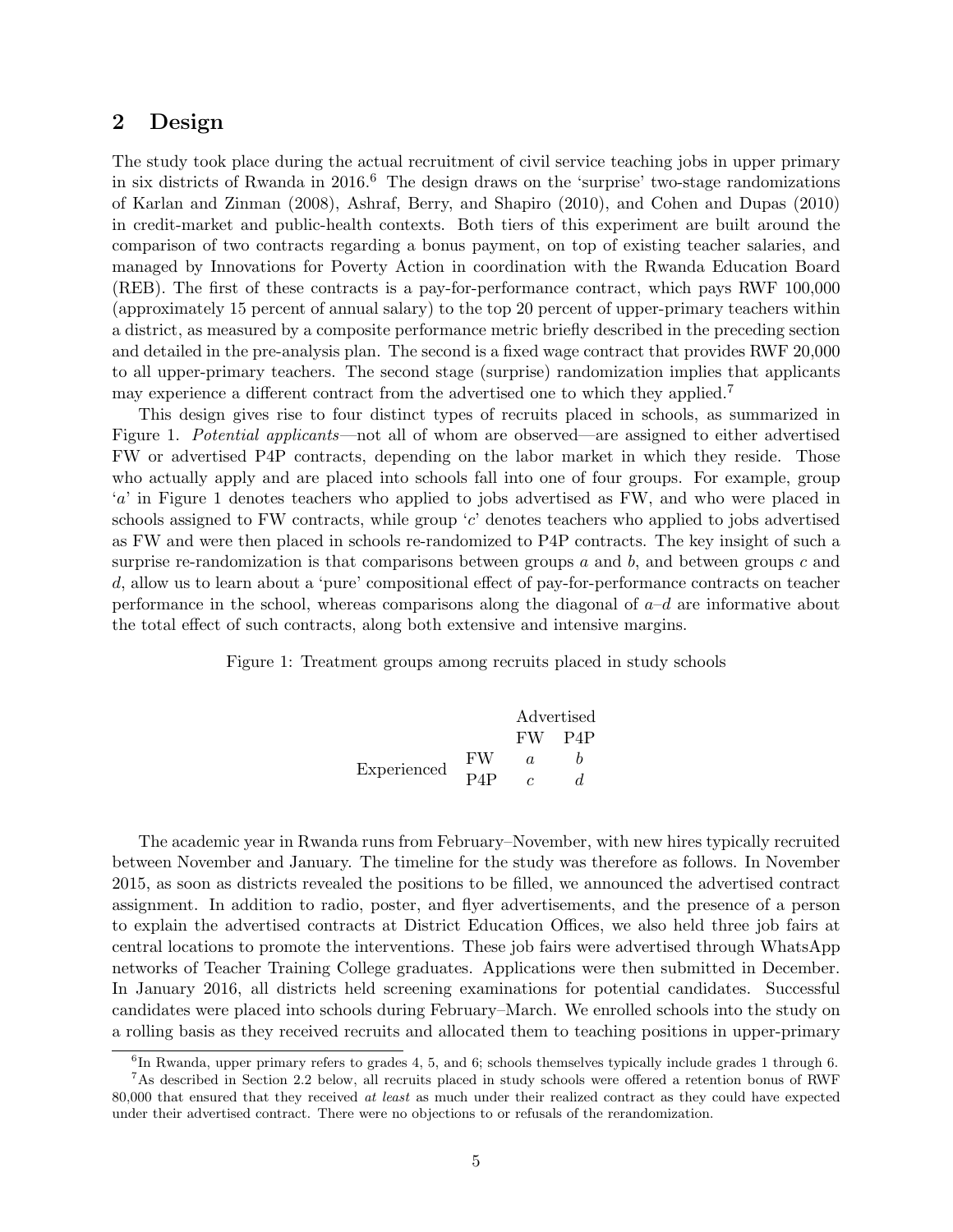grades. Our baseline survey was conducted in March 2016. Schools were assigned to treatments immediately following the baseline survey. We then measured teacher inputs over the course of the 2016 and 2017 school years, and measured learning outcomes at the end of each of the two academic years.

### 2.1 First-tier randomization: Advertised contracts

Our aim in the first tier was to randomize distinct labour markets to contracts, since this would 'treat' all potential applicants in a given labour market with a particular contract enabling us to assess any selection response. Discussions with REB during 2015 indicated that (i) few individuals apply for teaching jobs in multiple districts, and (ii) individuals are eligible for jobs defined by their subject specialization (there are five subjects: math, science, English, Kinyarwanda, and social studies). Accordingly, in November 2015 we defined a labour market in terms of a districtby-subject pair and randomly assigned treatment across 30 pairs (6 districts  $x$  5 subjects).<sup>8</sup> All new primary posts within a P4P district-by-subject pair were to be advertised with a P4P contract, and all new primary posts within a FW district-by-subject pair were to be advertised with a FW contract.

In January 2016, we discovered that districts actually solicited applications at the slightly coarser district-by-subject-family level, aggregating subjects into three subject families that correspond to the degree types issued by Teacher Training Colleges: math and science (TMS); modern languages (TML); and social studies (TSS). We have 18 such labor markets defined by the product of district and subject family. The result of the randomized assignement is that 7 labor markets can be thought of as being in a 'P4P only' advertised treatment (modern language teaching in Gatsibo and Kirehe, math and science teaching in Kayonza and Nygatore, and social studies teaching in Ngoma, Nygatore, and Rwamagama); 7 in a 'FW only' advertised treatment (modern language teaching in Kayonza and Rwamagama, math and science teaching in Kirehe and Ngoma, and social studies teaching in Gatsibo, Kayonza, and Kirehe); and 4 in a 'Mixed' advertised treatment (modern language teaching in Ngoma and Nygatore, and math and science teaching in Gatsibo and Rwamagama). To illustrate this Mixed treatment, an individual living in Ngoma with a qualification to teach modern languages could have applied to the modern languages pool, in which case they would have been eligible for either an advertised post in English on a FW contract, or an advertised post in Kinyarwanda on a P4P contract. In contrast, someone living in Gatsibo with a qualification to teach modern languages would have been subject to the 'P4P only' treatment; he/she could have applied for either an English or Kinyarwanda post, but both would have been on a P4P contract. Empirically, we will consider the Mixed treatment as a separate arm. We will estimate a corresponding advertisement effect but interpret this only as an incidental parameter.

This first-tier randomization was accompanied by an advertising campaign to increase awareness of the new posts and their associated contracts, including organization of job fairs at Teacher Training Colleges. As we discuss in Section 3 below, extensive data on potential applicants were collected at these job fairs. Advertisements also took place over the radio, in person at District Education Offices, and through dissemination of printed materials in capitals of the study districts. These advertisements emphasized that the contracts were available for recruits placed in the 2016 school year and that the payments would continue into the 2017 school year.

<sup>8</sup>This randomization was performed in MATLAB by the PIs.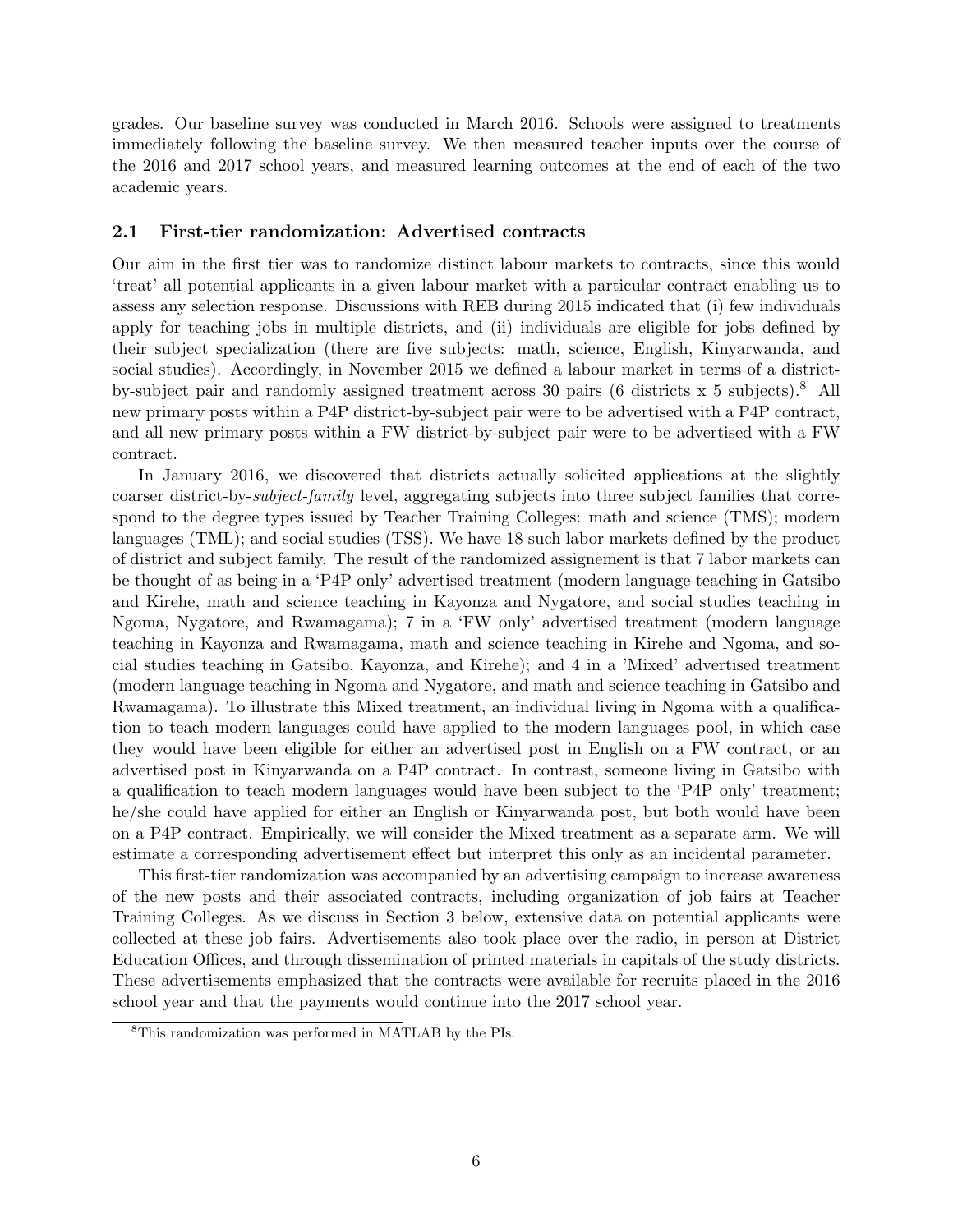### 2.2 Second-tier randomization: Experienced contracts

Our aim in the second tier was to randomize the schools to which REB had allocated the new posts to contracts. A school was included in the sample if it had at least one new post that was filled and assigned to an upper-primary grade (grades 4, 5 and 6, hereafter P4, P5, and P6). Following a full baseline survey in February 2016, sample schools were randomly assigned to either P4P or Fixed Wage. Of the 164 schools in the second tier of the experiment, 85 were assigned to P4P and 79 were assigned to Fixed Wage contracts.

All upper-primary teachers within each school received the new contract. At individual applicant level, this amounted to re-randomization and hence a change to the initial assignment for some new recruits. To ensure that new contracts strictly dominated those advertised at the first tier, all new recruits were told that they would receive a retention bonus of 80,000 RWF if they remained in post during the 2016 school year. Teachers in P4P schools were also told that the 2016 performance award—determined by multiple teacher-input observations as well as beginningand end-of-year student assessments—was conditional on remaining in post during the 2016 school year, and would be paid early in 2017.

The experiment continued in the same 164 schools for the 2017 school year. Schools were contacted by telephone in February 2017 to remind them of the continuation of the scheme. Teachers in FW schools were told that they would receive the RWF 20,000 award, and teachers in P4P schools were told that the 2017 performance award—calculated in a similar fashion to the 2016 award would be paid early in 2018. Our enumerators stressed that both payments were conditional on remaining in post during the 2017 school year.

## 3 Data

The primary analyses make use of several distinct types of data. Conceptually, these trace out the causal chain from the advertisement intervention to a sequence of outcomes: that is, from the candidate's application decision, to the set (and attributes) of candidates hired into schools, to the learning outcomes that they deliver, and, finally, to the teacher's decisions to remain in the schools. In this section, we describe the administrative, survey, and assessment data available for each of these steps in the causal chain. A schematic of these data sources, and their timing in relation to intervention, is laid out in Figure 2. Our understanding of these data informs our choices of specification for analysis, as discussed in detail in the pre-analysis plan.

## 3.1 Applications

Table 1 summarizes the applications for the newly advertised jobs, submitted in January 2016, across the six districts.<sup>9</sup> Of the 2,185 applications in total, 1,963 come from candidates with a Teacher Training College (TTC) degree—we term these qualified since, at least in principle, a TTC degree is required for the placements at stake. In addition to submitting their TTC qualifications, applicants were required to undertake a district-level exam in order to be considered for a post. This final step was added only after applications were submitted, in a change of regulation from the Rwanda Education Board. Each district constructed its own assessment for this purpose, and districts used the same assessment tool across all subjects of application. We refer to applications from individuals who hold both a TTC degree and who sat a district-specific exam as *complete*.<sup>10</sup>

<sup>9</sup>These data were obtained from the six district offices and represent a census of applications for the new posts.

 $10$ A small number of candidates sat for district exams despite not having a TTC degree.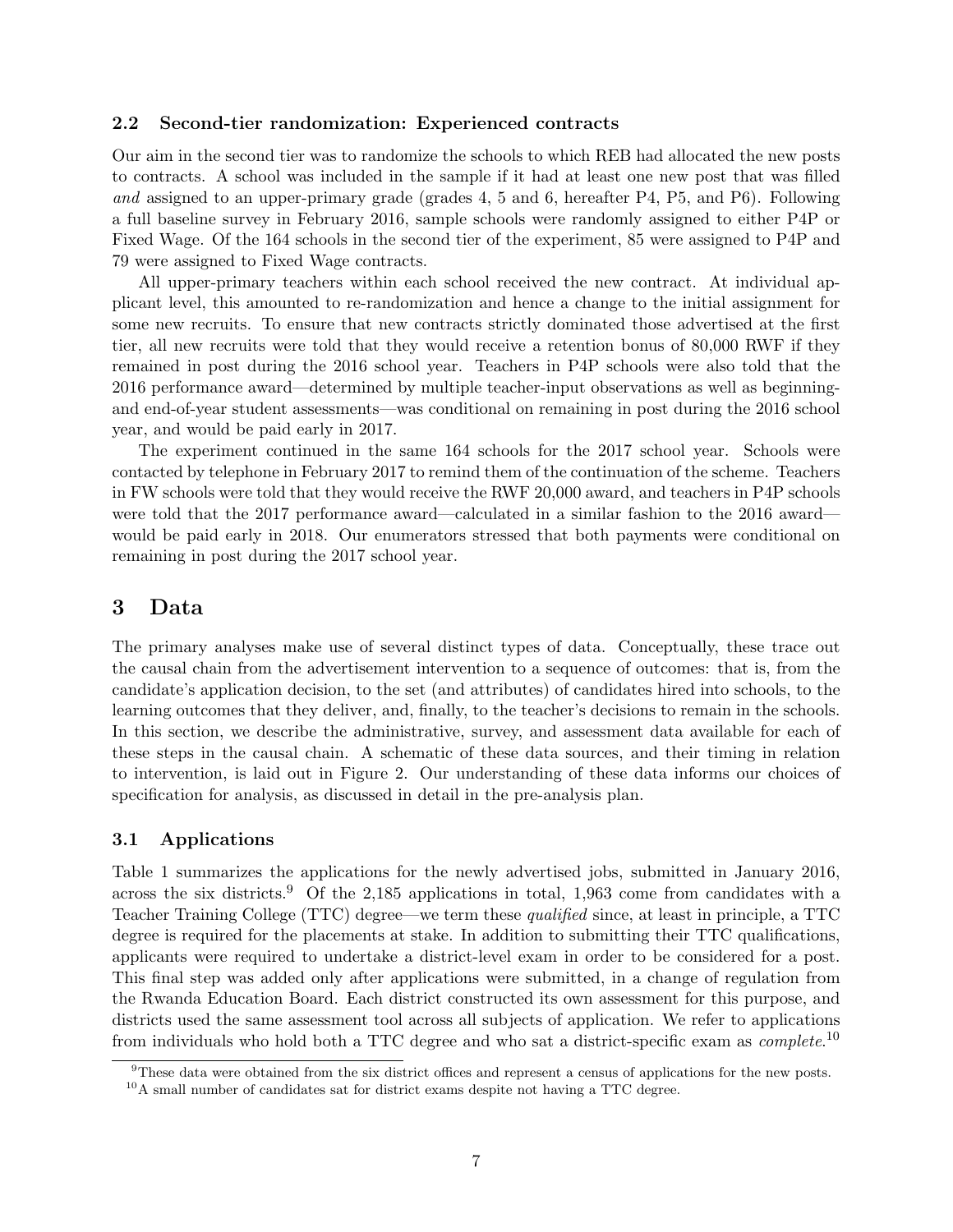

Figure 2: Study profile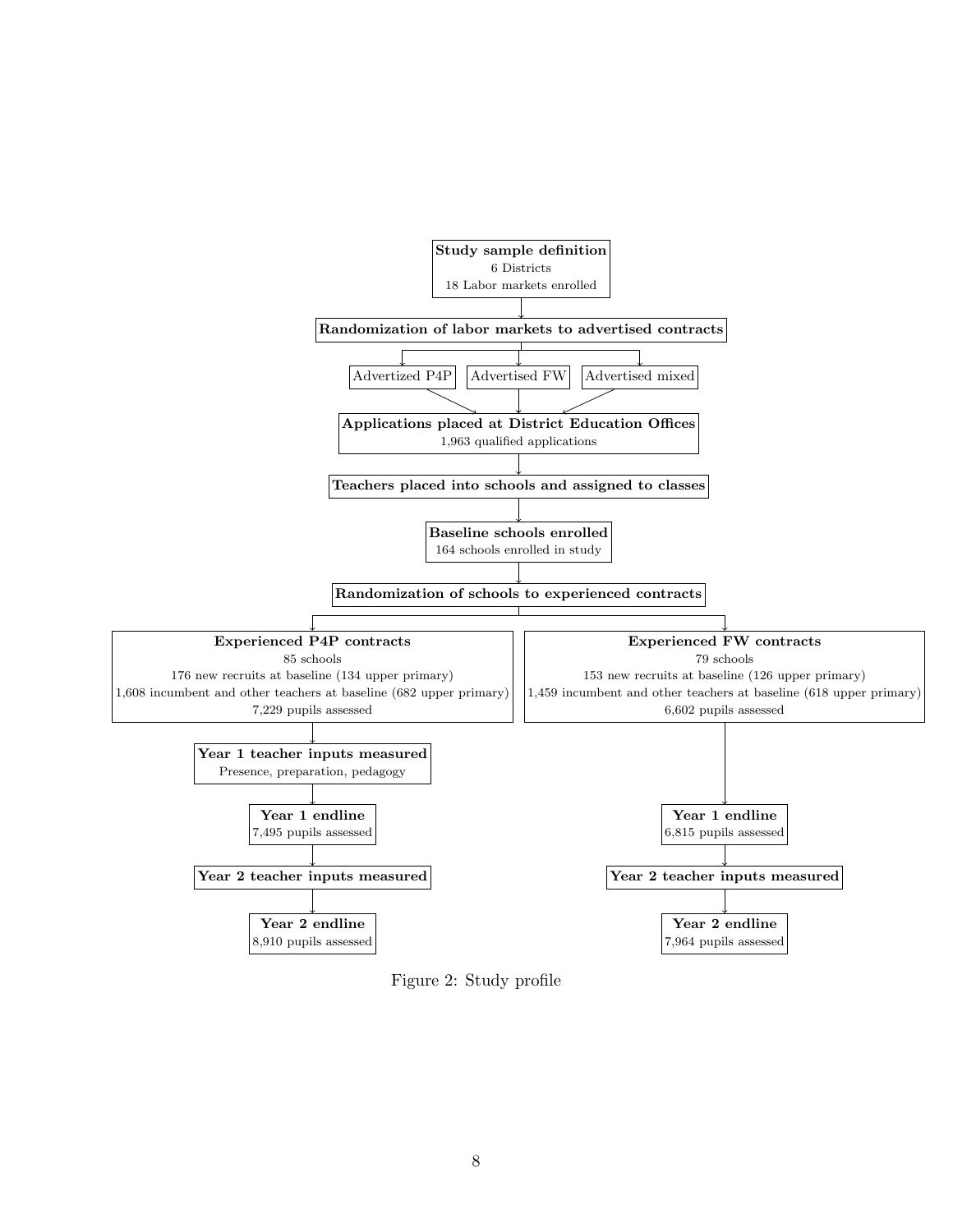In the table, we present TTC scores, genders, and ages—the other observed CV characteristics—for all qualified applicants, regardless of whether their application includes a district exam score.

|                  | Gatsibo | Kayonza | Kirehe | Ngoma  | Nyagatare | Rwamagana | All      |
|------------------|---------|---------|--------|--------|-----------|-----------|----------|
| Applicants       | 390     | 310     | 462    | 381    | 327       | 315       | 2,185    |
| Qualified        | 333     | 258     | 458    | 365    | 272       | 277       | 1,963    |
| Has TTC score    | 317     | 233     | 405    | 338    | 260       | 163       | 1,716    |
| Mean TTC score   | 0.53    | 0.54    | 0.50   | 0.53   | 0.54      | 0.55      | 0.53     |
| SD TTC score     | 0.14    | 0.15    | 0.19   | 0.15   | 0.14      | 0.12      | 0.15     |
| District score   | 273.00  | 198.00  | 312.00 | 173.00 | 177.00    | 78.00     | 1.211.00 |
| Qualified female | 0.53    | 0.47    | 0.45   | 0.50   | 0.44      | 0.45      | 0.48     |
| Qualified age    | 27.32   | 27.78   | 27.23  | 27.23  | 26.98     | 27.50     | 27.33    |

Table 1: Application characteristics, by district

The 2,185 applications come from 1,424 unique individuals, of whom 1,194 have a TTC qualification. Qualified applicants complete an average of 1.61 applications in study districts, with 62 percent of qualified applicants completing only one application.

#### 3.2 Teacher attributes

Following the application stage, successful applicants to posts in study districts were placed into schools by District Education Officers, and were assigned to particular grades, subjects, and streams by their head teachers. A primary school in a study district was enrolled in the study if two conditions were met: the District Education Officer placed at least one new recruit in this school and the head teacher assigned at least one of these new recruits to an upper-primary teaching role. Note that once a school had been enrolled, any teacher—placed recruit or incumbent—who was assigned to teach one of the five 'core curricular' subjects in upper-primary grades 4, 5 or 6 was eligible for the intervention.

We visited the enrolled schools at baseline in February 2016, and collected data using three broad types of instruments: school surveys, teacher surveys, and teacher 'lab' measures. We describe these measures below and in Table 2. In doing so, we summarize the attributes of three mutually exclusive types of teachers: recruits, who were hired by the district, incumbents, who were teaching in the school the previous year, and 'other' teachers, who include new informal and community hires not affected by the first-tier randomization.

School surveys. These were administered to head teachers, or their deputies, at baseline and included a variety of data on management practices—not documented here—as well as administrative records of teacher attributes, including age, gender, and qualifications. The data cover all teachers in the school, regardless of whether they were eligible for the intervention.

Teacher surveys. These were administered to all teachers responsible for at least one upperprimary, core-curricular subject and included questions about demographics, household background, training, qualifications and experience, and earnings. Of particular note are attributes that might be associated with both the likelihood of selecting into P4P contracts relative to FW contracts and with subsequent performance: the 'Big-5' personality traits, self esteem, and the locus of control (Almlund et al., 2011; Callen et al., 2018; Dal Bó et al., 2013; Donato et al., 2017; Gensowski, 2017; John, 1990).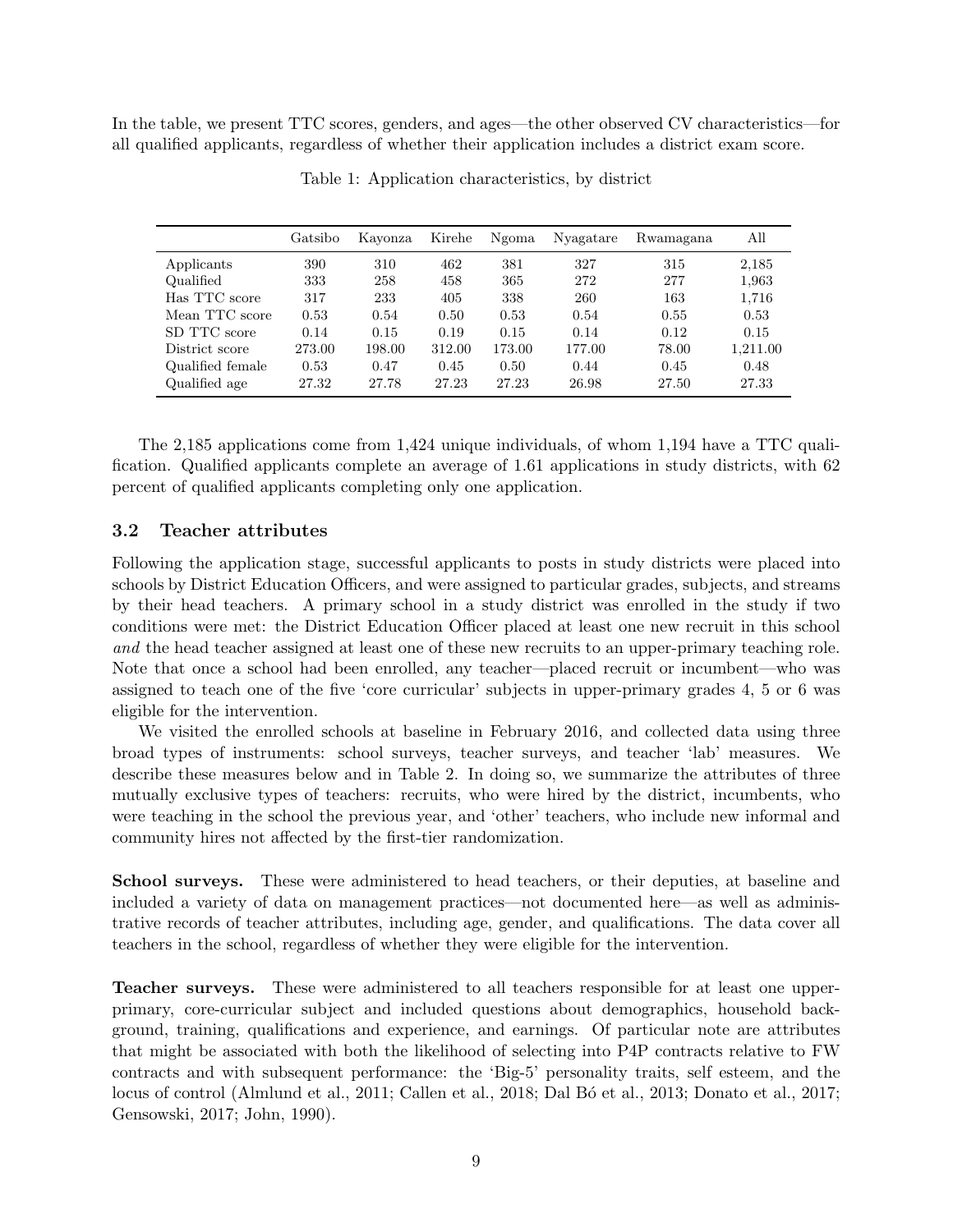|                                                                   | Recruit  | Incumbent | Other   |
|-------------------------------------------------------------------|----------|-----------|---------|
| Characteristics from school survey (all teachers)                 |          |           |         |
| Female                                                            | 0.40     | 0.48      | 0.46    |
|                                                                   | (0.49)   | (0.50)    | (0.50)  |
| Age                                                               | 26.34    | 35.40     | 35.17   |
|                                                                   | (4.41)   | (8.98)    | (8.65)  |
| Observations                                                      | 329      | 2,854     | 221     |
| Characteristics from teacher survey (upper primary teachers only) |          |           |         |
| Big 5 personality traits                                          |          |           |         |
| Conscientiousness                                                 | 6.07     | 6.01      | 6.03    |
|                                                                   | (0.42)   | (0.55)    | (0.57)  |
| Extraversion                                                      | 4.83     | 4.73      | 4.30    |
|                                                                   | (1.02)   | (10.31)   | (0.97)  |
| Agreeableness                                                     | 5.69     | 5.87      | 5.85    |
|                                                                   | (0.76)   | (0.70)    | (0.67)  |
| Openness to experience                                            | 5.31     | 5.07      | 5.36    |
|                                                                   | (0.82)   | (1.03)    | (0.78)  |
| Neuroticism                                                       | 1.92     | 1.60      | 1.35    |
|                                                                   | (1.22)   | (1.08)    | (1.00)  |
| Big Five index                                                    | $-0.03$  | 0.00      | 0.10    |
|                                                                   | (0.46)   | (0.58)    | (0.41)  |
| Locus of control (Rotter)                                         | 3.06     | 3.00      | 2.63    |
|                                                                   | (0.57)   | (0.71)    | (0.72)  |
| Self esteem (Rosenberg)                                           | 29.19    | 30.50     | 29.67   |
|                                                                   | (3.23)   | (2.12)    | (3.83)  |
| Observations                                                      | 251      | 1,067     | 78      |
| Lab measures (upper primary teachers only)                        |          |           |         |
| Dictator game: share sent                                         | 0.27     | 0.43      | 0.46    |
|                                                                   | (0.32)   | (0.35)    | (0.34)  |
| Share choosing lottery                                            |          |           |         |
| A                                                                 | 0.36     | 0.29      | 0.31    |
| B                                                                 | 0.18     | 0.18      | 0.12    |
| $\overline{C}$                                                    | $0.16\,$ | 0.16      | 0.14    |
| D                                                                 | 0.12     | 0.15      | 0.10    |
| F,                                                                | 0.19     | 0.22      | 0.33    |
| Grading task score <i>(IRT)</i>                                   | $-0.16$  | 0.04      | $-0.01$ |
|                                                                   | (0.89)   | (0.90)    | (0.95)  |
| Competition game: share choosing to compete                       | 0.65     | 0.66      | 0.73    |
| Observations                                                      | 250      | 1,066     | 78      |

## Table 2: Baseline teacher characteristics

Note: Means with standard deviations in parentheses. Total observations reported separately for each data source.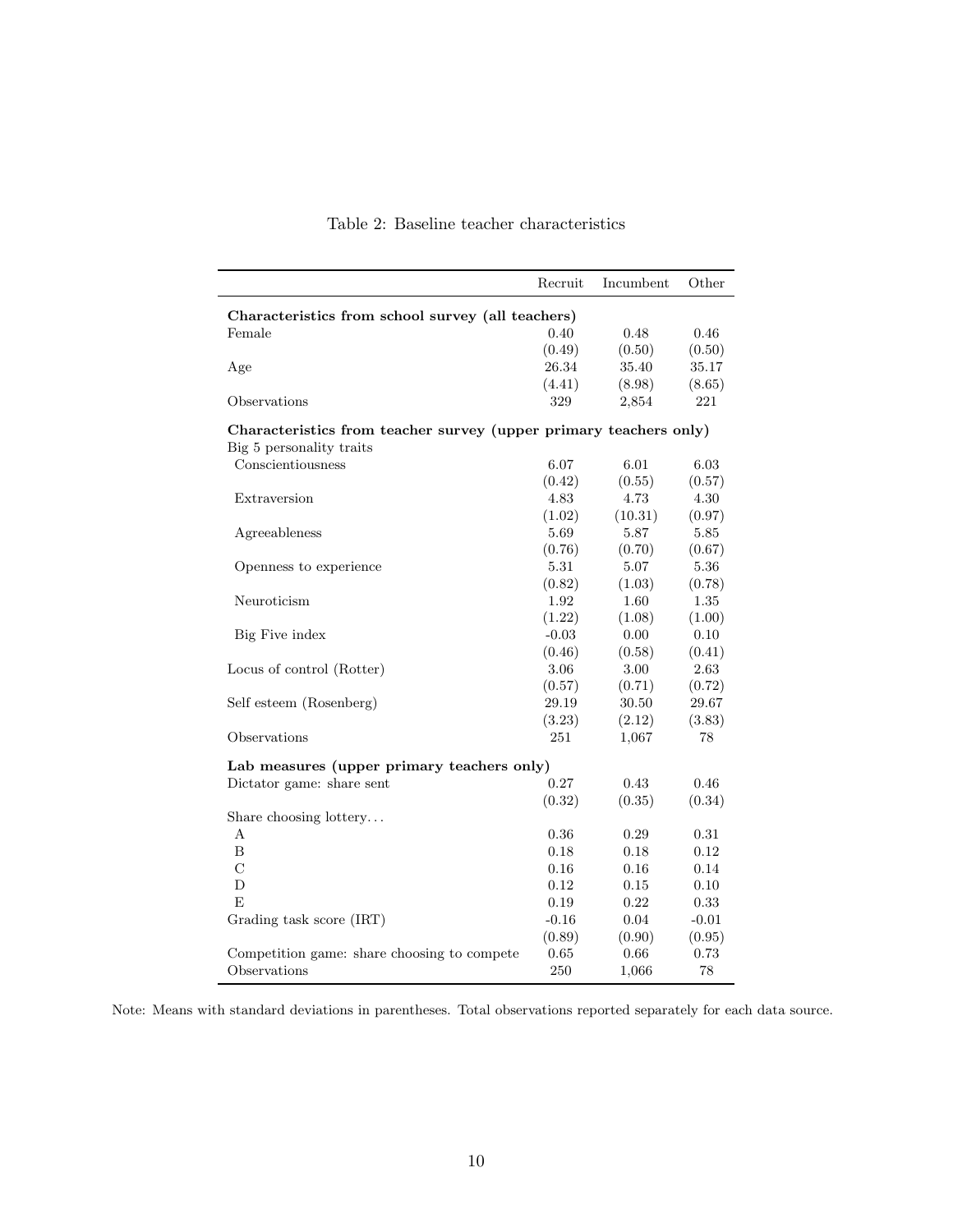'Lab-in-the-field' instruments. We used a series of incentivized 'lab-in-the-field' tasks to provide additional measures of teacher attributes.

In a framed version of the *Dictator Game* (Kahneman et al., 1986), each participant was given 2,000 Rwandan Francs (RWF) and asked how much of this money they wished to allocate towards providing a school supply packet to students, and how much they wished to keep for themselves. Each student school supply packet was worth 200 RWF, meaning that, in theory, the teacher/head teacher could allocate all 2,000 RWF to providing 10 (randomly chosen) students with a packet. The purpose of this game was to measure 'other regarding' preferences in a way that would be likely to predict teachers' willingness to allocate their time and effort to student learning. Table 2 shows that recruits playing this game gave on average 27 percent of the stake to the schools' students—substantially less than the average donated share of 43 percent by incumbent teachers.

Next, teachers participated in a *Lottery Choice* task designed to measure their degree of risk aversion. Based on existing instruments (Binswanger, 1980; Eckel and Grossman, 2008), this task asks participants to choose between five lotteries, which include one certain outcome (here, labelled as Option A) and a series of alternatives increasing in their returns, but also their riskiness. Table 2 shows that more than a third of recruits chose the certain outcome, but beyond this, choices are fairly evenly spread across the remaining alternatives.

Teachers also undertook a Grading Task which measured their mastery of the curriculum in the primary subject that they teach (c.f. similar tasks used to by Bold et al. (2017) to construct the World Bank's Service Delivery Indicators). Teachers were asked to grade a student examination script, and had 5 minutes to determine if a series of student answers were correct or incorrect. They received a fixed payment for participation that did not depend on performance.

This grading task also served as the first stage in a Competition Game, based on Niederle and Vesterlund (2007), which has been shown elsewhere to be associated with gender differences in the taste for competitive careers (Buser et al., 2014). Following the fixed-pay grading task that provides our measure of teacher skill, teachers were asked to undertake a second grading exercise. This second grading task took the form of a tournament: only the top 20 percent of teachers within a given subject and district would receive a payout, and the payout would be 5 times the payout for the fixed-pay grading task.<sup>11</sup> Finally, in a third round teachers were allowed to choose between the fixed-pay and tournament payment schemes. Table 2 highlights that nearly two thirds of both recruits and incumbents chose the tournament scheme; this decision (residualized to account for differences in actual ability) will provide a measure of the 'taste for competition' used in the secondary analysis described in the pre-analysis plan.

#### 3.3 Student learning

Student learning was measured via assessments taken at the start and end of the 2016 school year, and the end of the 2017 school year (indexed by  $\{0,1,2\}$ , respectively, in subsequent notation). These student assessments play a dual role in our study: they provide the primary measure of learning for analysis of program impacts, and they were used in the evaluation of teachers in the experienced P4P arm for purposes of performance awards, as discussed in the pre-analysis plan.<sup>12</sup>

We developed comprehensive subject- and grade-specific, competency-based assessments for

 $11$ This payout structure is modified from the original Competition Game of Niederle and Vesterlund (2007), who compare a piece rate with a tournament in which the winner receives a multiple of that same piece rate. We made this change to mirror the contractual choice facing applicants in our study.

 $12\text{As a robustness check, we will also test for impacts of experienced P4P on scores from national exams taken in }$ grade 6. These scores were not included in the incentive metric and will therefore enable us to check for the possibility of 'teaching to the test'.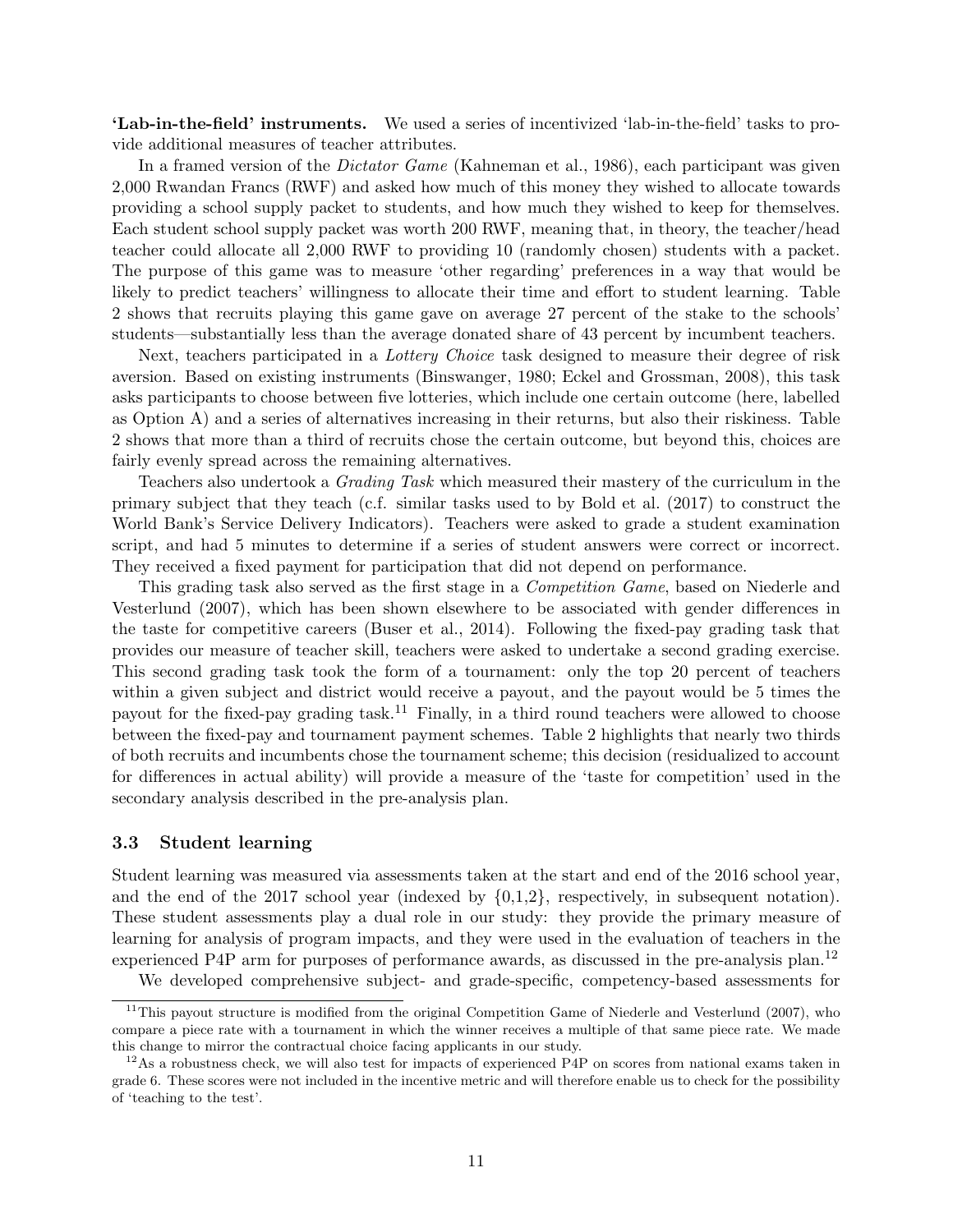grades 4, 5 and 6.<sup>13</sup> These assessments were based on the new Rwanda national curriculum and covered the five core subjects: Kinyarwanda, English, Mathematics, Sciences, and Social Studies. We developed one assessment per grade-subject, with students at the beginning of the year being assessed on the prior year's material (and a special grade 3 assessment developed for the purpose of assessing grade 4 students at the beginning of the year). Each test aimed to cover the entire curriculum for the corresponding subject and year, with questions becoming progressively more difficult as a student advanced in the test. The questions were a combination of multiple choice and fill-in diagrams.<sup>14</sup>

In each round, we randomly sampled a subset of students from each grade to take the test. In Year 1 of the study, both baseline and endline student samples were drawn from the official school register of enrolled students (complied by the school at the beginning of the year). This was done to ensure that the sampling protocol did not create incentives for strategic exclusion of students. In Year 2, students were assessed at the end of the year only, and were sampled from a listing that we collected in the second trimester.

Student samples were stratified by teaching streams (subgroups of students taught together for all subjects). In Round 0, we sampled a minimum of 5 pupils per stream, and oversampled streams taught in at least one subject by a new recruit to fill available spaces, up to a maximum of 20 pupils per stream and 40 per grade. In rare cases of grades with more than 8 streams, we sampled 5 pupils from all streams. In Round 1, we sampled 10 pupils from each stream: 5 pupils retained from the baseline (if the stream was sampled at baseline) and 5 randomly sampled new pupils. We included the new students to alleviate concerns that teachers in P4P schools might teach (only) to previously sampled students. In Round 2, we randomly sampled 10 pupils from each stream using the listing for that year.<sup>15</sup> Resulting sample sizes are presented in Table 3.

|                            |                 | Round   |         |
|----------------------------|-----------------|---------|---------|
|                            | <b>Baseline</b> | Round 1 | Round 2 |
| <b>Schools</b>             |                 | ٠       |         |
| Streams                    | 1,629           |         | 1,772   |
| Total upper-primary pupils | 67,371          | ٠       | 72,412  |
| Pupils sampled for test    | 14,672          | 16,067  | 17,722  |
| Pupils taking exam         | 13,831          | 14,310  | 16,874  |
| Student-subjects assessed  | 69,141          | 71,550  | 84,370  |
| E z                        | 0.00            | 0.00    | 0.00    |
| Var[z]                     | 0.83            | 0.78    | 0.78    |

Table 3: Pupil and assessment descriptive statistics

Note: Enrollment figures taken from official pupil registration data, updated annually, and hence not collected in Round 1 at the end of Year 1.

The tests were orally administered by trained enumerators. Students listened to an enumerator

<sup>&</sup>lt;sup>13</sup>The tests were developed in cooperation with local and international experts, and in consultation with the Ministry of Education. They were extensively piloted and revised during and after piloting.

 $14$ In piloting, all student tests were administered in English but we found that grade 4 students had not yet received the level of English instruction necessary to be adequately measured using an English-based exam. Grade 4 tests were therefore translated and administered in Kinyarwanda throughout the study.

<sup>&</sup>lt;sup>15</sup>Consequently, the number of pupils assessed in Year 2 who have also been assessed in Year 1 (either at baseline or endline) is limited. Because streams are reshuffled across years and because we were not able to match Year 2 pupil registers to Year 1 registers in advance of the assessment, it was not possible to sample pupils to maintain a panel across years while continuing to stratify by stream.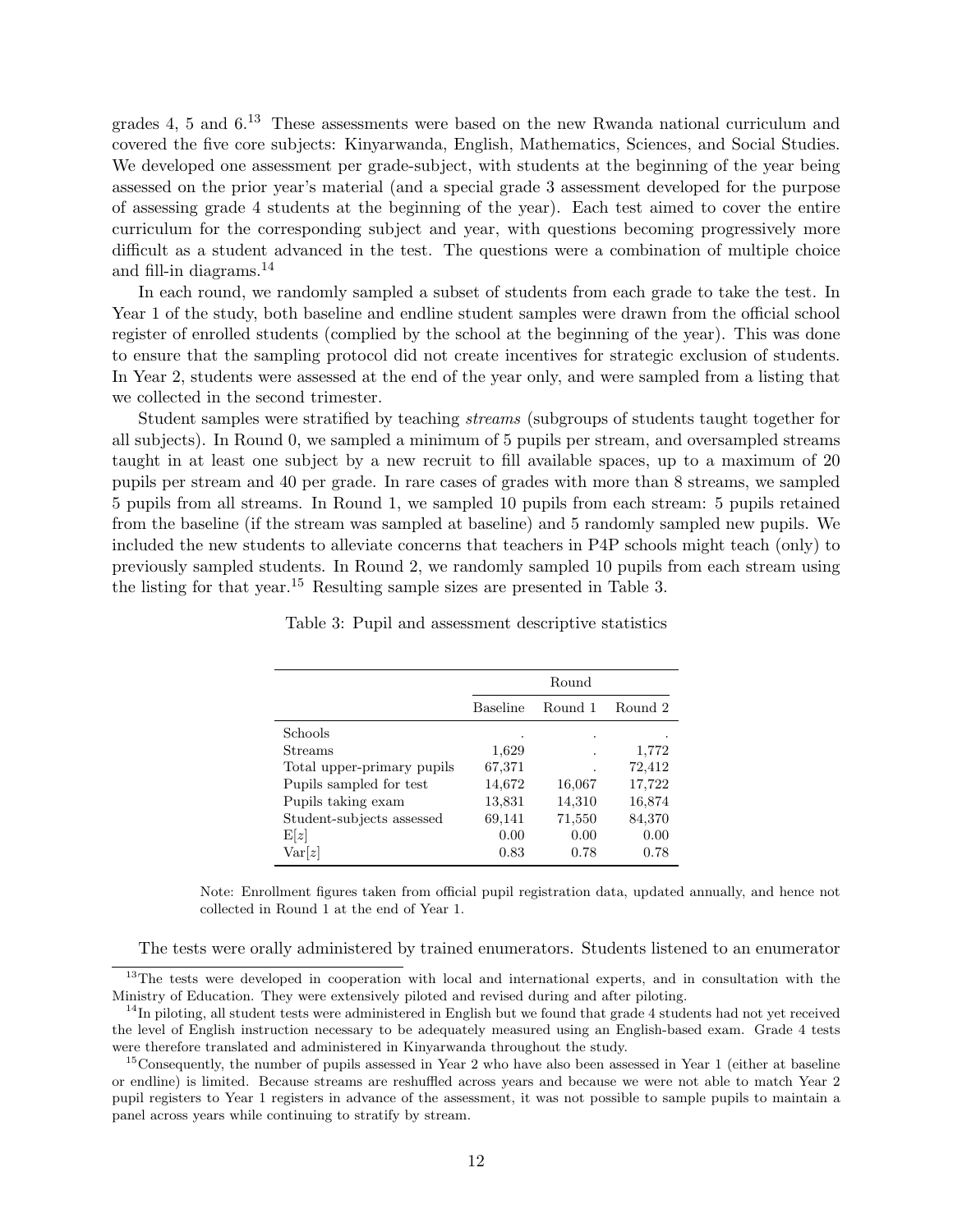as he/she read through the instructions and test questions, prompting students to answer. The exam was timed for 50 minutes, allowing for 10 minutes per section. Enumerators administered the exam using a timed proctoring video on electronic tablets.<sup>16</sup> Individual student test results were kept confidential from teachers, parents, head teachers, and Ministry of Education officials, and have only been used for performance award and evaluation purposes in this study.

Responses were used to estimate a measure of student learning (for a given student in a given round and given subject in a given grade) based on a *two-parameter Item Response Theory (IRT)* model, which was estimated using Stata's irt 2pl command. We use empirical Bayes estimates of student ability from this model as our measure of a student's learning level in a particular grade.

#### 3.4 Teacher inputs

We collected data on teachers' inputs into the classroom. This was undertaken in P4P schools only during Year 1, and in both P4P and FW schools in Year 2. These measures contribute to the incentivized teacher performance metric in P4P schools, as described in the pre-analysis plan. This composite metric is based on three input measures (teacher presence, lesson preparation and pedagogical practice), and one output measure (student performance)—the '4Ps'. Here we describe the input components measured.

To assess the three inputs, P4P schools received three unannounced surprise visits: two spot checks during Summer 2016, and one spot check in Summer 2017. During these visits, Sector Education Officers (SEOs) from the District Education Offices (in Year 1) or IPA staff (for logistical reasons, in Year 2) observed teachers and monitored their presence, preparation and pedagogy with the aid of specially designed tools.<sup>17</sup> FW schools also received an unannounced visit in Year 2, at the same time as the P4P schools. Table 4 shows summary statistics for each of these three input measures over the three rounds of the study. are presented in Table 5.

Presence is defined as the fraction of spot-check days that the teacher is present at the start of the school day. The SEOs recorded teacher presence after speaking with the head teacher at the start of the school day during each unannounced visit. In order for the SEO to record a teacher present, the head teacher had to physically show the SEO that the teacher was in school rather than relying on an attendance roster.

Lesson preparation is defined as the planning involved with daily lessons, and is measured through a review of teacher written weekly lesson plans. Prior to any spot checks, teachers in grades 4, 5, and 6 in P4P schools were shown how to fill out a lesson plan in accordance with REB guidance.<sup>18</sup> Specifically, SEOs visited schools and provided teachers with a template to help prepare three key components of a lesson—write out the lesson objective, list the instructional activities, and list the types of assessment that will be carried out. A 'hands-on' session then enabled teachers to practice writing lesson plans using this template before incorporating it in their daily teaching practice. During the SEO's unannounced visit, he/she collected the daily lesson plans (if any had been prepared) from each teacher. Field staff subsequently used a lesson planning scoring rubric to

 $16$ The proctoring videos were an additional safeguard to ensure consistency in test administration and timing.

<sup>&</sup>lt;sup>17</sup>Training of SEOs took place over two days. Day 1 consisted of an overview of the study and its objectives and focused on how to explain the intervention (in particular the 4Ps) to teachers in P4P schools. During Day 2, SEOs learned how to use the teacher monitoring tools and how to conduct unannounced school visits. SEOs practiced using these monitoring tools by viewing videos recorded during pilot visits. Training sessions were led by staff experienced in teacher evaluation to ensure that SEOs applied the rubrics consistently. SEOs were briefed on the importance of not informing teachers or head teachers ahead of the visits. Field staff monitored the SEOs adherence to protocol, including through random phone calls to head teachers.

<sup>&</sup>lt;sup>18</sup>To isolate the effects of performance pay, aspects of training were kept to a minimum and focused on how teachers could meet the targeted metrics.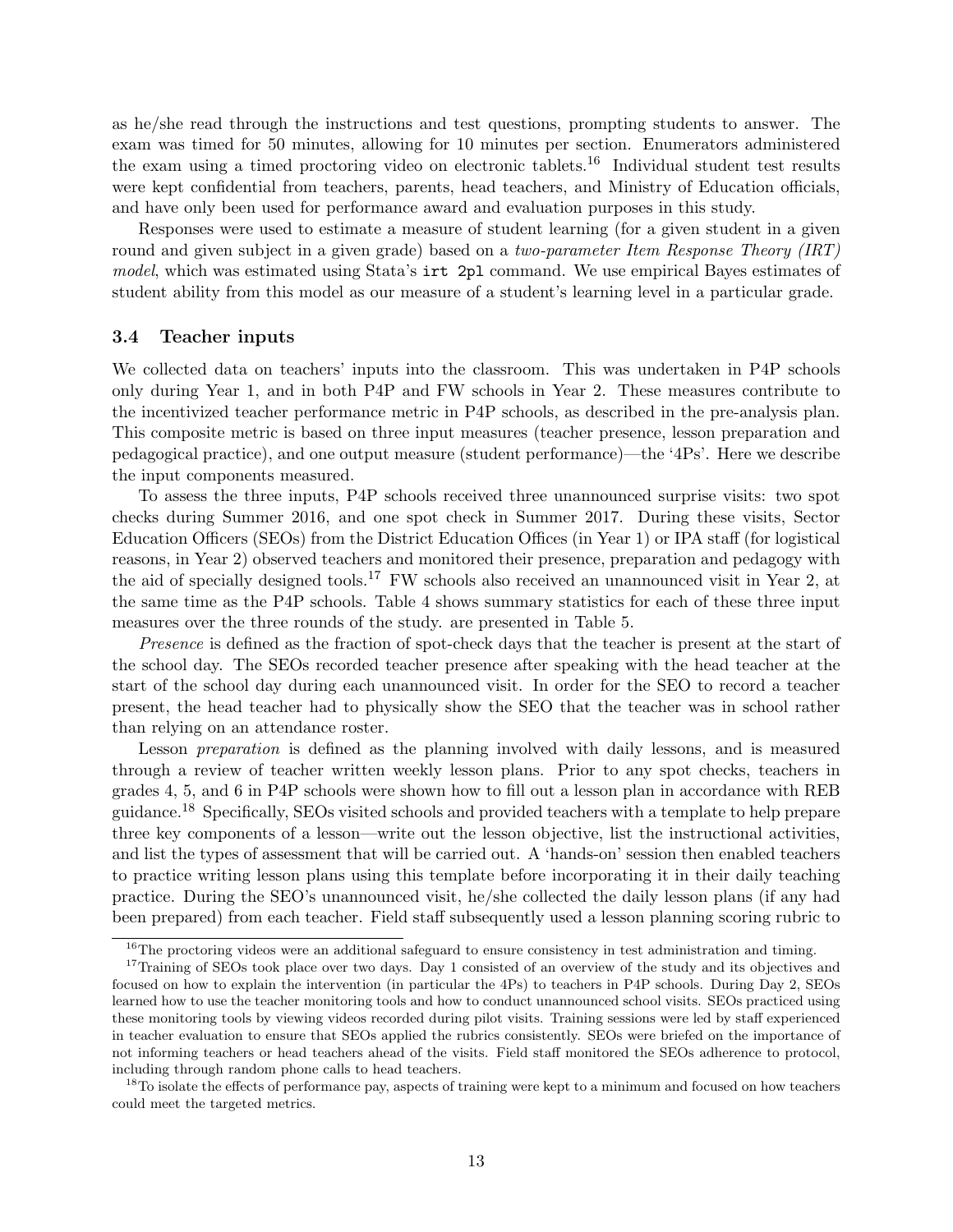|                                      | Mean | St Dev | Obs |
|--------------------------------------|------|--------|-----|
| Year 1, Round 1                      |      |        |     |
| Teacher present                      | 0.97 | (0.18) | 661 |
| Has lesson plan                      | 0.54 | (0.50) | 598 |
| Classroom observation: Overall score | 2.01 | (0.40) | 645 |
| Lesson objective                     | 2.00 | (0.70) | 645 |
| Teaching activities                  | 1.94 | (0.47) | 645 |
| Use of assessment                    | 1.98 | (0.50) | 643 |
| Student engagement                   | 2.12 | (0.56) | 645 |
| Year 1, Round 2                      |      |        |     |
| Teacher present                      | 0.96 | (0.21) | 648 |
| Has lesson plan                      | 0.54 | (0.50) | 598 |
| Classroom observation: Overall score | 2.27 | (0.41) | 639 |
| Lesson objective                     | 2.21 | (0.77) | 638 |
| Teaching activities                  | 2.17 | (0.46) | 638 |
| Use of assessment                    | 2.23 | (0.48) | 638 |
| Student engagement                   | 2.46 | (0.49) | 639 |
| Year 2, Round 1                      |      |        |     |
| Teacher present                      | 0.90 | (0.31) | 739 |
| Has lesson plan                      | 0.79 | (0.41) | 610 |
| Classroom observation: Overall score | 2.36 | (0.35) | 636 |
| Lesson objective                     | 2.47 | (0.66) | 636 |
| Teaching activities                  | 2.26 | (0.44) | 634 |
| Use of assessment                    | 2.25 | (0.47) | 635 |
| Student engagement                   | 2.48 | (0.46) | 636 |

Table 4: Measures of teacher inputs in P4P schools

 $\overline{a}$  $\overline{a}$ 

 $\overline{a}$ 

Notes: Descriptive statistics presented are for upper-primary teachers only. Overall score for classroom observation is average of four components: Lesson objective, Teaching activities, Use of assessment, and Student engagement, with each component scored on a scale from zero to three.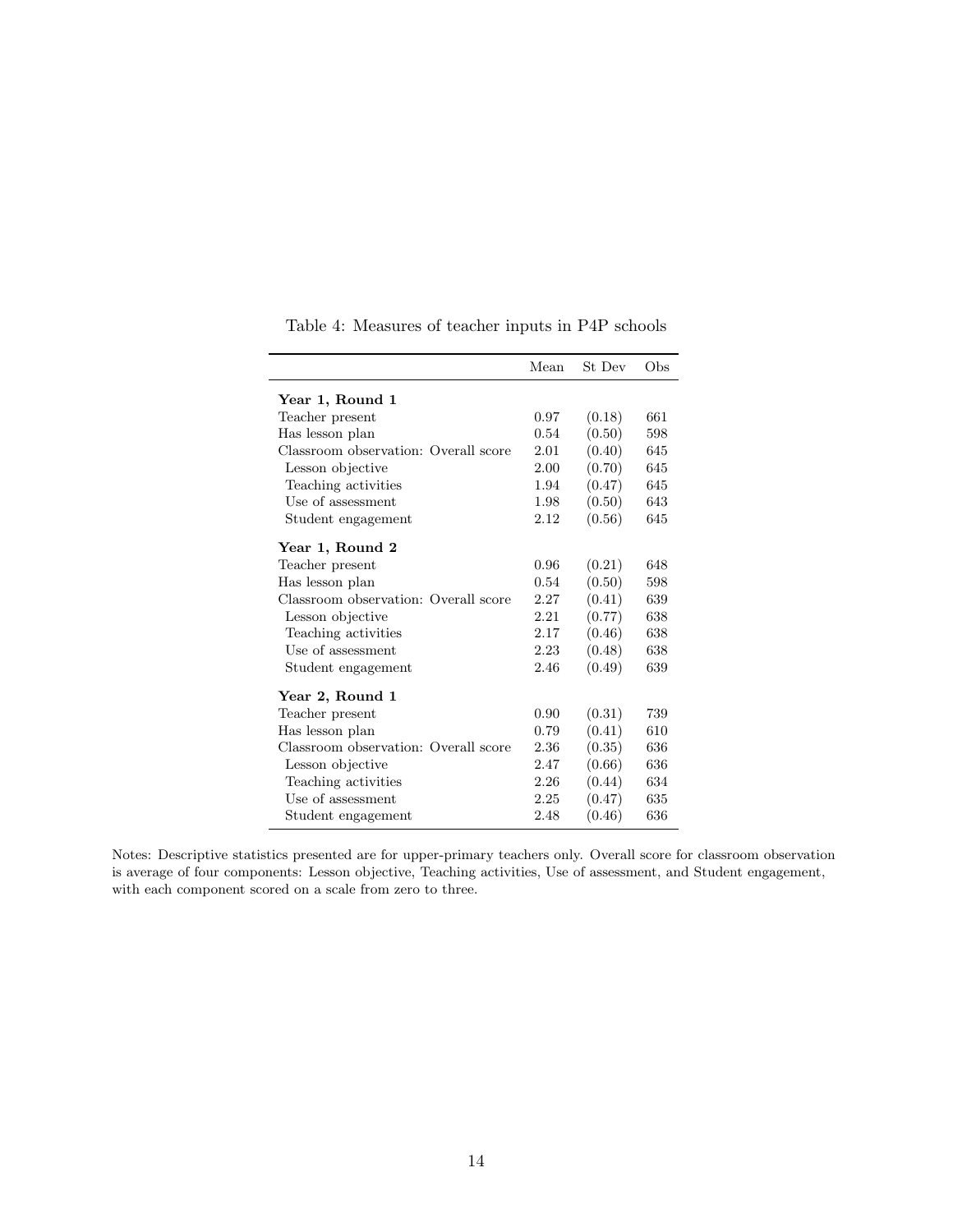provide a subjective measure of quality. Because a substantial share of upper-primary teachers do not have a lesson plan on a randomly chosen audit day, we use the presence of such a lesson plan as a summary measure in both the incentivized contracts and as an outcome for anlaysis.

Pedagogy is defined as the practices and methods that teachers use in order to impact student learning. We collaborated with both the Ministry of Education and REB in May and June 2015 to develop a monitoring instrument to measure teacher pedagogy through classroom observation. Our classroom observation instrument measured objective teacher actions and skills as an input into scoring teachers' pedagogical performance, using a rubric adapted from the Danielson Framework for Teaching, which is widely used in the U.S. (Danielson, 2007). The observer evaluated the teachers' effective use of 21 different activities over the course of a full 45-minute lesson.<sup>19</sup> Based on these observations and a detailed rubric, the observer provided a subjective score, on a scale representing mastery from zero to three, of four components of the lesson: communication of lesson objectives, delivery of material, use of assessment, and student engagement.<sup>20</sup> The teacher's incentivized score, as well as our measure of pedagogy, is defined as the average of these ratings across the four domains.

#### 3.5 Job fairs

Although not part of our core analysis, we will also report results using data collected at our TTC job fairs. At each of the three events that were held in December 2015—during the application period affected by the intervention—we invited attendees to participate in the same survey and 'lab-in-the-field' tasks that were (subsequently) administered to teachers at baseline. We were then able to link responses to application and placement decisions, and (for the subset of attendees who became placed recruits) to the full set of study outcomes. These job fair data are useful because they provide an insight into the pool of potential applicants to FW and P4P positions. But, of course, this insight is only partial since participants 'selected in' to attend these informational events and are not necessarily representative of the wider pool.

## 4 Results

We set out to address six questions, which each correspond to a primary hypothesis that we test, and a small number of associated secondary hypotheses that represent alternative measures or mechanisms. These hypotheses were specified in the pre-analysis plan, using the theoretical framework set out in Appendix A; they are the following:

- I. Advertised P4P induces differential application qualities;
- II. Advertised P4P affects the observable skills of recruits placed in schools;
- III. Advertised P4P induces differentially 'intrinsically' motivated recruits to be placed in schools;
- IV. Advertised P4P induces the selection of higher- (or lower-)performing teachers, as measured by the learning outcomes of their students;
- V. Experienced P4P creates incentives which contribute to higher (or lower) teacher performance, as measured by the learning outcomes of their students;

 $19$ Though not structured as a strict time-on-task measure, this aspect is similar to the Stallings Observation System (Stallings et al., 2014).

<sup>&</sup>lt;sup>20</sup>Similar rubric-based scoring has been used in other field experiments, including Glewwe et al. (2010) who measure teacher effort with a similar intensity scale in a teacher incentive study in Kenya.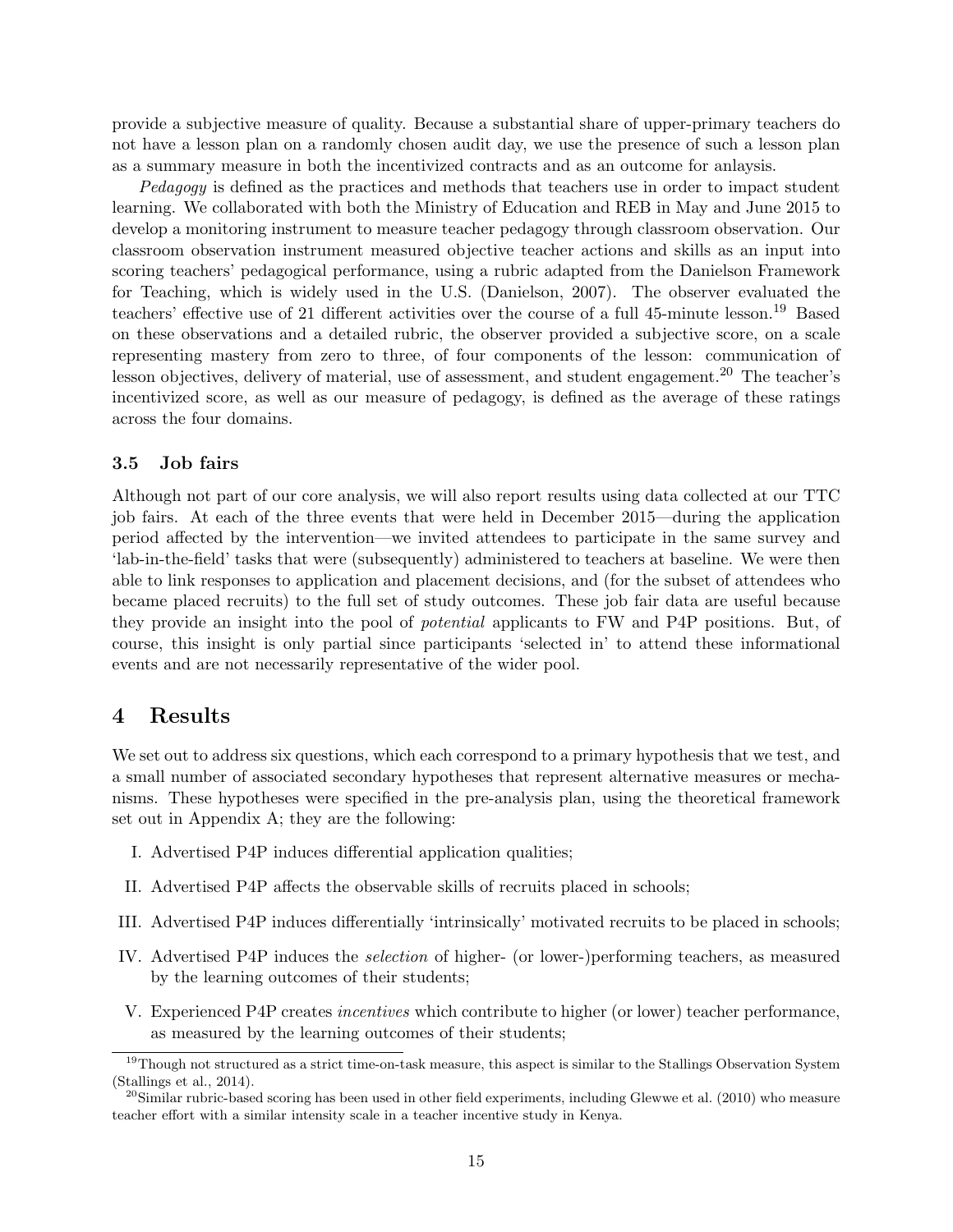|                                             | Mean     | St. Dev. | Observations |
|---------------------------------------------|----------|----------|--------------|
| Survey characteristics                      |          |          |              |
| Female                                      | 0.46     | (0.50)   | 203          |
| Age                                         | 23.59    | (2.26)   | 202          |
| Big 5 personality traits                    |          |          |              |
| Conscientiousness                           | 6.06     | (0.63)   | 202          |
| Extraversion                                | 3.95     | (0.65)   | 202          |
| Agreeableness                               | 5.97     | (0.67)   | 202          |
| Openness to experience                      | 5.50     | (0.83)   | 202          |
| Neuroticism                                 | 5.20     | (33.40)  | 202          |
| Lab measures                                |          |          |              |
| Dictator game: share sent                   | 0.33     | (0.32)   | 203          |
| Share choosing lottery                      |          |          |              |
| A                                           | 0.34     | (0.48)   | 203          |
| B                                           | 0.15     | (0.36)   | 203          |
| C                                           | 0.14     | (0.35)   | 203          |
| D                                           | 0.12     | (0.32)   | 203          |
| F.                                          | 0.25     | (0.43)   | 203          |
| Grading task, pct correct                   | $0.32\,$ | (0.13)   | 156          |
| Competition game: share choosing to compete | 0.64     | (0.48)   | 194          |

#### Table 5: Job-fair participants

VI. Selection and incentive effects are apparent in the composite 4P performance metric.

For each of these hypotheses, four questions determine how they are tested: (a) What outcome measure will be used? (b) On what sample will this be estimated? (c) What test statistic will be used? And (d) How will inference be undertaken on this test statistic? We summarize these design decisions in Table 6, copied from the pre-analysis plan, and provide details of each below.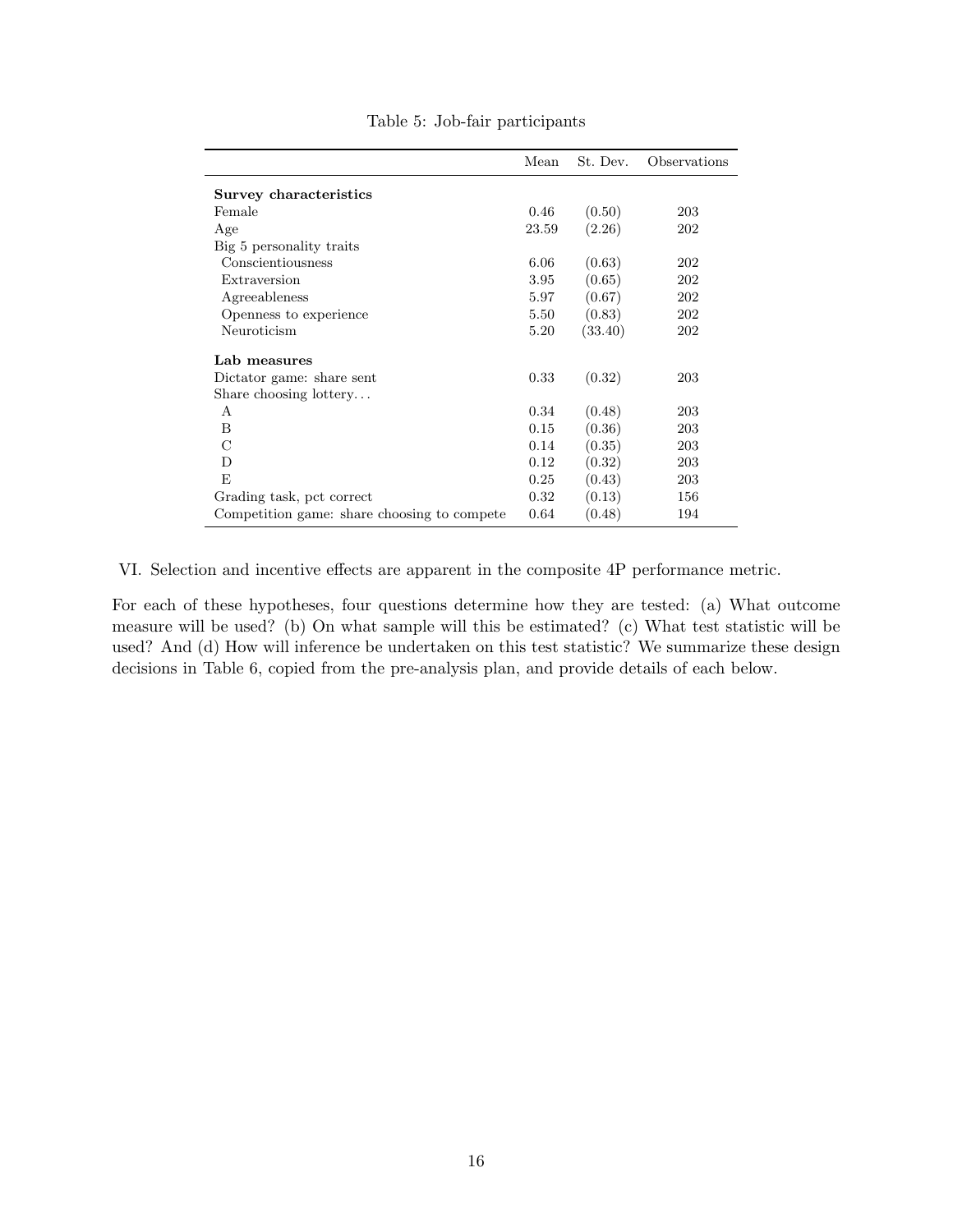| Outcome                                          | Sample                                                                                                                                                                          | Test statistic         | Randomization<br>inference           |
|--------------------------------------------------|---------------------------------------------------------------------------------------------------------------------------------------------------------------------------------|------------------------|--------------------------------------|
|                                                  | HYPOTHESIS I: ADVERTISED P4P INDUCES DIFFERENTIAL APPLICATION QUALITIES                                                                                                         |                        |                                      |
| <i>*TTC</i> exam scores                          | Universe of applications                                                                                                                                                        | $KS$ test of eq. $(1)$ | $\mathcal{T}^A$                      |
| District exam scores                             | Universe of applications                                                                                                                                                        | $KS$ test of eq. $(1)$ | $\mathcal{T}^A$                      |
| TTC exam scores                                  | Universe of applications                                                                                                                                                        | $t_A$ in eq. (2)       | $\mathcal{T}^A$                      |
| TTC exam scores                                  | Applicants in the top $\hat{H}$ number of applicants, where $\hat{H}$ is<br>the predicted number of hires based on subject and district,<br>estimated off of FW applicant pools | $t_A$ in eq. (2)       | $\mathcal{T}^A$                      |
| TTC exam scores                                  | Universe of application, weighted by probability of place-<br>ment                                                                                                              | $t_A$ in eq. (2)       | $\mathcal{T}^A$                      |
| Number of applicants                             | Universe of applications                                                                                                                                                        | $t_A$ in eq. (3)       | $\mathcal{T}^A$                      |
|                                                  | HYPOTHESIS II: ADVERTISED P4P AFFECTS THE OBSERVABLE SKILLS OF PLACED RECRUITS IN SCHOOLS                                                                                       |                        |                                      |
| *Teacher skills assessment<br>IRT model EB score | Placed recruits                                                                                                                                                                 | $t_A$ in eq. (9)       | $\mathcal{T}^A$                      |
|                                                  | HYPOTHESIS III: ADVERTISED P4P INDUCES DIFFERENTIALLY 'INTRINSICALLY' MOTIVATED RECRUITS TO BE PLACED IN SCHOOLS                                                                |                        |                                      |
| *Dictator-game donations                         | Placed recruits                                                                                                                                                                 | $t_A$ in eq. (5)       | $\mathcal{T}^A$                      |
| Perry PSM instrument                             | Placed recruits retained through Year 2                                                                                                                                         | $t_A$ in eq. (5)       | $\mathcal{T}^A$                      |
|                                                  | HYPOTHESIS IV: ADVERTISED P4P INDUCES THE SELECTION OF HIGHER-(OR LOWER-) VALUE-ADDED TEACHERS                                                                                  |                        |                                      |
| *Student assessments (IRT<br>EB predictions)     | Pooled Year 1 & Year 2 students                                                                                                                                                 | $t_A$ in eq. (6)       | $\mathcal{T}^A$                      |
| Student assessments                              | Pooled Year 1 & Year 2 students                                                                                                                                                 | $t_A$ and $t_{A+AE}$ ; | $\mathcal{T}^A$                      |
|                                                  |                                                                                                                                                                                 | $t_{AE}$ in eq. (7)    | $\mathcal{T}^A \times \mathcal{T}^E$ |
| Student assessments                              | Year 1 students                                                                                                                                                                 | $t_A$ in eq. (6)       | $\mathcal{T}^A$                      |
| Student assessments                              | Year 2 students                                                                                                                                                                 | $t_A$ in eq. (6)       | $\mathcal{T}^A$                      |
|                                                  | HYPOTHESIS V: EXPERIENCED P4P CREATES INCENTIVES WHICH CONTRIBUTE TO HIGHER (OR LOWER) TEACHER VALUE-ADDED                                                                      |                        |                                      |
| *Student assessments (IRT<br>EB predictions)     | Pooled Year 1 & Year 2 students                                                                                                                                                 | $t_E$ in eq. (6)       | $T^{E}$                              |
| Student assessments                              | Pooled Year 1 & Year 2 students                                                                                                                                                 | $t_E$ and $t_{E+AE}$ ; | $\mathcal{T}^E$                      |
|                                                  |                                                                                                                                                                                 | $t_{AE}$ in eq. (7)    | $\mathcal{T}^A \times \mathcal{T}^E$ |
| Student assessments                              | Year 1 students                                                                                                                                                                 | $t_E$ in eq. (6)       | $\mathcal{T}^E$                      |
| Student assessments                              | Year 2 students                                                                                                                                                                 | $t_E$ in eq. (6)       | $\tau^{\scriptscriptstyle E}$        |

## Table 6: Summary of hypotheses, outcomes, samples, and specifications

 $Continuous \dots$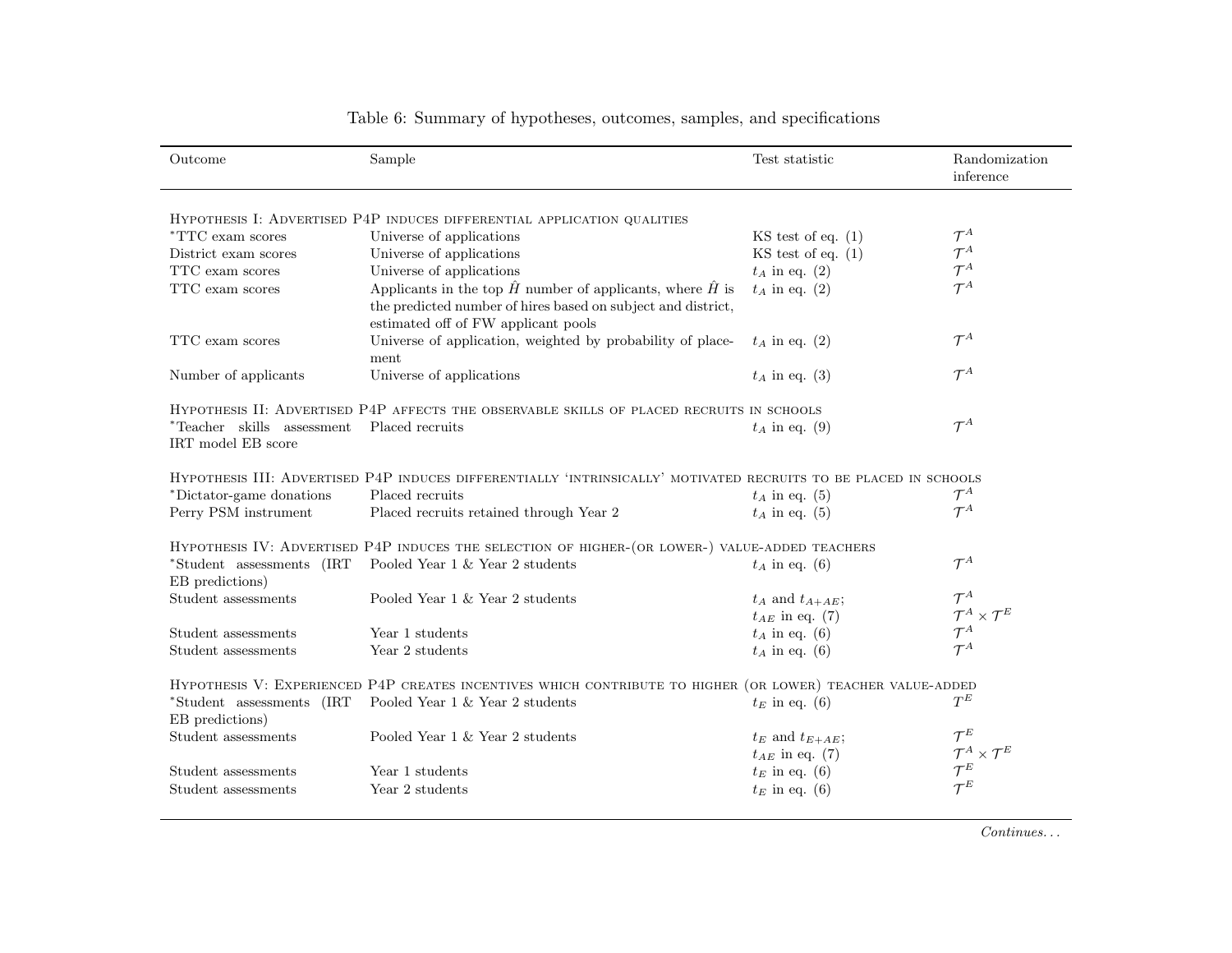|                                                                                             | Table 6, continued                                                                                                                                                                                             |                                                                                                     |                                                                                               |
|---------------------------------------------------------------------------------------------|----------------------------------------------------------------------------------------------------------------------------------------------------------------------------------------------------------------|-----------------------------------------------------------------------------------------------------|-----------------------------------------------------------------------------------------------|
| Outcome                                                                                     | Sample                                                                                                                                                                                                         | Test statistic                                                                                      | Randomization<br>inference                                                                    |
| *Composite 4P metric<br>Composite 4P metric                                                 | HYPOTHESIS VI: SELECTION AND INCENTIVE EFFECTS ARE APPARENT IN THE 4P PERFORMANCE METRIC<br>Teachers, pooled Year 1 (experienced P4P only) & Year 2<br>Teachers, pooled Year 1 (experienced P4P only) & Year 2 | $t_A$ in eq. (??)<br>$t_A$ and $t_{A+AE}$ ;<br>$t_E$ and $t_{E+AE}$ ;<br>$t_{AE}$ in interacted eq. | $\mathcal{T}^A$<br>$\mathcal{T}^A$<br>$\mathcal{T}^E$<br>$\mathcal{T}^A \times \mathcal{T}^E$ |
| Barlevy-Neal rank<br>Teacher attendance<br>Classroom observation<br>Lesson plan (indicator) | As above<br>As above<br>As above<br>As above                                                                                                                                                                   |                                                                                                     |                                                                                               |

Primary tests of each family of hypotheses appear first, preceded by <sup>a</sup> superscript <sup>∗</sup>; those that appear subsequently under each familywithout the superscript  $*$  are secondary hypotheses. Under inference,  $\mathcal{T}^A$  refers to randomization inference involving the permutation of the *advertised* contractual status of the recruit only;  $\mathcal{T}^E$  refers to randomization inference that includes the permutation of the *experienced* contractual status of the school;  $\mathcal{T}^A \times \mathcal{T}^E$  indicates that randomization inference will permute both treatment vectors to determine a distribution for the relevant test statistic. Test statistic is a studentized coefficient or studentized sum of coefficients (a  $t$  statistic), except where otherwise noted (as in Hypothesis I); in linear mixed effects estimates of equation (6) and (7), which are estimated by maximum likelihood, this is a z rather than t statistic, but we maintain notation to avoid confusion with the test score outcome,  $z_{jbksr}$ .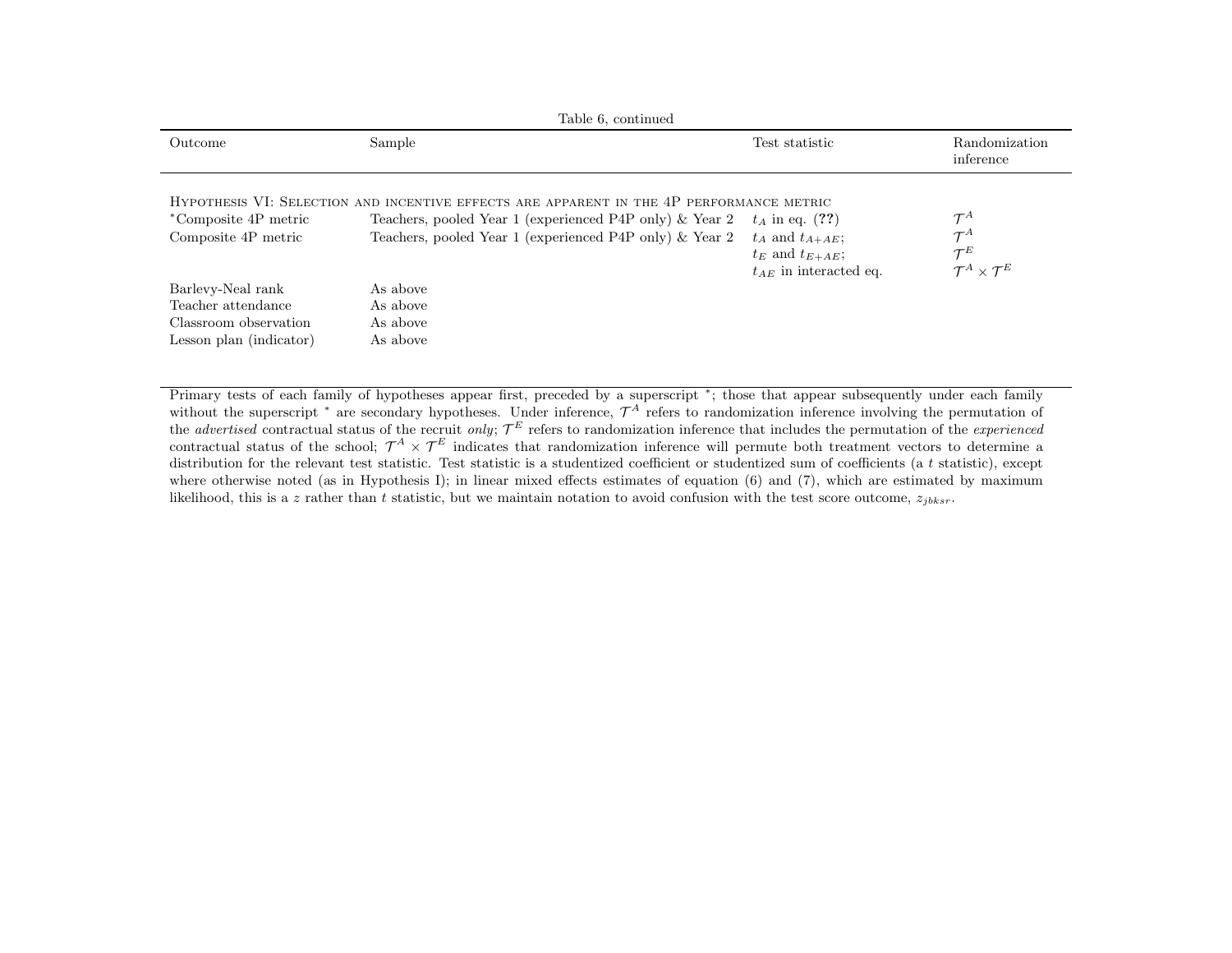#### 4.1 Hypothesis I. Advertised P4P induces differential application qualities.

Primary test The primary test of this hypothesis is a non-parametric Kolmogorov-Smirnov (KS) test for a difference in distributions of applicant teacher training college final exam score across the advertised P4P and advertised FW labor markets. We can write the KS test-statistic as

$$
T^{KS} = \sup_{y} \left| \hat{F}_{P4P}(y) - \hat{F}_{FW}(y) \right| = \max_{i=1,\dots,N} \left| \hat{F}_{P4P}(y_i) - \hat{F}_{FW}(y_i) \right|.
$$
 (1)

Here,  $\hat{F}_{P4P}(y)$  denotes the empirical cumulative distribution function of TTC score among applicants who applied under advertised P4P, evaluated at some specific TTC score y. Likewise,  $\hat{F}_{FW}(y)$ denotes the empirical cumulative distribution function of TTC score among applicants who applied under advertised FW, evaluated at the same TTC score y.

We test the statistical significance of this difference in distributions by randomization inference. To do so, we repeatedly sample from the set of potential (advertised) treatment assignments  $\mathcal{T}^A$ and, for each such permutation, calculate the KS test-statistic. The relevant  $p$ -value is then given by the share of such test statistics larger in absolute value than the test statistic estimated from the actual assignment.

Figure 3: Distribution of applicant TTC score, by advertised treatment arm



Consistent with the visual evidence in Figure 3, distributions of applicant TTC scores are statistically indistinguishable between the P4P and FW advertisement arms. The KS test-statistic has a value of 0.0264, with a p-value of 0.96. Randomization inference is well-powered, meaning that we can rule out even small effects on the TTC score distribution: a 95 percent confidence interval based on inversion of the RI test rules out additive treatment effects outside of the range [−0.02, 0.02]. We therefore conclude that there was no meaningful impact of advertised P4P on the TTC final exam score among applicants.

Secondary tests For secondary tests of this hypothesis, we estimate a series of *weighted* regressions of the form

$$
y_{iqd} = \tau_A T_{qd}^A + \gamma_q + \delta_d + e_{iqd}, \quad \text{with weights } w_{iqd}
$$
 (2)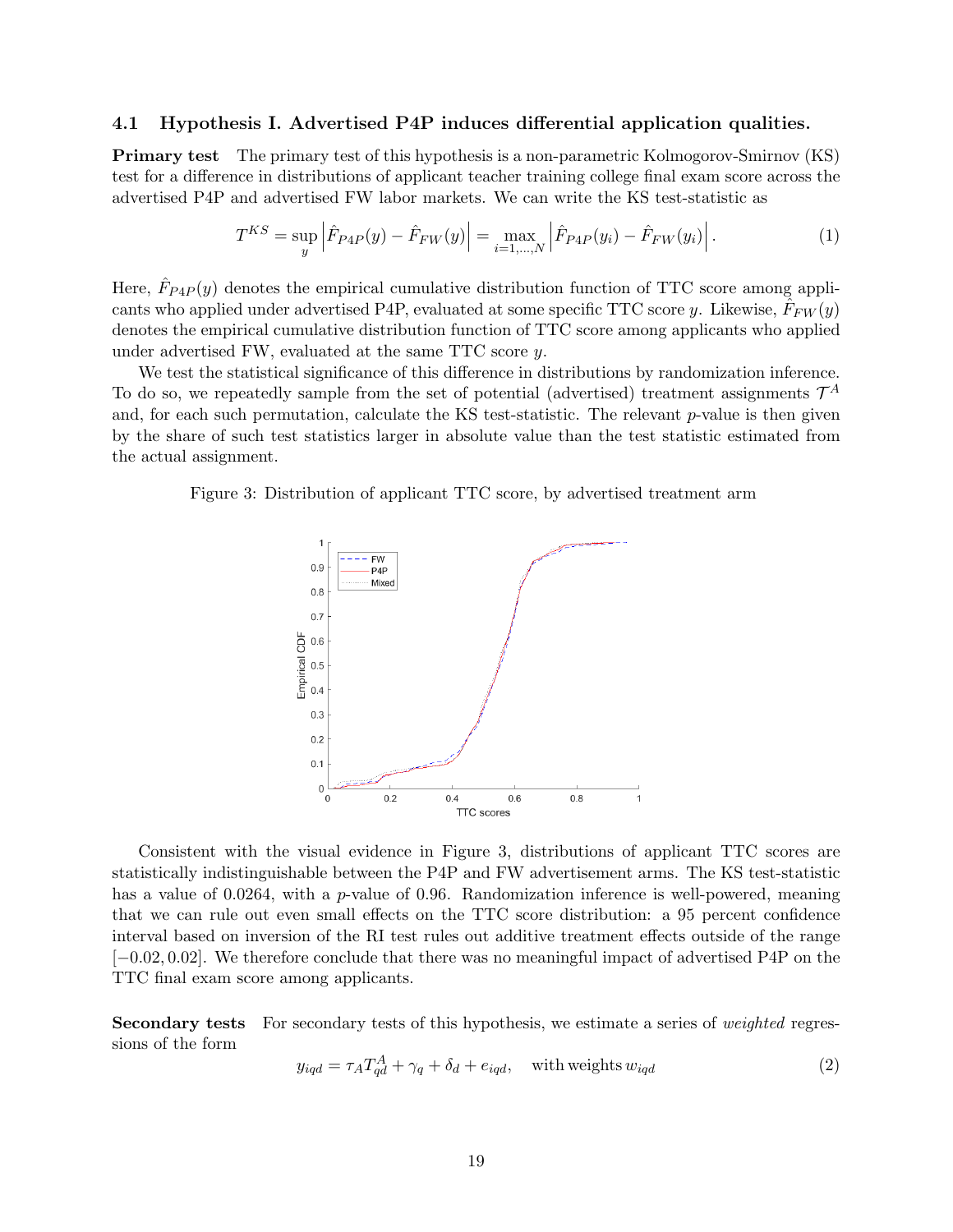where  $y_{iqd}$  denotes the TTC exam score of applicant teacher i with qualification q in district d. Treatment  $T_{qd}^A$  denotes the contractual condition under which a candidate applied.<sup>21</sup>

We focus on the impacts of advertised P4P under three specific selection rules:

- Impacts on the average quality, as measured by TTC score, of all applicants. This corresponds to  $w_{iqd} = 1$  for all teachers.
- Impacts on the average ability of the top  $\hat{H}$  applicants, where  $\hat{H}$  is the predicted number hired in that district and subject based on outcomes in advertised FW district-subjects. This corresponds to weights  $w_{iqd} = 1$  for the top  $\hat{H}$  teachers in their application pool, and zero otherwise. The fraction hired is predicted from a regression of the number of actual hires on district and subject indicators, using FW applicant pools only.
- Impacts on applicants, weighted by their probability of hiring, using the FW district hiring probability. This corresponds to weights  $w_{iqd} = \hat{p}_{iqd}$ , where  $\hat{p}_{iqd}$  is the estimated probability of being hired as a function of district and subject indicators, as well as a fifth-order polynomial in TTC exam scores, estimated using FW applicant pools only.

The first of these can be thought of as representing the consequences of advertised P4P for placed teacher quality under a random hiring rule; the second represents the outcome of advertised P4P under meritocratic selection on the basis of TTC exam scores alone; and the third represents the consequences of advertised P4P under the status quo mapping from TTC scores to hiring probabilities.

The weighted regression parameter  $\tau_A$  estimates the difference in (weighted) mean applicant skill induced by advertised P4P. To undertake inference about this difference in means, we use randomization inference, sampling repeatedly from the set of potential (advertised) treatment assignments  $\mathcal{T}^{\mathcal{A}}$ . Following Chung and Romano (2013), we studentize this parameter by dividing it by its (cluster-robust, clustered at the district-subject level) standard error to control the asymptotic rejection probability against the null hypothesis of equality of means. These are two-sided tests.<sup>22</sup> The absolute value of the resulting test statistic,  $|t_A|$ , is compared to its randomization distribution in order to provide a test of the hypothesis that  $\tau_A = 0$ .

In the simplest case, where all observations are weighted equally, our estimate of  $\tau_A$  is  $-0.00$ . The studentized coefficient has a standard deviation of 0.011 under the sharp null. The randomization inference  $p$ -value is 0.95, indicating that we cannot reject the sharp null of no impact of advertised P4P.

We complete our secondary analysis of Hypothesis I by testing for differences in the number of applicants by treatment status, conditional on district and subject-family fixed indicators. We do so with a specification of the form

$$
N_{qd} = \tau_A T_{qd}^A + \gamma_q + \delta_d + e_{qd},\tag{3}
$$

where q indexes subject families and d indexes districts;  $N_{qd}$  measures the number of qualified

<sup>&</sup>lt;sup>21</sup>Here and throughout the empirical specifications, we will define  $T_{qd}^A$  as a vector that includes indicators for both the P4P and mixed-treatment advertisement condition. However, for hypothesis testing, we are interested only in the coefficient on the pure P4P treatment. Defining treatment in this way ensures that only candidates who applied (and in subsequent sections, were placed) under the pure FW treatment are considered as the omitted category here, to which P4P recruits will be compared.

<sup>&</sup>lt;sup>22</sup>We calculated p-values for two-sided tests as provided in Rosenbaum (2010) and in the 'Standard Operating Procedures' of Donald Green's Lab at Columbia (Lin et al., 2016).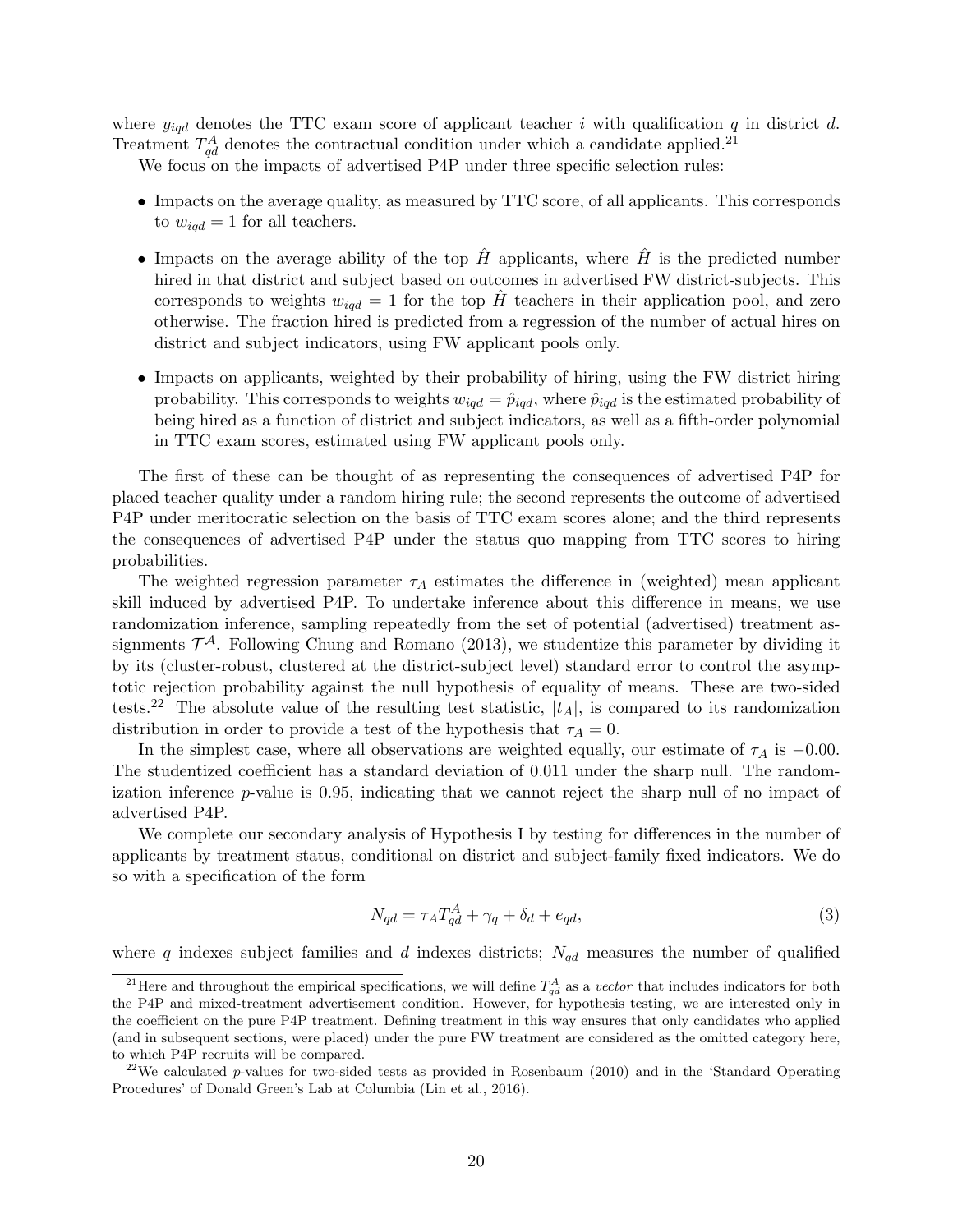applicants in each district.<sup>23</sup> As above, we obtain the studentized test statistic  $t_A$  by dividing the estimated coefficient  $\tau_A$  by the analytical estimate of its cluster-robust standard error, and use this t-statistic in our randomization inference.

In this application volume regression, our estimate of  $\tau_A$  is  $-1.14$ . This has a RI p-value of 0.95, and a confidence interval of [-36.5, 44.1]. Thus, we fail to reject the null of no impact of advertised P4P on application volumes, though this is not as precisely estimated as the primary outcome.

## 4.2 Hypothesis II. Advertised P4P affects the observable skills of placed recruits in schools.

Our primary (and only) test of this hypothesis uses our baseline estimate of skill among placed recruits. Specifically, we use empirical Bayes predictions from an IRT model of teacher skill in each subject,<sup>24</sup> which we denote by  $z_{iqd}$  for teacher i with qualification q in district d. Figure 4 plots the distribution of this measure by advertised treatment arm.

Figure 4: Distribution of placed teacher ability, by advertised treatment arm



The test the sharp null of no effects we estimate a regression of the form

$$
z_{iqd} = \tau_A T_{qd}^A + \gamma_q + \delta_d + e_{iqd}.\tag{4}
$$

Our estimate of  $\tau_A$  is -0.2069. The studentized coefficient has a standard deviation of 0.2083 under the sharp null. The randomization inference  $p$ -value is 0.31. It follows that we cannot reject the sharp null of no advertised P4P treatment effect on the observable skills of placed recruits, as measured by a skills test at baseline.

<sup>&</sup>lt;sup>23</sup>'Qualified' here means that the applicant has a TTC degree. In addition to being a useful filter for policy-relevant applications, since only qualified applicants can be hired, in some districts' administrative data this is also necessary in order to determine the subject-family under which an individual has applied.

<sup>&</sup>lt;sup>24</sup>Since this model assumes normality of the skill distribution, we fit item parameters using only the sample of incumbent teachers.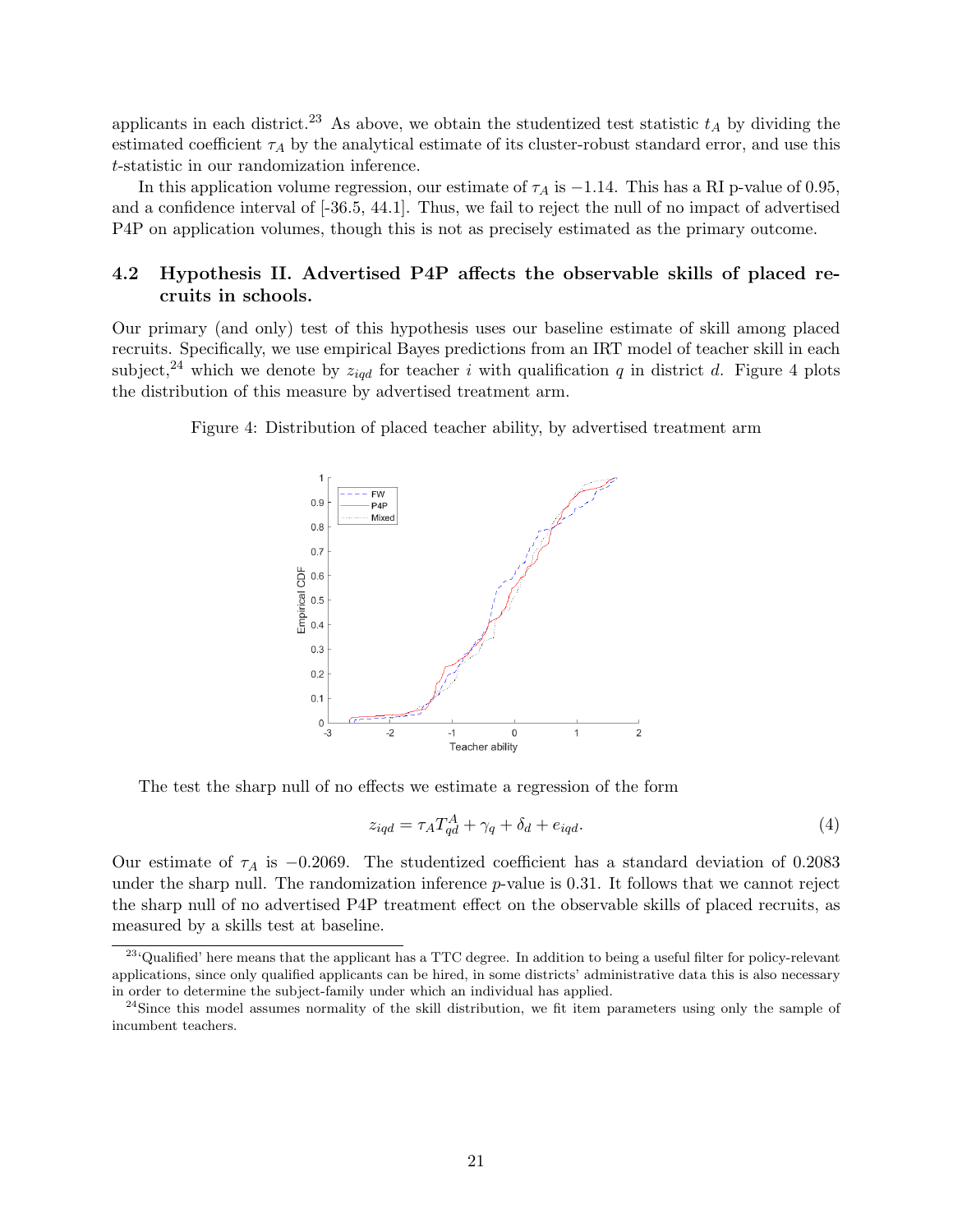## 4.3 Hypothesis III. Advertised P4P induces differentially 'intrinsically' motivated recruits to be placed in schools.

Primary test In addition to the possibility that advertised P4P may select teachers on the basis of skill, such contracts may also change the distribution of intrinsic motivation among the pool of applicants. Our primary test uses teachers' allocation to others in the framed Dictator Game played at baseline, which we denote by  $x_{iqd}$  for teacher i with qualification q in district d. Figure 5 plots the distribution of this measure by advertised treatment arm.

Figure 5: Distribution of placed teacher Dictator Game contributions, by treatment arm



To test the sharp null of no effects we estimate a regression of the form

$$
x_{iqd} = \tau_A T_{qd}^A + \gamma_q + \delta_d + e_{iqd}.\tag{5}
$$

Our estimate of  $\tau_A$  is  $-0.1079$ : teachers recruited under advertised P4P allocated approximately 10 percentage points of the stake less to the school on average in the framed dictator game. The studentized coefficient has a standard deviation of 0.0603 under the sharp null. The randomization inference p-value is 0.02. We can therefore reject this sharp null of no advertised P4P treatment effect on the intrinsic motivation of placed recruits at the 5 percent level.

Secondary test For a secondary test of this hypothesis, we re-estimate the model in  $(5)$  using the Perry Public Service motivation score for the sample of placed recruits retained in Year 2. TO BE COMPLETED.

## 4.4 Hypothesis IV. Advertised P4P induces the selection of higher (or lower) value-added teachers.

Measures of teacher skill and intrinsic motivation are policy relevant insofar as recruits with such favorable attributes are likely to deliver better learning outcomes for their students. To test whether this is the case, we combine experimental variation in the advertised contracts to which placed recruits applied, with the second-stage randomization in *experienced* contracts under which they worked. This allows us to estimate the impact of advertised P4P, holding constant the experienced contract: a pure compositional effect.

Primary test The measure of student learning which we deploy here, and in Section 4.5 below, is the empirical Bayes prediction of student ability, based on an IRT model of student assessments.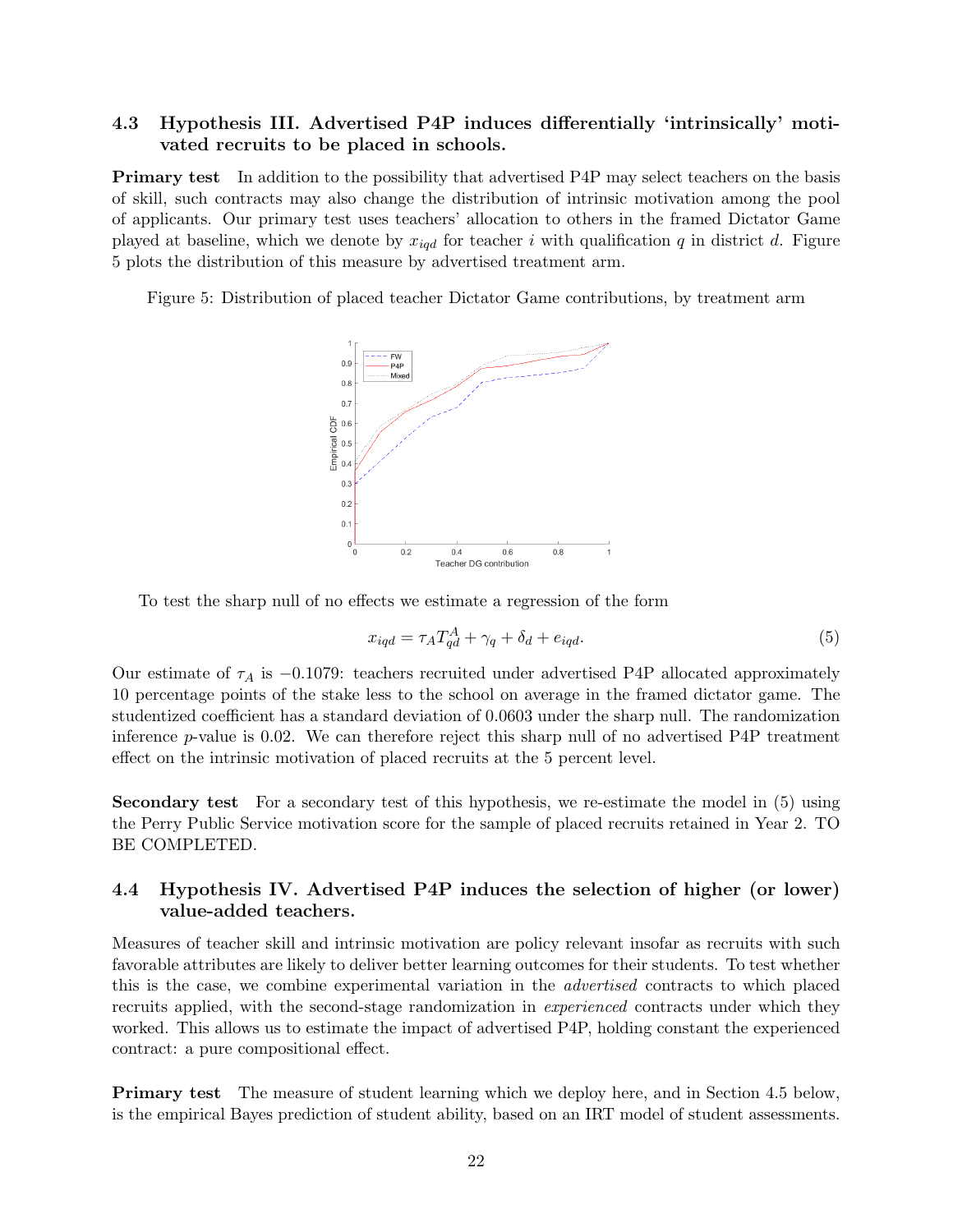This prediction is observed at the student-subject level, since each sampled student takes an assessment in all five core subjects. We denote this measure by  $z_{ibksr}$ , for student j in subject b, stream k, school s, and round r from which student j's outcome is drawn. (Since streams are nested within grades, we suppress an index for grades to reduce notation.) We standardize this measure of student learning within each grade, subject, and round so that it has a mean of zero and a standard deviation of one among students taught by incumbents in schools that experience the fixed-wage treatment.

The advertised treatment about which a given student's performance is informative depends on the identity of the teacher teaching that particular subject via qualification type and district. We denote this by  $T_{qd}^A$  for teacher i with qualification type q in district d, and suppress the dependence of the teacher's qualification  $q$  on the subject  $b$ , stream  $k$ , school  $s$ , and round  $r$ , which implies that  $q = q(bksr)$ . The experienced treatment is assigned at the school level, and is denoted by  $T_s^E$ .

Our primary test is for the impact of the advertised treatment on a recruits's annual value added, holding constant the actual (experienced) contractual treatment of the school into which they were placed. We pool data across the two years of intervention and estimate a specification of the type

$$
z_{jbksr} = \tau_A T_{qd}^A + \tau_E T_s^E + \lambda_I I_i + \lambda_E T_s^E I_i + \rho_{br} \bar{z}_{ks,r-1} + \delta_d + \psi_r + e_{jbksr},\tag{6}
$$

for the learning outcome of student j in subject b, stream k, school s, and round r. We define  $i = i(bksr)$  as an identifier for the teacher assigned to that subject-stream-school-round. The variable  $I_i$  is an indicator for whether the teacher is an incumbent, and the index  $q = q(i)$  denotes the qualification type of teacher  $i$  if that teacher is a recruit (and is undefined if the teacher is an incumbent, so that  $T_{qd}^A$  is always zero for incumbents). The variable  $\bar{z}_{ks,r-1}$  denotes the vector of average outcomes in the once-lagged assessment among students now placed in that stream, and its coefficient,  $\rho_{br}$  is subject- and round-specific. As determined in our pre-analysis plan, we estimate this model by a linear mixed effects model, allowing for normally distributed random effects at the student-round level. This specification seeks to maximize power for the ability to reject the null of no advertised treatment effects by pooling recruits placed in experienced P4P and experienced FW treatments. Note that the specification in (6) is relevant to both Hypothesis IV via  $\tau_A$  and Hypothesis V via  $\tau_E$ . We discuss only  $\tau_A$  here, postponing discussion of  $\tau_E$  until the next section.

Our estimate of  $\tau_A$  is close to zero at 0.01 standard deviations of pupil learning. The studentized coefficient has a standard deviation of 0.0263 under the sharp null. Comparing this studentized estimate with its randomization inference distribution yields a  $p$ -value of 0.56, indicating that we cannot reject the null of no impact of advertised P4P on teacher value added. However, since randomization inference is well-powered, we do feel confident in ruling out *negative* selection effects.

Secondary tests We begin our secondary tests by allowing for heterogeneous treatment impacts by round. Figure 6 illustrates the evolution of the advertised, experienced and combined effect of P4P contracts over time. As we discuss below, the combined effect increases from Year 1 to 2, primarily due to dynamics in the experienced P4P treatment effect. But by Year 2 recruits brought in under advertised P4P also begin to outperform those brought in under advertised FW contracts. As Table 7 reports, the estimate of  $\tau_A$  for Year 1 is  $-0.03\sigma$  with a randomization inference p-value of 0.21. In Year 2, this estimate is  $0.05\sigma$  with a randomization inference p-value of 0.12.

The theoretical framework set out in the pre-analysis plan makes clear that the impact of advertised treatment on teacher value-added should depend on the contractual environment into which recruits are placed. Consequently, we also estimate a secondary specification that allows advertised treatment effects on teacher value-added to differ by experienced treatment, including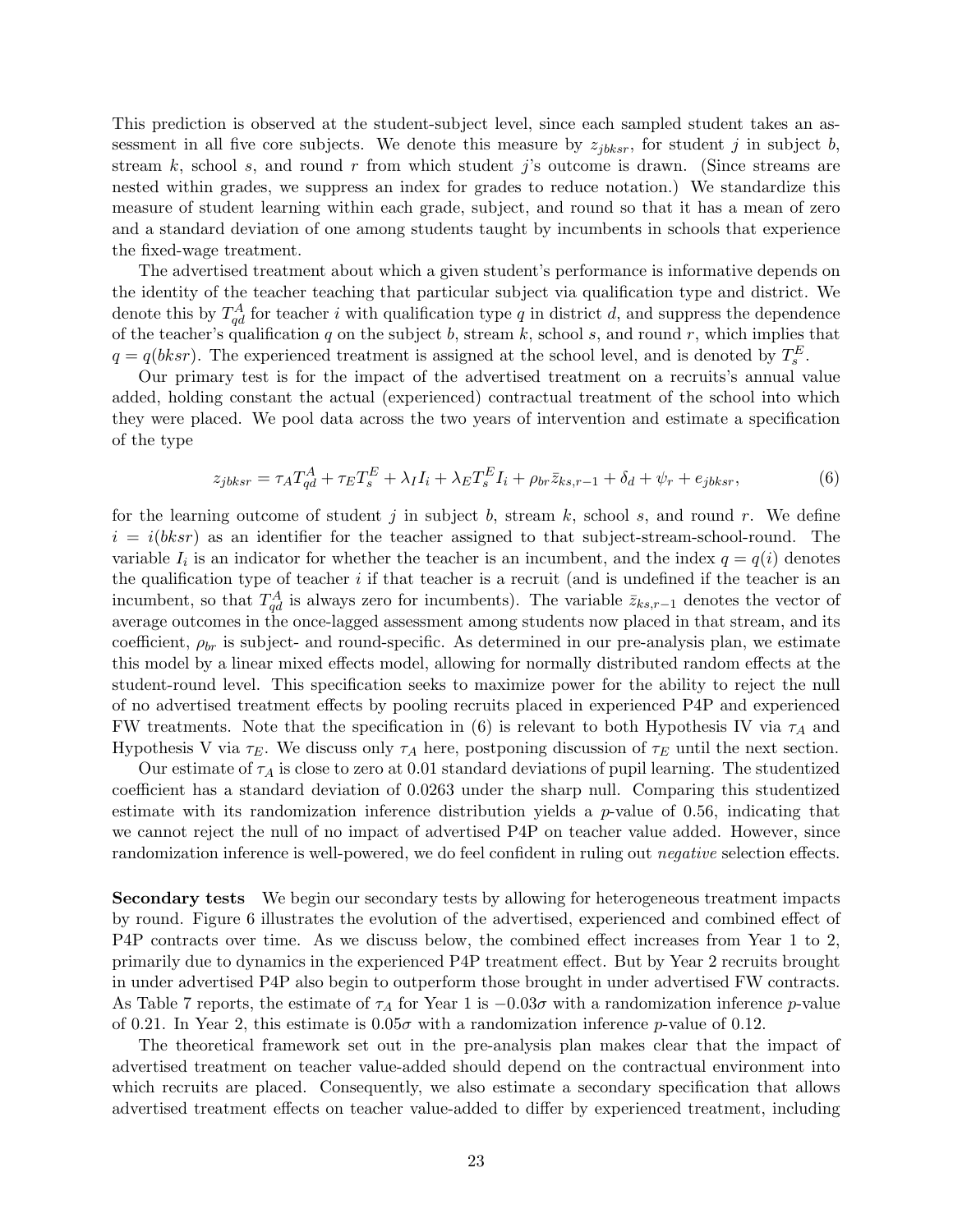

## Figure 6: Impacts on pupil learning, by round

Table 7: Impacts on pupil learning (teacher value-added)

|                      | Pooled  | Round 1 | Round 2 | Interacted        |
|----------------------|---------|---------|---------|-------------------|
| $\tau_A$             | 0.01    | $-0.03$ | 0.05    | 0.01              |
|                      | [0.56]  | [0.21]  | [0.12]  | [0.60]            |
| $\tau_E$             | 0.09    | 0.03    | 0.16    | 0.11              |
|                      | [0.01]  | [0.36]  | [0.00]  | [0.00]            |
| $\tau_{AE}$          |         |         |         | $-0.01$<br>[0.81] |
| $\lambda_E$          | $-0.06$ | $-0.02$ | $-0.10$ | $-0.07$           |
|                      | [0.04]  | [0.56]  | [0.01]  | [0.03]            |
| $\tau_A+\tau_{AE}$   |         |         |         | 0.00<br>[0.87]    |
| $\tau_E + \tau_{AE}$ |         |         |         | 0.09<br>[0.05]    |
| $\tau_E + \lambda_E$ | 0.04    | 0.01    | 0.06    | 0.04              |
|                      | [0.14]  | [0.71]  | [0.07]  | [0.14]            |

Notes: For each estimated parameter, or combination of parameters, the table reports the point estimate, stated in standard deviations of pupil learning, together with its randomization inference p-value. Randomization inference is conducted on the associated z statistic, with 2,000 permutations of the relevant treatment assignment.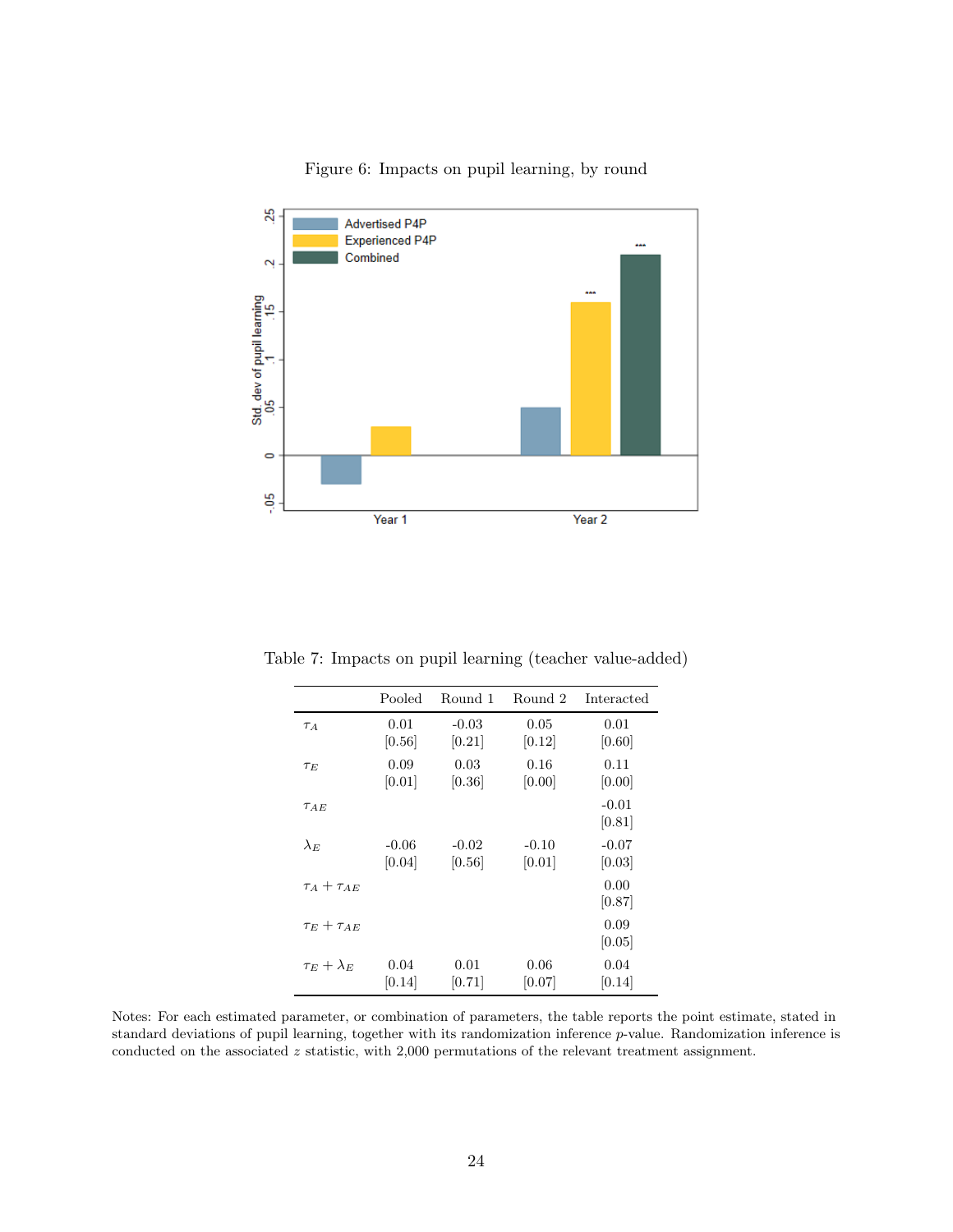an interaction term between the two treatments. This interacted model takes the form

$$
z_{jbkgsr} = \tau_A T_{qd}^A + \tau_E T_s^E + \tau_{AE} T_{qd}^A T_s^E + \lambda_I I_i + \lambda_E T_s^E I_i + \rho_{bgr} \bar{z}_{ks,r-1} + \delta_d + \psi_r + e_{jbksr}.
$$
 (7)

Here, the compositional effect of advertised P4P among recruits placed in FW schools is given by  $\tau_A$  (a comparison of on-the-job performance across groups a and b, as defined in Figure 1). Likewise, the compositional effect of advertised P4P among recruits placed in P4P schools is given by  $\tau_A + \tau_{AE}$  (a comparison of groups c and d). In this interacted model, the impact of advertised P4P is actually smaller—negative in point-estimate terms—when these recruits are placed in P4P schools, relative to when they experience a FW contract. However, undertaking a randomization inference procedure that permutes *both* treatment assignments  $\mathcal{T}^{\mathcal{A}}$  and  $\mathcal{T}^{\mathcal{E}}$ , we cannot reject the sharp null that these responses are the same, i.e.  $\tau_{AE} = 0$ .

## 4.5 Hypothesis V. Experienced P4P creates incentives which contribute to higher (or lower) teacher value-added.

Primary test Here, we test for an impact of experienced P4P on recruits' annual value-added, holding constant the advertised treatment under which they applied. We pool data across the two years and use the specification in (6). Our estimate of  $\tau_E$  is 0.09 $\sigma$ . The studentized coefficient has a standard deviation of 0.06 under the sharp null. Comparing this studentized estimate with its randomization inference distribution (here permuting only  $\mathcal{T}^{\mathcal{E}}$ ) yields a *p*-value of 0.01, implying that we can reject the sharp null of no experienced P4P treatment effect on placed recruits at the 1 percent level.

Secondary tests Figure 6 shows that there is only a small impact of experienced P4P in Year 1 but a much more sizeable impact by Year 2. As reported in Table 7, the estimate of  $\tau_E$  for Year 1 is  $0.03\sigma$  with a randomization inference p-value of 0.36. In Year 2, this coefficient is over five times larger at  $0.16\sigma$  with a randomization inference p-value of 0.00. This second year impact corresponds to moving a student from the median (50th percentile) up to the 56th percentile of the student learning distribution—a modest but certainly economically meaningful result.

Table 7 also reports coefficients from the interacted specification in (7). In this model,  $\tau_E$ gives the incentive effect of experienced P4P among recruits who applied under FW contractual conditions (a comparison of groups a and c, as defined in Figure 1), while  $\tau_E + \tau_{AE}$  gives the incentive effect of experienced P4P among recruits who applied under P4P contractual conditions (a comparison of groups b and d). The point estimate of  $\tau_E$  is slightly larger than that of  $\tau_E + \tau_{AE}$ but we cannot reject the sharp null that these responses are the same.<sup>25</sup>

## 4.6 Hypothesis VI. Selection and incentive effects are apparent in the 4P performance metric.

Secondary tests Our secondary tests repeat the analysis for each sub-component of the teacher composite performance metric. Table 8 starts by reporting results for the output component: a teacher's Barlevy-Neal percentile rank (hereafter BN rank). Column 1 reports an estimate of  $\tau_A$  in the pooled BN rank specification of −0.04 (percentile ranks). Comparing this studentized estimate with its randomization inference distribution (here permuting only  $\mathcal{T}^{\mathcal{A}}$ ) yields a *p*-value of 0.60, implying that we cannot reject the null of no impact of advertised P4P on teachers' BN rank. Our

<sup>&</sup>lt;sup>25</sup>Note  $\tau_E$  should be *smaller* than  $\tau_E + \tau_{AE}$  if the re-randomization discouraged effort in group d—i.e. among recruits who expected to experience P4P but did not.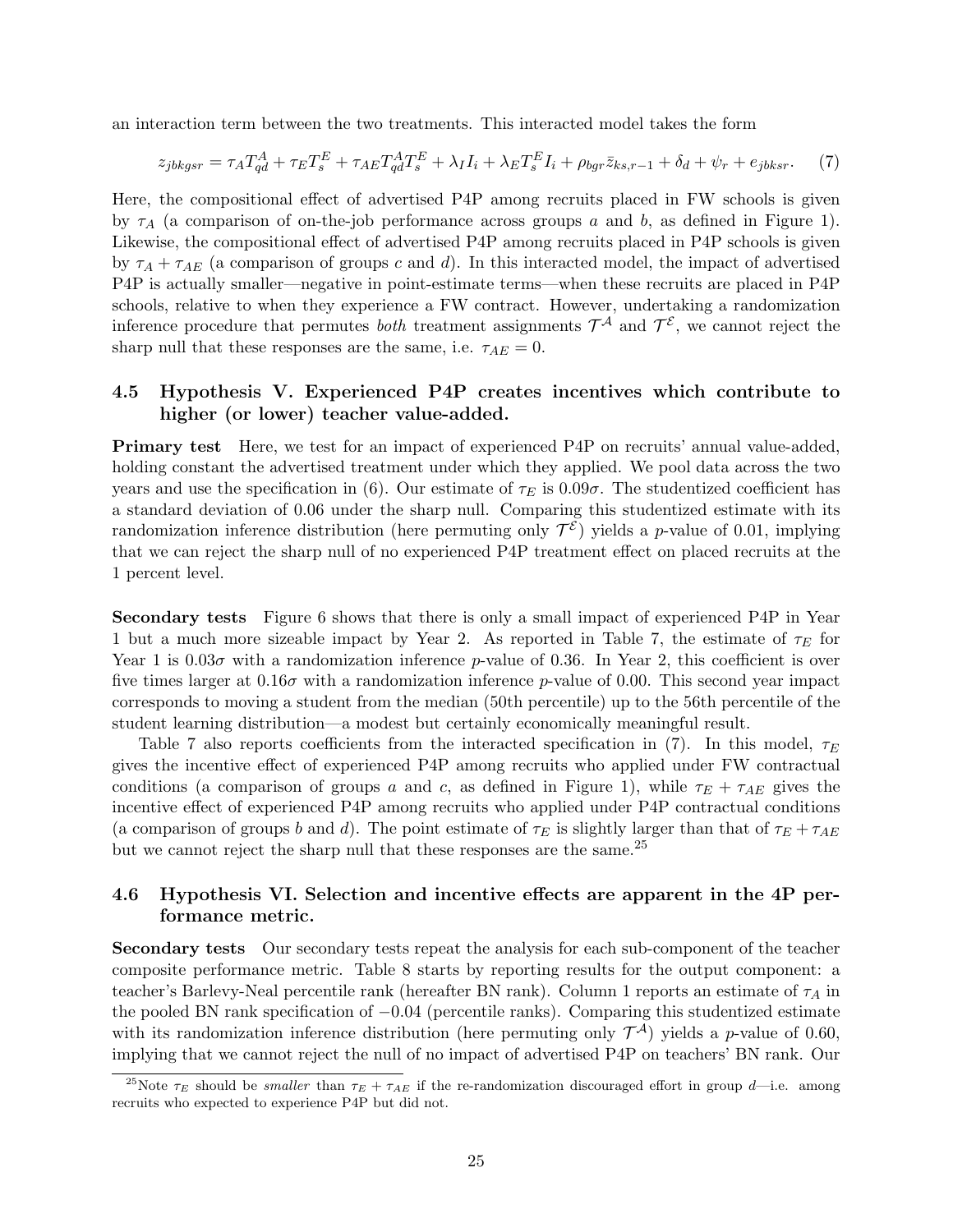estimate of  $\tau_E$  in the pooled BN rank specification is 0.06. Comparing this studentized estimate with its randomization inference distribution (here permuting only  $\mathcal{T}^{\mathcal{E}}$ ) yields a *p*-value of 0.04, implying that we can reject the null of no impact of experienced P4P on teachers' BN rank at the 5 percent level.

Column 2 of Table 8 reports estimates of  $\tau_A$  and  $\tau_E$  using only data from the second year of the intervention. Consistent with our teacher value-added results in Section 4.4, both coefficients are higher when estimated for Year 2 only. Our estimate of the impact of advertised P4P is now positive (albeit still insignificant), while our estimate of the impact of experienced P4P rises to 0.10 and remains significant, although now at the 10 percent level.

Table 8 also reports results for the three input dimensions, namely teacher *presence*, *preparation*, and pedagogy. In doing so, we use the same specification as  $(??)$  with the outcome  $m_{igsdr}$  defined as follows. In Column 3 (pooled) and Column 4 (Year 2 only) of Table 8, this outcome is the fraction of spot-check days in post-treatment round r on which teacher i, with qualification  $q$ , in school s of district d is observed to be present at the start of the school day. In Columns 5 and 6, the outcome is the pedagogy score of teacher i, with qualification  $q$ , in school s of district d as observed during the classroom observation in post-treatment round r.

On both input dimensions, the results broadly mirror our previous findings. Our estimates of  $\tau_A$ increase moving from the pooled to Year 2 specification but are never statistically or economically significantly different from zero (in Table 9, compare Column 3 and 4, and then Column 5 and 6). Since randomization inference remains well-powered, we interpret this as evidence that advertised P4P did not have a *negative* effect on teachers' inputs into pupil learning. Our estimates of  $\tau_E$  also increase moving from the pooled to Year 2 specification and are always positive and statistically significant at conventional levels. In Year 2, teacher presence was 6 percentage points higher among recruits who experienced the P4P contract compared to recruits who experienced the FW contract. (A sizeable impact given that baseline teacher presence was already 90 percent.) Moreover, in the same year, recruits who experienced P4P were more effective in their classroom practices than recruits who received a fixed-wage by 0.26 points, as measured on the four-point scale. We interpret this as evidence of the mechanism behind the results in Section 4.5: P4P raised pupil learning by improving teacher presence and classroom conduct, both of which were directly incentivised as part of the composite 4P performance metric.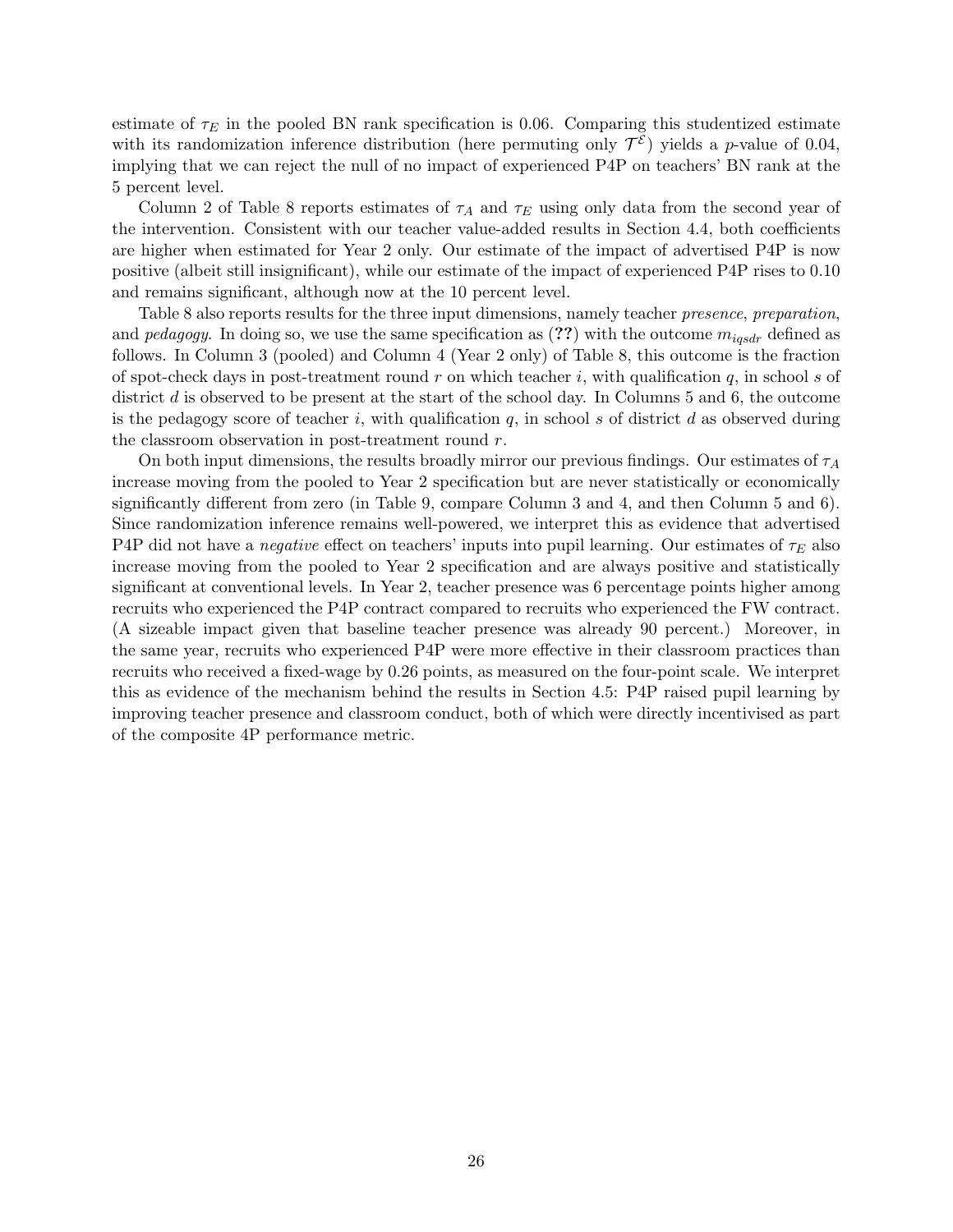| BN rank: pooled                                                                                   |                                              |                   | BN rank: round 2 Presence: pooled Presence: round 2 Pedagogy: pooled Pedagogy: round 2 |                                                               |                                                                                                                   |
|---------------------------------------------------------------------------------------------------|----------------------------------------------|-------------------|----------------------------------------------------------------------------------------|---------------------------------------------------------------|-------------------------------------------------------------------------------------------------------------------|
|                                                                                                   |                                              |                   |                                                                                        |                                                               |                                                                                                                   |
| $\begin{bmatrix} 66610 \\ 10000 \\ 0.06 \\ 0.06 \\ 0.06 \\ 0.01 \\ 0.04 \\ 0.09 \\ \end{bmatrix}$ | $\begin{bmatrix} 0.08 \\ 0.43 \end{bmatrix}$ | $-0.01$ [0.42]    | $\begin{bmatrix} 0.01 \\ 0.48 \end{bmatrix}$                                           | $-0.35$                                                       | $\frac{11}{0.42}$                                                                                                 |
| $\tau_E$                                                                                          |                                              |                   |                                                                                        |                                                               |                                                                                                                   |
|                                                                                                   | $\begin{array}{c} 0.10 \\ 0.07 \end{array}$  | $0.04\atop[0.06]$ | $\begin{array}{c} 0.06 \\ 0.08 \\ -0.05 \\ 0.98 \end{array}$                           | $\begin{array}{c} 0.25 \\ 0.04 \\ 0.03 \\ \hline \end{array}$ | $\begin{bmatrix} 86 \\[-4pt] 0.07 \\[-4pt] 0.07 \\[-4pt] 0.07 \\[-4pt] 0.98 \\[-4pt] 0.98 \\[-4pt] \end{bmatrix}$ |
|                                                                                                   | $0.04$<br>[1.00]                             | $-0.02$<br>[0.99] |                                                                                        |                                                               |                                                                                                                   |
|                                                                                                   |                                              |                   |                                                                                        |                                                               |                                                                                                                   |

|             | I offorta on direction of the example of a 1D percentary and research the<br>i<br>j |
|-------------|-------------------------------------------------------------------------------------|
|             |                                                                                     |
|             |                                                                                     |
|             | ı                                                                                   |
|             |                                                                                     |
|             |                                                                                     |
|             | I THE COROCATED CERT CERT ELECTRIC TELEVISION CONTRACT                              |
|             |                                                                                     |
|             | りし シーニン ジン                                                                          |
|             |                                                                                     |
| :<br>F      | $-24.74$ and $-2.74$<br>$-222$ $-222$                                               |
|             |                                                                                     |
| ¢           |                                                                                     |
| .<br>.<br>. |                                                                                     |
|             |                                                                                     |

Notes: For each estimated parameter the table reports the point estimate; randomization inference p-values are in brackets. p-values are in brackets. Notes: For each estimated parameter the table reports the point estimate; randomization inference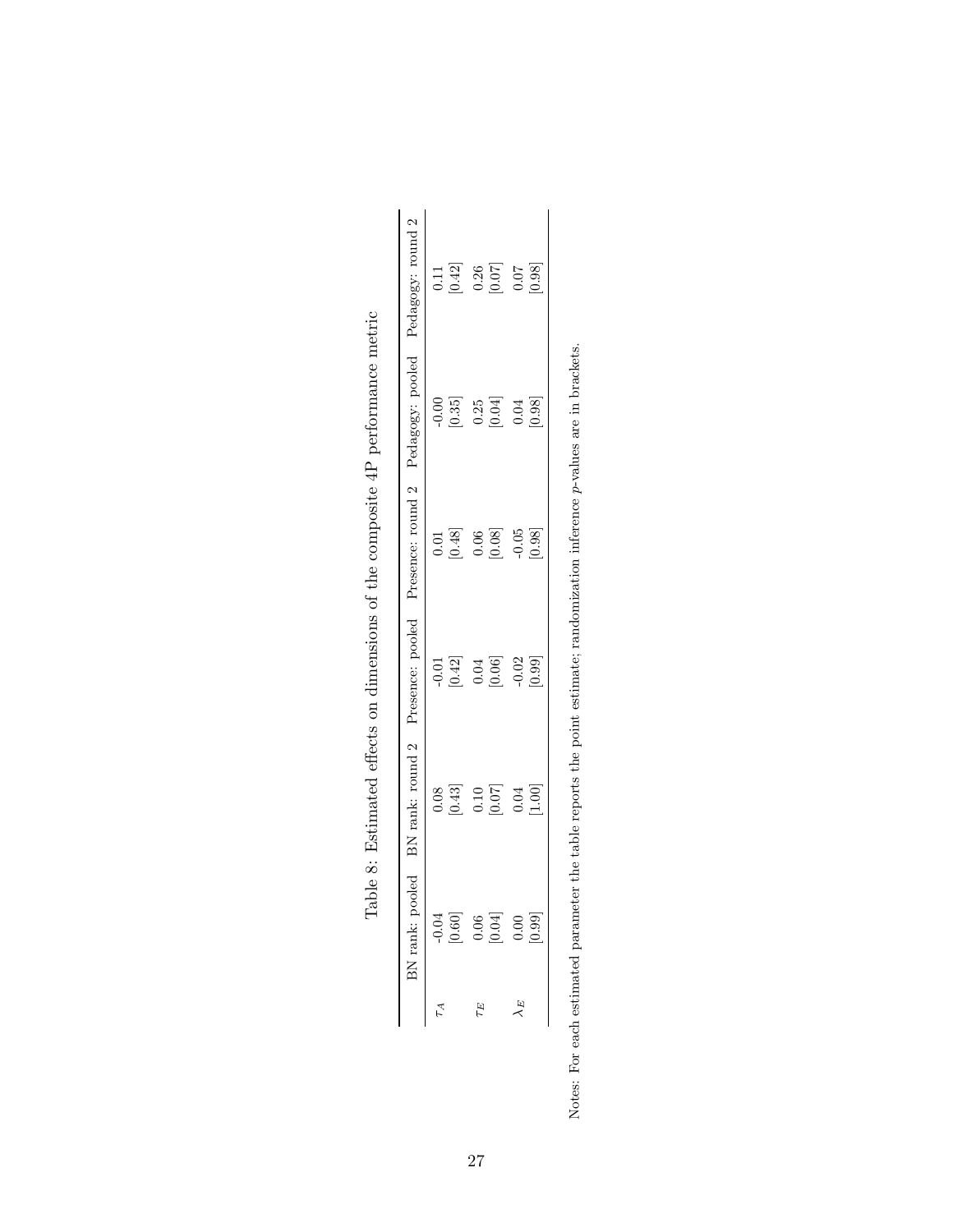## 5 Exploratory results on dynamics

Our two-tier experiment was designed to evaluate the impact of pay-for-performance and, in particular, to quantify the relative importance of a compositional margin at the recruitment stage versus an effort margin on-the-job. The hypotheses specified in our pre-analysis plan (Table 6) refer to selection-in and incentives among placed recruits. Since within-year teacher turnover was limited by design and within-year changes in teacher skill and motivation are likely small, the total effect of P4P in Year 1 can plausibly only be driven by a change in the type of teachers recruited and/or a change in effort resulting from the provision of extrinsic incentives.

Interpreting the total effect of P4P in Year 2 is more complex, however. First, we made no attempt to discourage between-year teacher turnover, and so there is the possibility of a further compositional margin at the retention stage (c.f. Muralidharan and Sundararaman 2011). Experienced P4P may have selected-out the low skilled (Lazear, 2000) or, more pessimistically, the highly intrinsically motivated. Second, given the longer time frame, teacher characteristics could have changed. Experienced P4P may have eroded a given teacher's intrinsic motivation (as hypothesised in the largely theoretical literature on motivational crowding out) or, more optimistically, encouraged a given teacher to improve her classroom skills. In this section we conduct an exploratory analysis of these dynamic effects.<sup>26</sup>

#### 5.1 Retention effects

Does experienced P4P affect retention rates among recruits? To answer this question we look for impacts on the likelihood that a recruit is still employed at midline in February 2017 at the start of the Year 2 (i.e. after experiencing P4P in Year 1, although before the performance awards were announced). Our primary test of this hypothesis is a linear probability model of the form

$$
Pr[employed_{iqd2} = 1] = \tau_E T_s^E + \gamma_q + \delta_d,
$$
\n(8)

where  $emploged<sub>iqd2</sub>$  is an indicator variable taking a value of one if teacher i with subject-family qualification q in district d is still employed by the school at the startof Year 2, and  $\gamma_q$  and  $\delta_d$  are the usual subject-family qualification and district indicators.<sup>27</sup> As Column 1 of Table 9 reports, our estimate of  $\tau_E$  is zero with a randomization inference p-value of 0.96. There is no statistically significant impact of experienced P4P on the retention rate of recruits; the retention rate is practically identical—at around 80 percent—among recruits experiencing P4P and those experiencing FW. Of course, 20 percent attrition is non-negligible. And the fact that retention rates are similar does not rule out the possibility of an impact of experienced P4P on the type of recruits retained. We turn to this issue below.

Does experienced P4P induce differentially skilled recruits to be retained? To answer this question we use a teacher's performance on the baseline Grading Task in the primary subject he/she teaches (see Section 3) to obtain an IRT estimate of his/her ability in this subject, denoted  $z_i$ . Figure 7 shows two plots of fitted values from a simple (bivariate) linear regression of  $emploged_{i\alpha 2}$ on  $z_i$ . The red, dashed plot uses data on recruits in the experienced P4P arm, while the blue

<sup>&</sup>lt;sup>26</sup>We emphasise that this material in exploratory; the hypotheses tested in this section were not part of our preanalysis plan. That said, the structure of the analysis in this section does follow a related pre-analysis plan (intended for a companion paper) which we uploaded to our trial registry on October 3 2018 prior to unblinding of our data.

 $27$  Given the re-randomization (and balance checks reported in Section 3), we do not include advertised treatment status as a control. We confirm that experienced treatment impacts do not differ by advertised treatment in our robustness checks—forthcoming in what will be Section 6.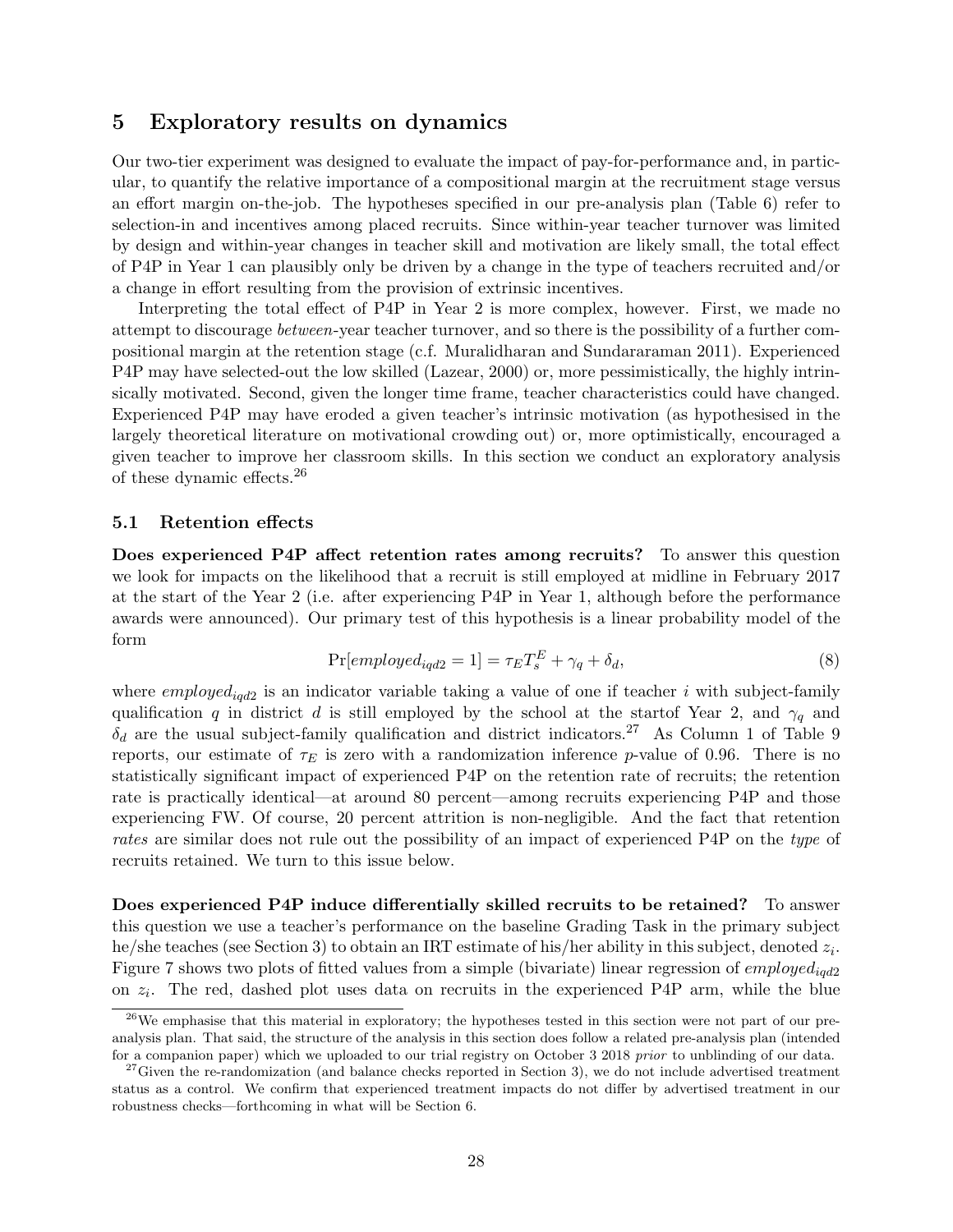|                  | (1)    | $\left( 2\right)$ | (3)           |
|------------------|--------|-------------------|---------------|
| Experienced P4P  | 0.00   | $-0.04$           | $-0.08$       |
|                  | [0.96] | [0.41]            | [0.23]        |
| Interaction      |        | $-0.05$           | 0.16          |
|                  |        | [0.38]            | [0.36]        |
| Heterogeneity by |        | Test score        | DG share sent |
| Observations     | 249    | 238               | 238           |

Table 9: Retention of new recruits

Notes: RI p-values in brackets, representing 2,000 draws of the experienced treatment. All specifications include controls for districts and subjects of teacher qualification.

dotted plot is for recruits in the experienced FW arm. Both plots are upward sloping indicating that it is the low skilled teachers who select-out between Year 1 and 2. Interestingly, this positive relationship is stronger, and indeed is only statistically significantly different from zero, among recruits who experienced FW.

Figure 7: Selection-out on baseline teacher skill, by experienced treatment



To test whether the difference in slopes in Figure 7 is statistically significant we estimate an interacted model of the form

$$
\Pr[employed_{iqd2} = 1] = \tau_E T_s^E + \zeta T_s^E z_i + \beta z_i + \gamma_q + \delta_d. \tag{9}
$$

Inference for the key parameter,  $\zeta$ , is undertaken by performing randomization inference for alternative assignments of the school-level experienced treatment indicator. As Column 2 of Table 9 reports, our estimate of  $\zeta$  is  $-0.05$ , with a randomization inference p-value of 0.38. There is not a significant difference in selection-out on baseline teacher skill across the experienced treatments. In other words, there is no evidence that experienced P4P induces differentially skilled recruits to be retained.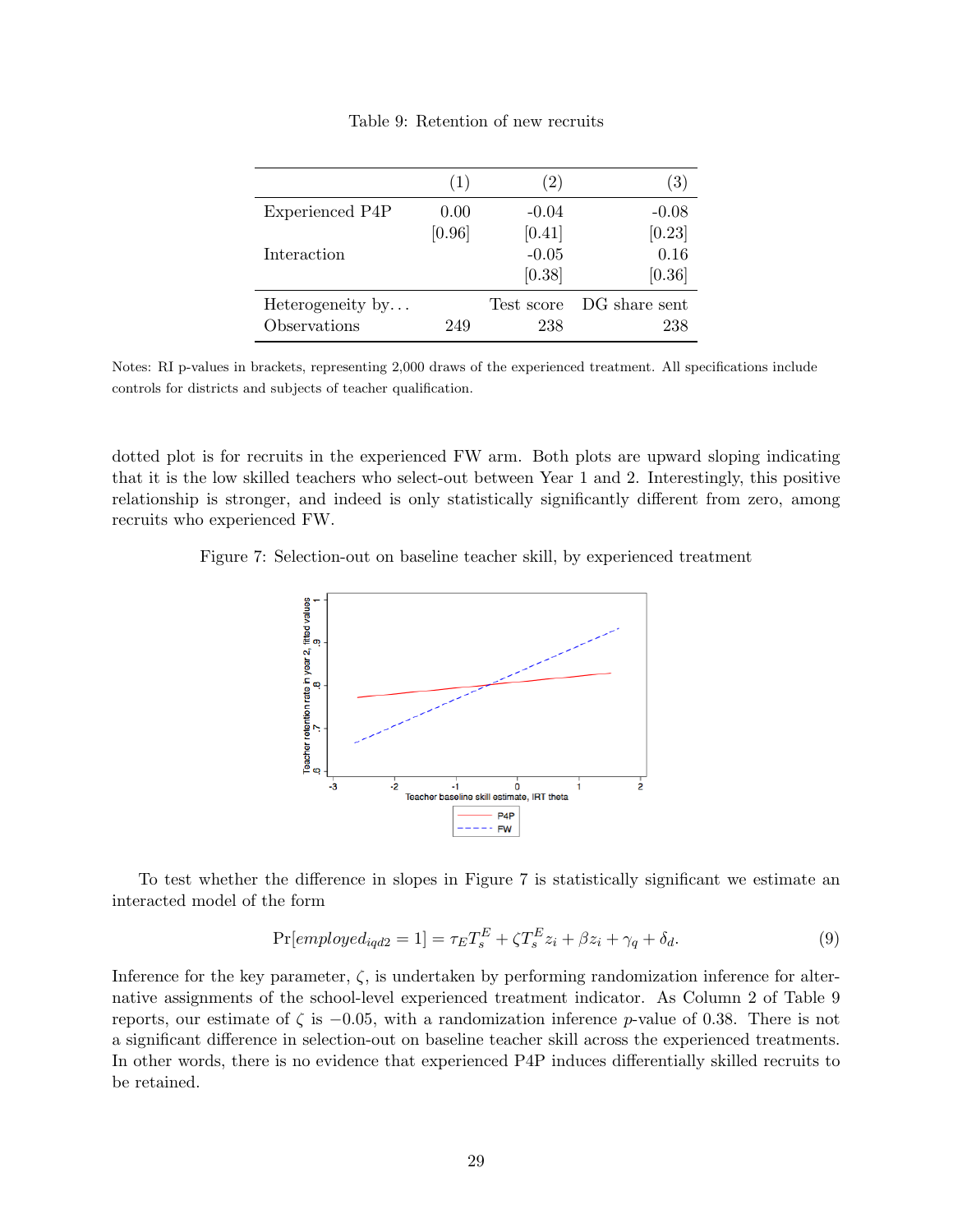Does experienced P4P induce differentially intrinsically motivated recruits to be retained? To answer this question we use the contribution sent in the framed Dictator Game played by all recruits at baseline, denoted  $x_i$ . Figure 8 shows two plots of fitted values from a simple (bivariate) linear regression of  $employed_{iqd2}$  on  $x_i$ . The red, dashed plot uses data on recruits in the experienced P4P arm, while the blue dotted plot is for recruits in the experienced FW arm. Both plots are downward sloping indicating that it is the high motivation teachers who select-out between Year 1 and 2. Again, the effect is stronger among recruits who experienced FW.

Figure 8: Selection-out on baseline teacher intrinsic motivation, by experienced treatment



To test whether the difference in slopes in Figure 8 is statistically significant we re-estimate the interacted model in equation (9), replacing  $z_i$  with  $x_i$ . As Column 3 of Table 9 reports, our estimate of  $\zeta$  in this specification is 0.16, with a randomization inference p-value of 0.36. There is not a significant difference in selection-out on baseline teacher intrinsic motivation across the experienced treatments—in other words, there is also no evidence that experienced P4P induces differentially intrinsically motivated recruits to be retained.

#### 5.2 Changes in retained teacher characteristics

To assess whether experienced P4P changes within-retained-recruit teacher skill or intrinsic motivation from baseline to endline, we estimate the following ANCOVA specification

$$
y_{isd2} = \tau_E T_s^E + \rho y_{isd0} + \gamma_q + \delta_d + e_{isd},\tag{10}
$$

where  $y_{iqsd2}$  is the characteristic (raw Grading Task score or framed Dictator Game contribution) of retained recruit i with qualification q in school s and district d at endline (round 2), and  $y_{iqsd0}$  is this characteristic of retained recruit i at baseline (round 0).<sup>28</sup> As Column (1) of Table 10 reports, our estimate of  $\tau_E$  in the endline Grading Task score specification is 0.57, with a randomization inference p–value of 0.63. Our estimate of  $\tau_E$  in the framed Dictator Game contribution specification is  $-0.04$ , with a randomization inference p–value of 0.06. Both estimates are small in magnitude and reject the sharp null only at the 10 percent level, in the case of the Dictator Game allocations to others. Hence, to the extent that contributions in the Dictator Game are positively associated with teachers' intrinsic motivation, we find no evidence that the rising effects of experienced P4P from Year 1 to Year 2 are driven by *positive* changes in within-retained-recruit teacher skill or intrinsic motivation, at least on these metrics.

<sup>&</sup>lt;sup>28</sup>The raw Grading Task score is measured on a scale of 0-30. To be replaced by IRT estimate in due course.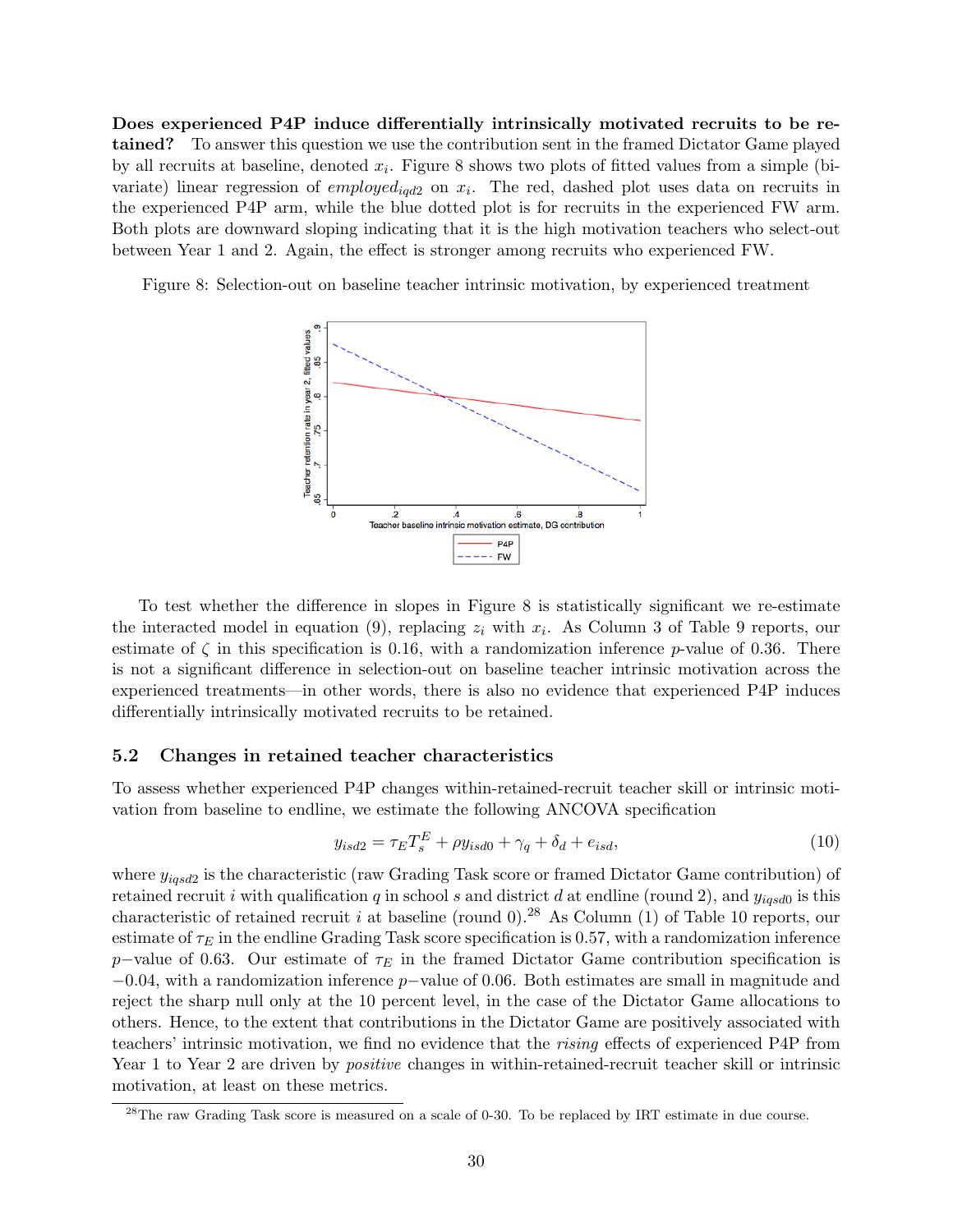|                 | Teacher score DG send |         |
|-----------------|-----------------------|---------|
| Experienced P4P | 0.57                  | $-0.04$ |
|                 | [0.63]                | [0.06]  |
| Observations    | 170                   | 169     |

Table 10: Recruit characteristics at endline

Notes: RI p-values in brackets, representing 2,000 draws of the experienced treatment. All specifications include controls for district and subject-of-qualification.

## 5.3 Decomposing the total effect of P4P in Year 2

The total effect of the P4P contract in Year 2 combines both the advertised and experienced impacts:  $\tau_A + \tau_E$ . Our estimate is  $0.05\sigma + 0.16\sigma = 0.21\sigma$  which is statistically significant at the 1 percent level, as indicated in Figure 6. Given our two-tier experimental design, we can say unequivocally that nearly a quarter of the total effect of P4P in Year 2 is accounted for by selection-in at the recruitment stage—a compositional margin that is not typically identified by studies of performance-pay. The remainder of the total effect could be due to selection-out at the retention stage, changes in teacher skill within-retained recruits, changes in effort, or all three. We cannot exploit a design feature to disentangle these effects and so instead turn to the results in Section 5.1 and 5.2. On this basis, it seems unlikely that our estimate of  $\tau_E$  is driven by selectionout at the retention stage—the compositional margin famously highlighted by Lazear (2000). A teacher's baseline Grading Task score is arguably a more plausible driver of pupil learning than his/her baseline intrinsic motivation as measured by the framed Dictator Game contribution. And we find statistically significant selection-out of low baseline skill teachers in the experienced FW arm but not in the experienced P4P arm. If anything, selection-out runs the wrong way to explain  $\tau_E$ . In view of Table 10, it also seems unlikely that  $\tau_E$  is driven by a change in teacher skill from baseline to endline within-retained recruits. We therefore attribute the remaining three quarters of the total effect of the P4P contract in Year 2 to increased effort on-the-job. Of course, this effort margin is net of any motivational crowding out from P4P. To the extent that contributions in the Dictator Game are positively associated with teachers intrinsic motivation, Table 10 suggests that this potential countervailing effect is small in our context.

## 6 Conclusion

This study has reported on the results of a randomized, controlled trial designed to test for both the compositional and effort-margin responses of a pay-for-performance contract in Rwandan primary schools. The study's unique two-tier design allows us to decompose the total effect of performance pay into these constituent parts.

Drawing on a theoretical model we defined a narrow set of hypotheses to test in our pre-analysis plan, and used simulations on blinded data to develop high-powered tests of these hypotheses before carrying out the main analysis.

In terms of recruitment, we find that advertisement of the P4P contract changed the composition of the teaching workforce, drawing in individuals who were more money-oriented. Specifically, teachers recruited under P4P exhibit less other-regarding preferences in a framed dictator game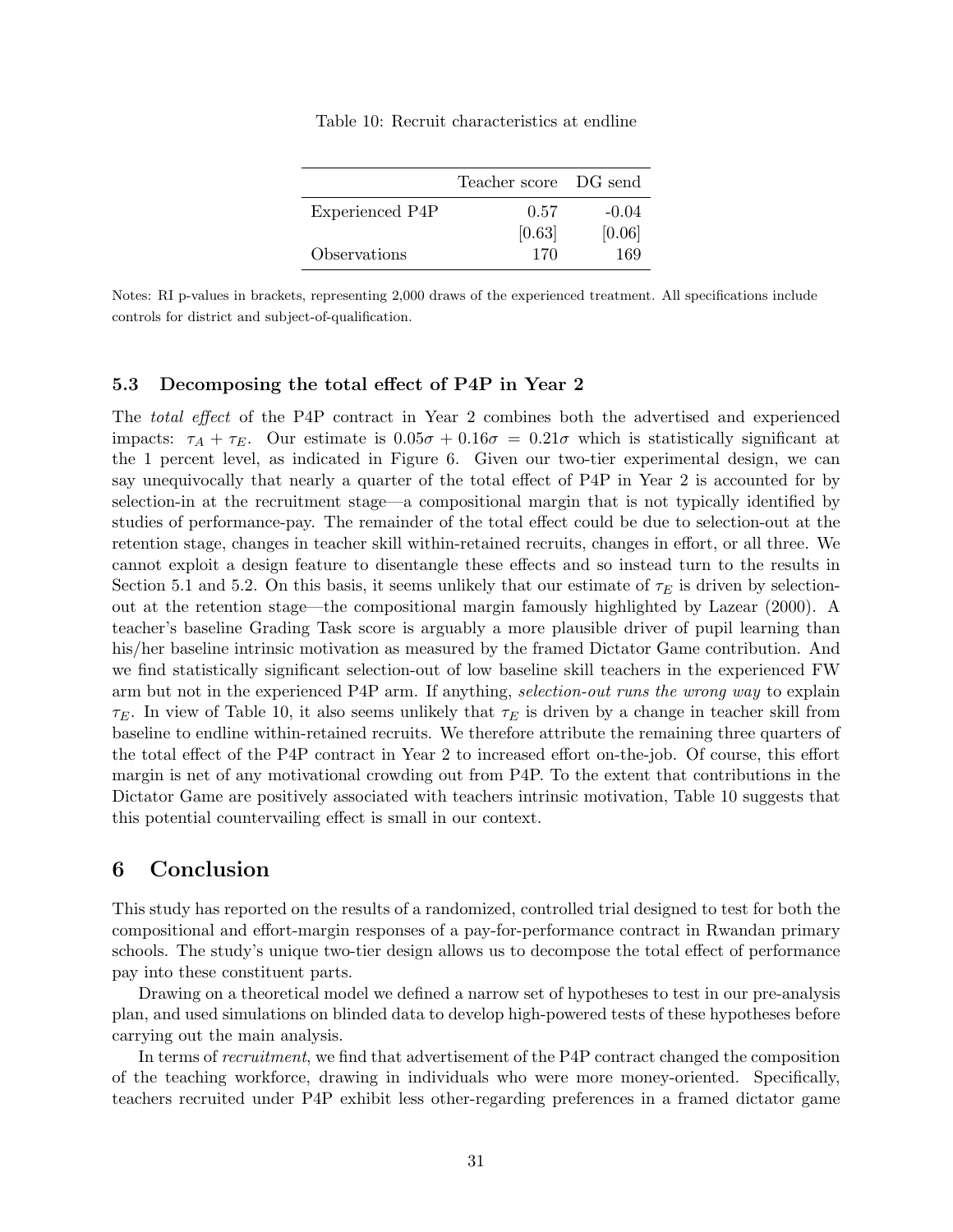designed to measure intrinsic motivation. However, these recruits were not less effective teachers. Pooled estimates of the impact of advertised P4P on teacher value added are precisely estimated, and close to zero. If anything, in the second year of the study—when differences in teaching efficacy among recruits emerge more clearly—there is a positive selection effect. Turning to the effort margin, we find significant and economically large effects of the experience of the P4P contract on learning outcomes. This learning gain is apparent both in traditionally constructed value added, as well as in the Barlevy-Neal percentile rank metric that was used in the P4P contract. It is further reflected by gains in both teacher presence and pedagogy, both of which were part of the composite '4P' performance metric. We find no statistically significant differences in teacher attrition across study schools, and detect no negative selection effects of P4P on this retention margin. In fact, qualitative evidence suggests the reverse: the P4P contract was popular among teachers. In a postevaluation survey, we asked teachers for their overall opinion about the idea of providing bonus payments on the basis of objective measures of performance. More than 1,300 teachers responded, of whom 78 percent had a favourable opinion of performance pay on such an objective basis.

In sum, we find that the recruitment, effort, and retention-margins of performance contracts combine to raise learning quality. In the second year of the study, we estimate the total effect of P4P to be 0.21 standard deviations of pupil learning. One quarter of this impact can be attributed to selection at the recruitment stage, with the remaining three-quarters arising from increased effort.

The interventions studied here were designed to be equivalent in their costs for salary. To consider the scope for scaling up such an approach, we note that the Government of Rwanda has recently decided to require standardized assessments at the end of each primary grade level. To the extent that the measurement of teachers' inputs might be undertaken by head teachers or other existing staff members at limited costs, this suggests that a P4P scheme like the one studied here could be implemented at scale in a manner that was effectively budget neutral.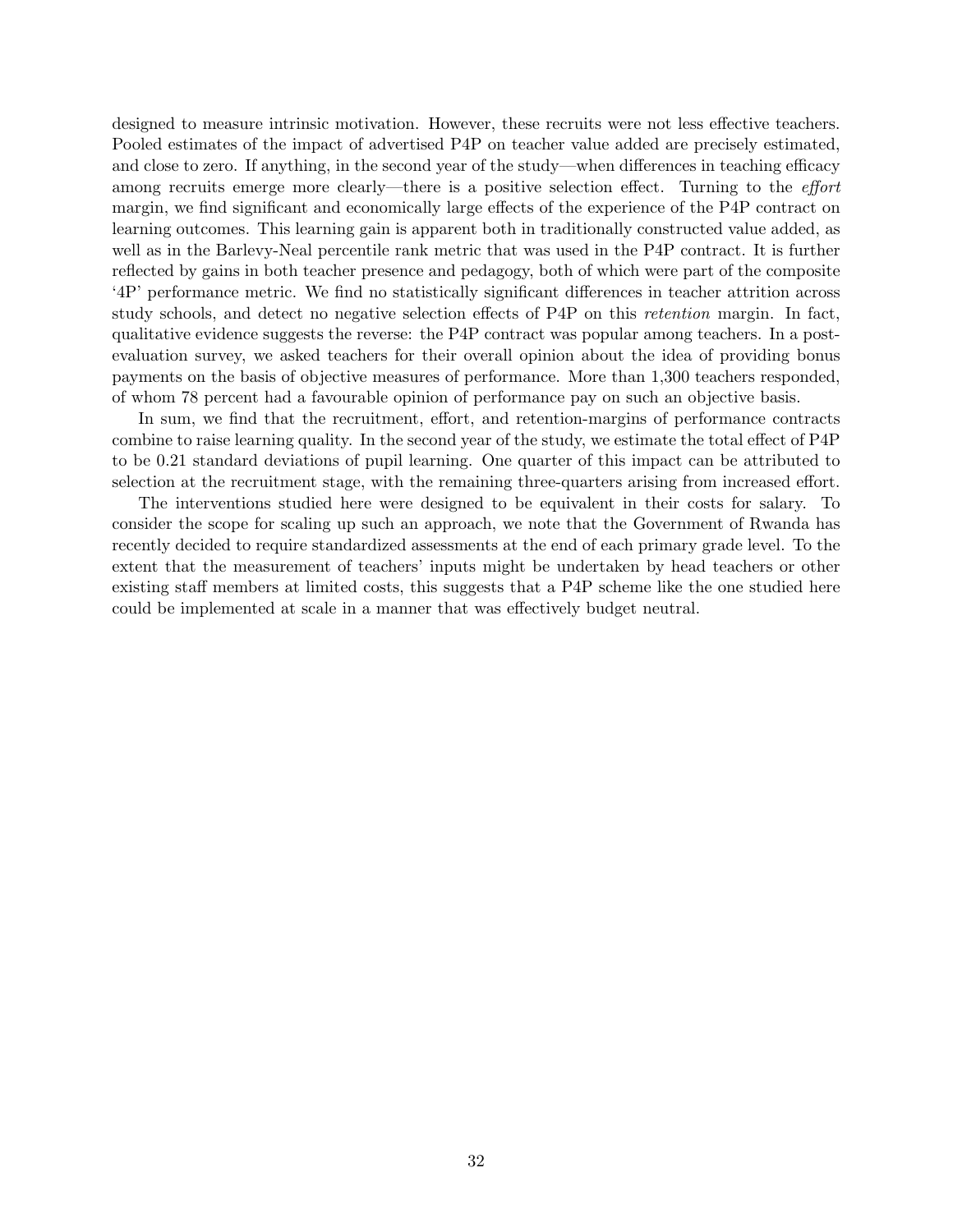## Acknowledgements

We thank counterparts at REB and MINEDUC for their advice and collaboration. We are grateful to Katherine Casey, David Evans, Dean Eckles, Frederico Finan, Macartan Humphreys, Pam Jakiela, Julien Labonne, David McKenzie, Berk Ozler, and Cyrus Samii for helpful conversations ¨ and comments. This project would not have been possible without the contributions of numerous IPA staff members, including Kris Cox, Stephanie De Mel, Olive Karekezi Kemirembe, Doug Kirke-Smith, Emmanuel Musafiri, and Phillip Okull. Claire Cullen, Robbie Dean, Ali Hamza, Gerald Ipapa, and Saahil Karpe provided excellent research assistance. Financial support for the research on this project was provided by the U.K. Department for International Development (DfID) via the International Growth Centre and the Economic Development and Institutions Programme, Oxford University's John Fell Fund, and the World Bank's Strategic Impact Evaluation Fund (SIEF) and REACH trust fund. The findings in this report are the opinions of the authors, and do not represent the opinions of the World Bank, its Executive Directors, or the governments they represent. All errors and omissions are our own.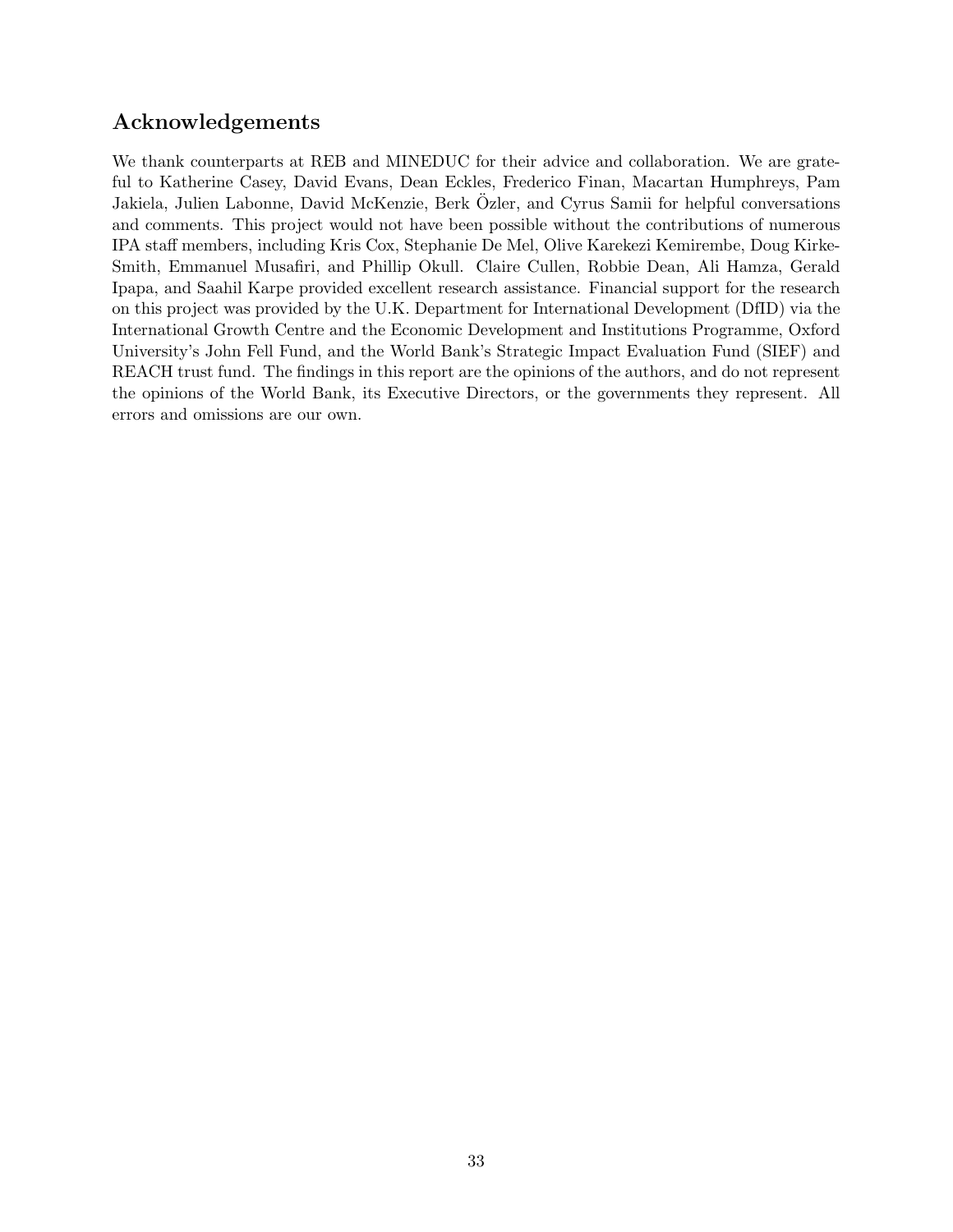## References

- Adnot, Melinda, Thomas Dee, Veronica Katz, and James Wyckoff, "Teacher turnover, teacher quality, and student achievement in DCPS," CEPA Working Paper No. 16-03 January 2016.
- Almlund, Mathilde, Angela Lee Duckworth, James Heckman, and Tim Kautz, "Personality psychology and economics," in E. A. Hanushek, S. Machin, and L. W  $\alpha\beta$ man, eds., Handbook of the Economics of Education, Vol. 4, Amsterdam: Elsevier, 2011, pp. 1–181.
- Anderson, Michael L and Jeremy Magruder, "Split-sample strategies for avoiding false discoveries," NBER Working Paper No. 23544 6 2017.
- Ashraf, Nava, James Berry, and Jesse M Shapiro, "Can higher prices stimulate product use? Evidence from a field experiment in Zambia," AER, December 2010, 100 (5), 2382-2413.
- $\overline{\phantom{a}}$ , Oriana Bandiera, and Scott S Lee, "Do-gooders and go-getters: Selection and performance in public service delivery," Working paper June 2016.
- Barlevy, Gadi and Derek Neal, "Pay for percentile," American Economic Review, August 2012, 102 (5), 1805–1831.
- Basinga, Paulin, Paul J Gertler, Agnes Binagwaho, Agnes L B Soucat, and Christel M J Vermeersch, "Effect on maternal and child health services in Rwanda of payment to primary health-care providers for performance: an impact evaluation," Lancet, April 2011, 377  $(9775), 1421 - 1428.$
- **B**énabou, Roland and Jean Tirole, "Intrinsic and Extrinsic Motivation," Review of Economic Studies, 2003, 70, 489–520.
- Binswanger, Hans P, "Attitudes toward risk: Experimental measurement in rural India," American Journal of Agricultural Economics, August 1980, 62 (3), 395–407.
- Bold, Tessa, Deon Filmer, Gayle Martin, Ezequiel Molina, Brian Stacy, Christophe Rockmore, Jakob Svensson, and Waly Wane, "Enrollment without learning: Teacher effeort, knowledge, and skill in primary schools in Africa," Journal of Economic Perspectives, Summer 2017, 31 (4), 185–204.
- Buser, Thomas, Muriel Niederle, and Hessel Oosterbeek, "Gender, competitiveness, and career chocies," Quarterly Journal of Economics, 8 2014, 129 (3), 1409–1447.
- Callen, Michael, Saad Gulzar, Ali Hasanain, Yasir Khan, and Arman Rezaee, "Personalities and public sector performance: Evidence from a health experiment in Pakistan," NBER Working Paper No. 21180 4 2018.
- Chetty, Raj, John N Friedman, and Jonah E Rockoff, "Measuring the impacts of teachers I: Evaluating bias in teacher value-added estimates," American Economic Review, 2014.
- $\ldots$ , and  $\ldots$ , "Measuring the impacts of teachers II: Teacher value-added and student outcomes in adulthood," American Economic Review, September 2014, 104 (9), 2633–2679.
- Chingos, Matthew M and Martin R West, "Do more effective teachers earn more outside the classroom?," Education Finance and Policy, 2012, 7 (1), 8–43.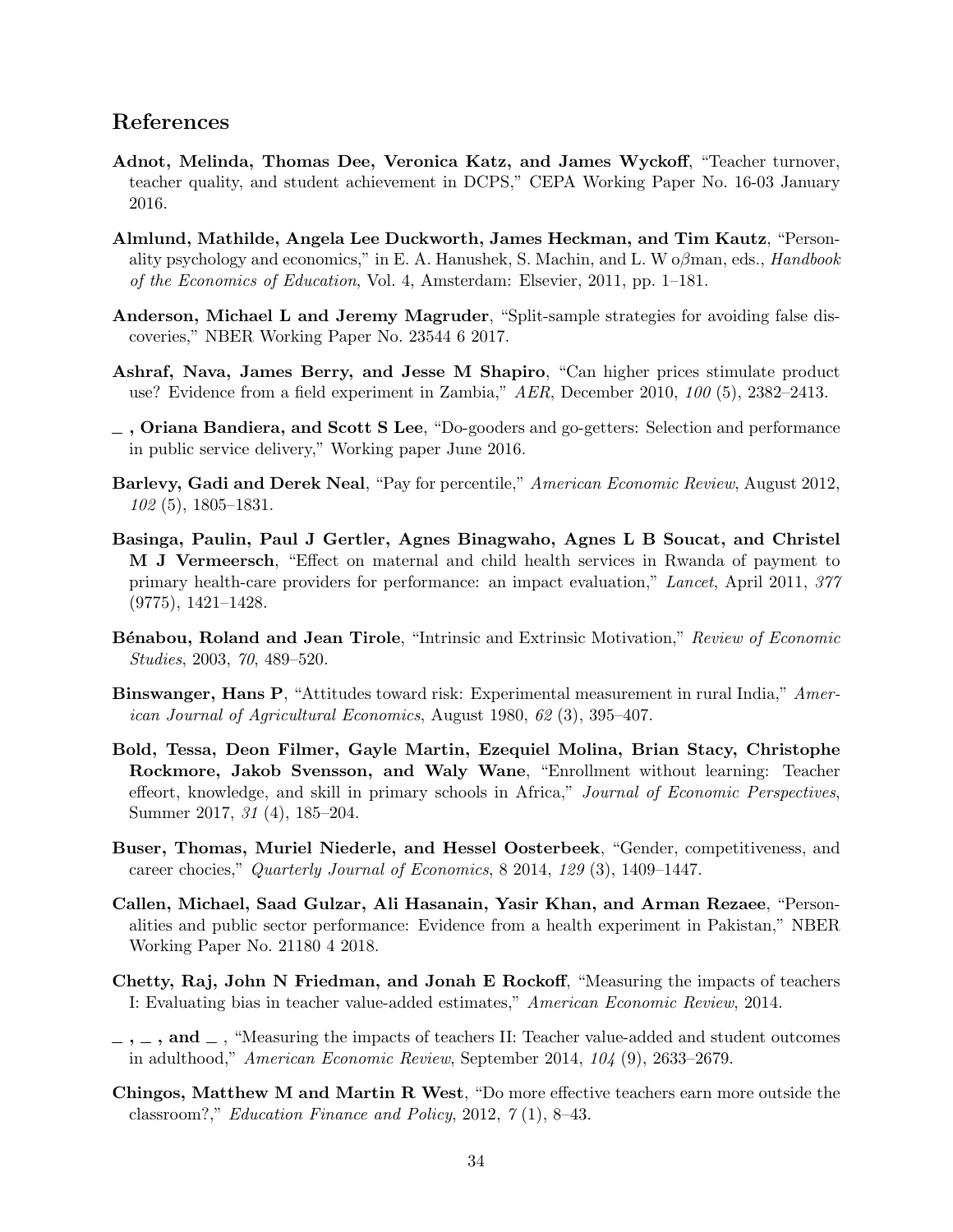- Clotfelter, Charles, Elizabeth Glennie, Helen Ladd, and Jacob Vigdor, "Would higher salaries keep teachers in high-poverty schools? Evidence from a policy intervention in North Carolina," Journal of Public Economics, 2008, 92, 1352–1370.
- Cohen, Jessica and Pascaline Dupas, "Free distribution or cost-sharing? Evidence from a Randomized Malaria Prevention Experiment," Quarterly Journal of Economics, February 2010,  $125(1), 1-45.$
- Dal Bó, Ernesto, Frederico Finan, and Martin Rossi, "Strengthening state capabilities: The role of financial incentives in the call to public service," Quarterly Journal of Economics, 2013, 128 (3), 1169–1218.
- Danielson, Charlotte, *Enhancing professional practice: A framework for teaching*, 2 ed., Alexandria, VA: Association for Supervision and Curriculum Development, 2007.
- Dee, Thomas and James Wyckoff, "Incentives, selection, and teacher performance: Evidence from IMPACT," Journal of Policy, 2015, 34 (2), 267–297.
- Delfgaauw, Josse and Robert Dur, "Incentives and Workers' Motivation in the Public Sector," Economic Journal, January 2007, 118 (525), 171–191.
- Deserranno, Erika, "FInancial incentives as ssignal: Experimental evidence from the recruitment of village promoters in Uganda," Working paper January 2017.
- Donato, Katherine, Grannt Miller, Manoj Mohanan, Yulya Truskinovsky, and Marcos Vera-Hernández, "Personality traits and performance contracts: Evidence from a field experiment among maternity care providers in India," American Economic Review, 2017, 107  $(5), 506-510.$
- Eckel, Catherine C and Philip J Grossman, "Forecasting risk attitudes: An experimental study using actual and forecast gamble choices," *Journal of Economic B*, 2008,  $68$  (1), 1–17.
- EunYi Chung and Joseph P Romano, "Exact and asymptotically robust permutation tests," The Annals of Statistics, 2013, 41 (2), 488–507.
- Fafchamps, Marcel and Julien Labonne, "Using split samples to improve inference on causal effects," Political Analysis, 2017, 25, 465–482.
- Figlio, David N and Lawrence W Kenny, "Individual teacher incentives and student performance," Journal of Public Economics, 2007, 91, 901–914.
- Fryer, Roland G, "Teacher incentives and student achievement: Evidence from New York City public schools," Journal of Labor Economics, 2013, 31 (2), 373–407.
- $\Box$ , Steven D Levitt, John List, and Sally Sadoff, "Enhancing the efficiency of teacher incentives through loss aversion," NBER Working Paper 18237 2012.
- Gensowski, Miriam, "Personality, IQ, and lifetime earnings," Labour Economics, 2017, 51, 170– 183.
- Gilligan, Dan, Naureen Karachiwalla, Ibrahim Kasirye, Adrienne Lucas, and Derek Neal, "Educator Incentives and Educational Triage in Rural Primary Schools," NBER Working Paper No. 24911 August 2018.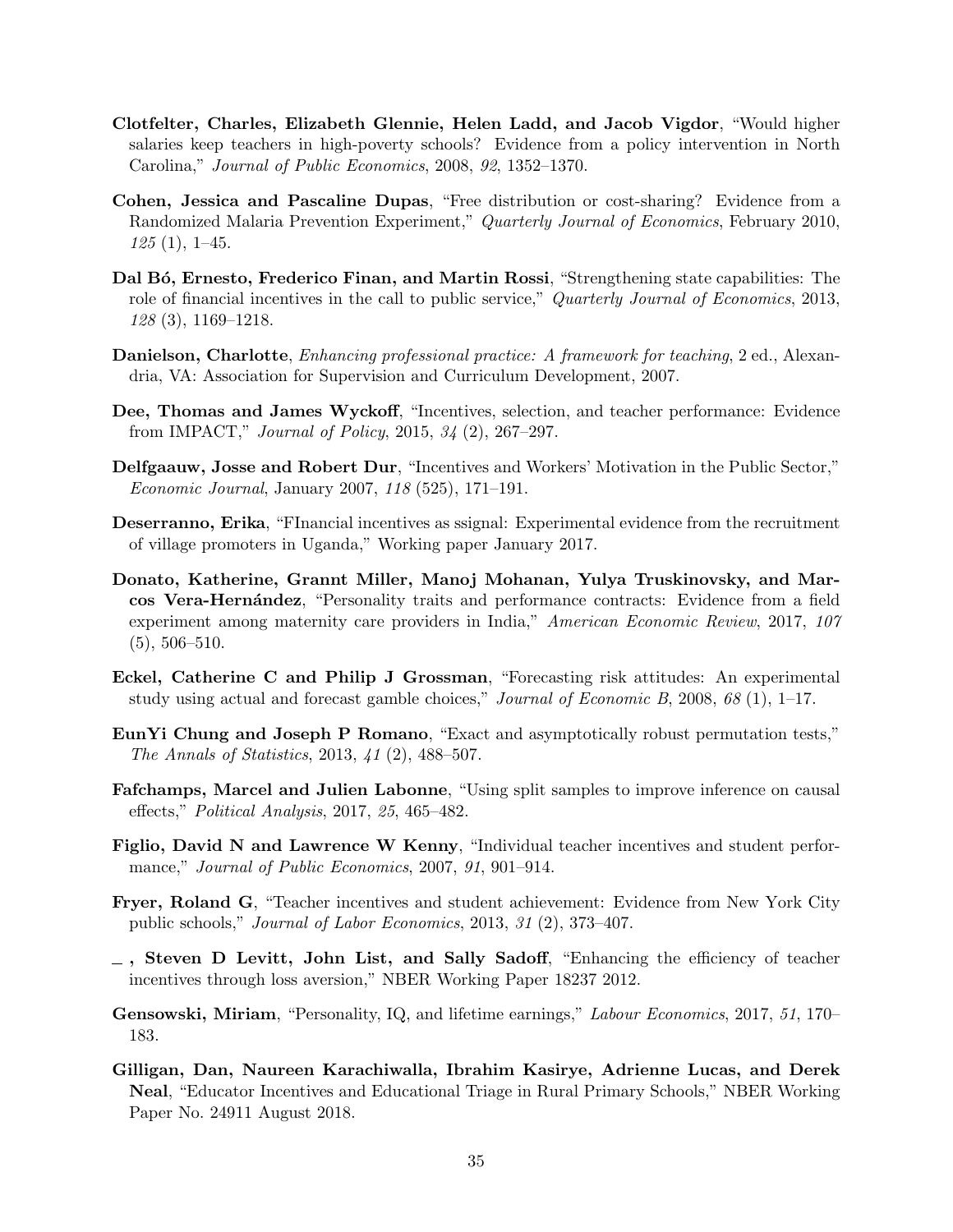- Glewwe, Paul, Nauman Ilias, and Michael Kremer, "Teacher incentives," American Economic Journal: Applied Economics, July 2010, 2 (3), 205–227.
- Goodman, Sarena F and Lesley J Turner, "The design of teacher incentive pay and educational outcomes: Evidence from the New York City bonus program," Journal of Labor Economics, 2013, 31 (2), 409–420.
- Hanushek, Eric A and Ludger Woessmann, "Do better schools lead to more growth? Cognitive skills, economic outcomes, and causation," Journal of Economic Growth, 2012, 17, 267–321.
- Humphreys, Macartan, Raul Sanchez de la Sierra, and Peter van der Windt, "Fishing, commitment, and communication: A proposal for comprehensive nonbinding research Registration," Political Analysis, 2013, 21 (1), 1–20.
- Imberman, Scott A and Michael F Lovenheim, "Incentive strength and teacher productivity: Evidence from a group-based teacher incentive system," Review of Economics and Statistics, 2015, 97 (2), 364–386.
- John, Oliver P, "The 'Big Give' factor taxonomy: dimensions of personality in the natural language and questionnaires," in L. A. Pervin, ed., Handbook of personality: Theory and research, New York, NY: Guilford Press, 1990, pp. 66–100.
- Kahneman, Daniel, Jack L Knetsch, and Richard Thaler, "Fairness as a constraint on profit seeking: Entitlements in the market," American Economic Review, September 1986, 76  $(4), 728 - 741.$
- Karlan, Dean and Jonathan Zinman, "Observing unobservables: Identifying information asymmetries with a consumer credit field experiment," Econometrica, November 2009, 77 (6), 1993—2008.
- Kremer, Michael and Alaka Holla, "Improving education in the developing world: What have we learned from randomized evaluations?," Annual Review of Economics, 2009, 1, 513–542.
- Lavy, Victor, "Performance pay and teachers' effort, productivity, and grading ethics," American Economic Review, 2009, 99 (5), 1979–2011.
- Lazear, Edward P, "Performance Pay and Productivity," American Economic Review, December 2000, 90 (5), 1346–1361.
- $\ldots$ , "Teacher incentives," Swedish Economic Policy Review, 2003, 10 (3), 179–214.
- Lin, Winston, Donald P Green, and Alexander Coppock, "Standard operating procedures for Don Green's lab at Columbia," 2016.
- Loyalka, Prashant, Sean Sylvia, Chengfang Liu, James Chu, and Yaojiang Shi, "Pay by Design: Teacher Performance Pay Design and the Distribution of Student Achievement," Journal of Labour Economics, forthcoming.
- Mbiti, Isaac, Mauricio Romero, and Youdi Schipper, "Designing Teacher Performance Pay Programs: Experimental Evidence from Tanzania," Working Paper 2018.
- Muralidharan, Karthik, "Long-term effects of teacher performance pay: Experimental evidence from India," Unpublished, UCSD April 2012.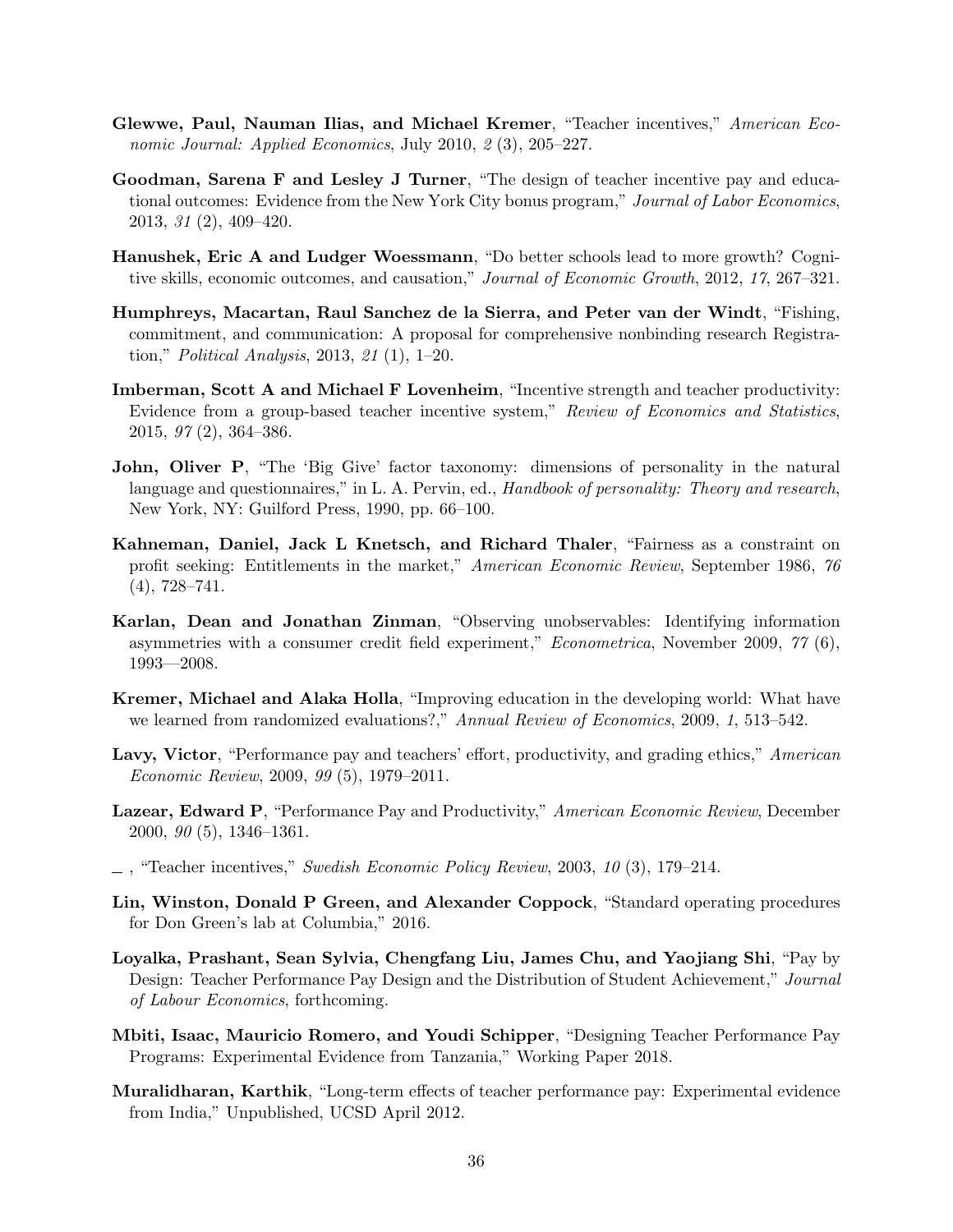- and Venkatesh Sundararaman, "Teacher performance pay: Experimental evidence from India," Journal of Political Economy, February 2011, 119 (1), 39–77.
- Neal, Derek, "The Design of Performance Pay in Education," NBER Working Paper No. 16710 January 2011.
- Niederle, Muriel and Lise Vesterlund, "Do women shy away from competition? Do men compete too much?," Quarterly Journal of Economics, 8 2007, 122 (3), 1067–1101.
- Olken, Benjamin A, "Promises and perils of pre-analysis plans," Journal of Economic Perspectives, 2015, 29 (3), 61–80.
- Rosenbaum, Paul R, Design of Observational Studies, New York: Springer-Verlag, 2010.
- Rothstein, Jesse, "Teacher quality policy when supply matters," American Economic Review, 2015, 105 (1), 100–130.
- Sojourner, Aaron J, Elton Mykerezi, and Kristine L West, "Teacher pay reform and productivity: Panel data evidence from adoptions of Q-Comp in Minnesota," Journal of Human Resources, 2014, 49 (4), 945–981.
- Springer, Matthew G, Dale Ballou, Laura Hamilton, Vi-Nhuan Le, J R Lockwood, Daniel F McCaffrey, Matthew Pepper, and Brian M Stecher, "Teacher pay for performance: Experimental evidence from the project on incentives in teaching," National Center on Performance Incentives 2010.
- Stallings, Jane A, Stephanie L Knight, and David Markham, "Using the Stallings Observation System to investigate time on task in four countries," World Bank Report No. 92558 2014.
- Woessmann, Ludger, "Cross-country evidence on teacher performance pay," Economics of Education Review, 2011, 30, 404–418.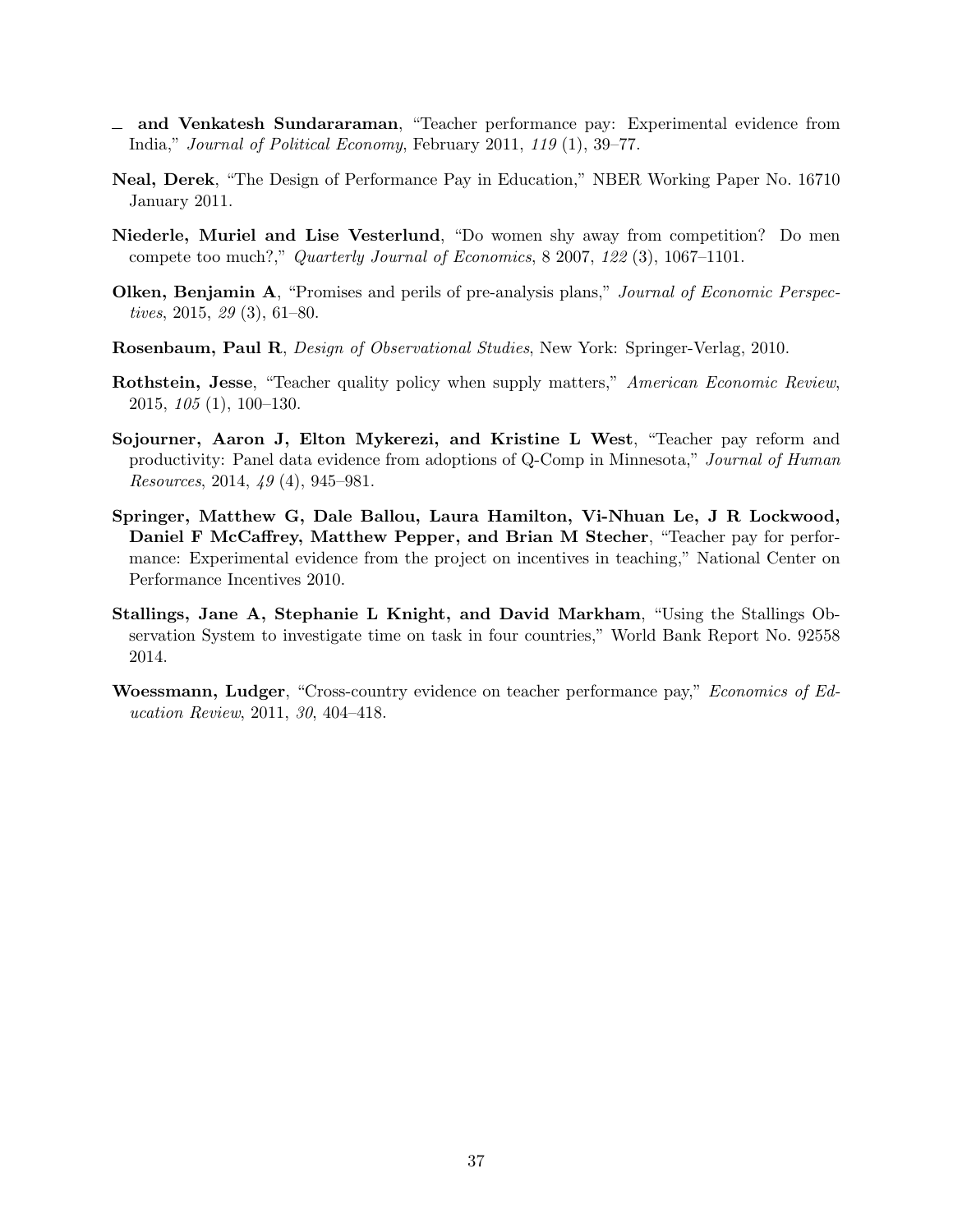## Appendix A Theory

This appendix sets out a simple theoretical framework that closely mirrors the experimental design described in Section 2. We used this framework as a device to organize our thinking when choosing what hypotheses to test in our pre-analysis plan (as distinct from the blinded data that we used when choosing how to test). Specifically, the framework helped us to make concrete terms frequently used in the literature, such as 'teacher skill', 'teacher intrinsic motivation', 'selection', and 'incentives', and to develop distinct tests for the compositional (selection) and effort (incentive) margin effects on teacher performance. Note that we did not view the framework as means to deliver sharp predictions for one-tailed tests.

#### Model

Preferences Individuals are risk neutral and care about compensation w and effort e. Effort costs are sector-specific. Payoffs in the education sector are given by

$$
V^{E}(w, e) = w - e^{2} + \tau \cdot e,
$$

while payoffs in any other sector are given by

$$
V^O(w, e) = w - e^2.
$$

Here, we think of  $\tau \geq 0$  as *intrinsic motivation*, one dimension of an individual's 'type'. Irrespective of where an individual works, her effort generates a performance metric

$$
m=e\cdot\theta+\varepsilon.
$$

The parameter  $\theta \geq 1$  can be thought of as *ability*, a second dimension of an individual's type.

Contracts As described in the Study Design section, individuals belong to one of four subgroups, as shown in the 2x2 matrix below.

$$
\begin{tabular}{c} Advertised \\ FW & P4P \\ Experienced & FW & a & b \\ P4P & c & d \end{tabular}
$$

Different compensation schemes are available depending on advertised treatment status. In the advertised P4P treatment, individuals choose between: (i) an education contract of the form,  $w^G + B$ if  $m \geq \bar{m}$ , or  $w^G$  otherwise; and (ii) an outside option of the form  $w^0$  if  $m \geq \underline{m}$ , or 0 otherwise. In the *advertised FW treatment*, individuals choose between: (i) an education contract of the form  $w^F$ ; and (ii) the same outside option. In our experiment, the bonus,  $B$ , was valued at RWF 100,000, and the fixed-wage contract  $w^F$  exceeded guaranteed income in the P4P contract  $w^G$  by RWF 20,000. We assume that  $w^O > B$  and  $w^G + B > w^O > w^F$ . The relationship between the performance metric and compensation in the three contractual options is illustrated in Figure A.1.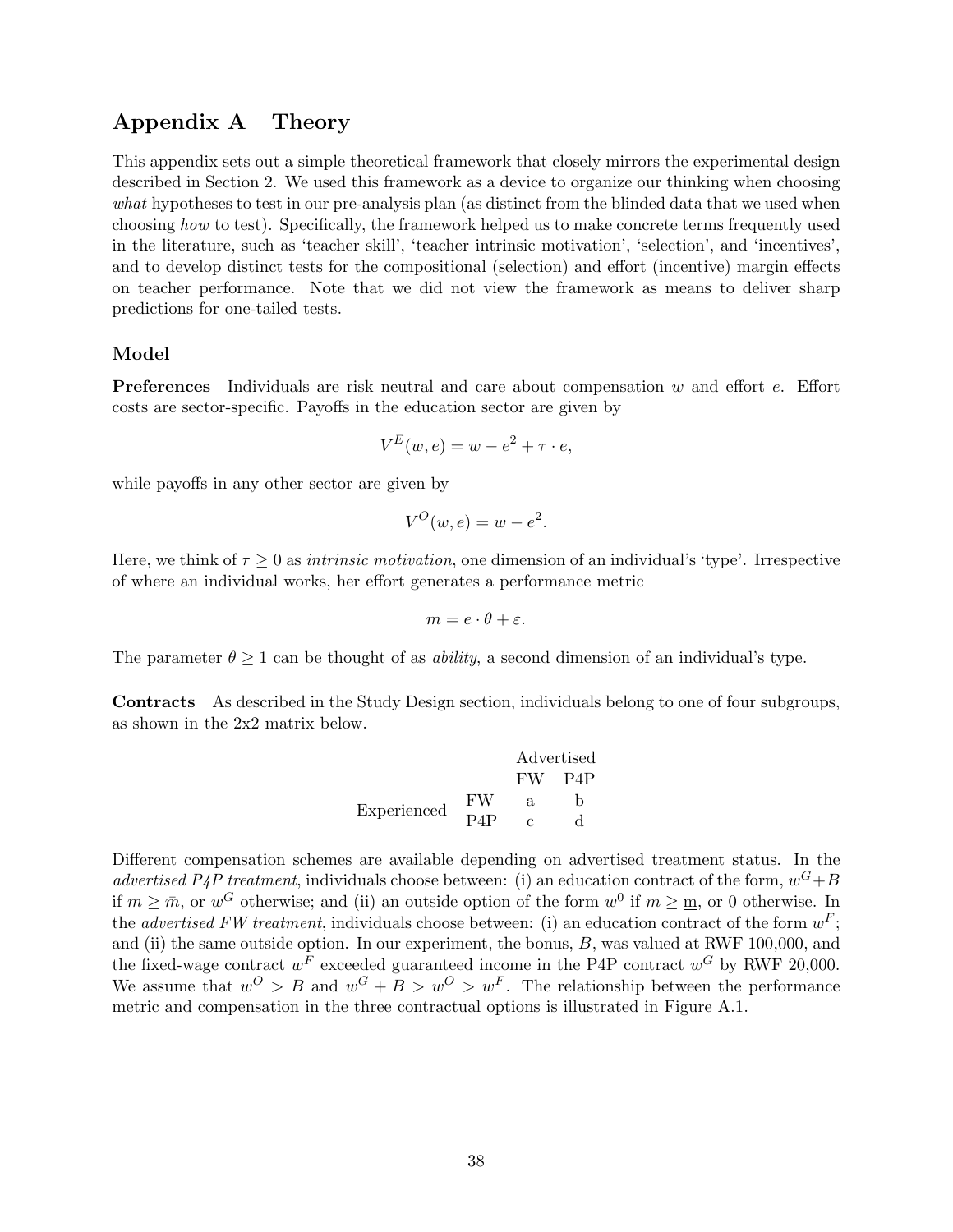



The timing of the game is as follows.<sup>29</sup>

- 1. Outside options and education contract offers are announced.
- 2. Nature chooses type  $(\tau, \theta)$ .
- 3. Individuals observe their type  $(\tau, \theta)$ , and choose which sector to appply to.
- 4. Employers hire applicants.
- 5. Surprise re-randomization occurs.
- 6. Individuals make effort choice e.
- 7. Performance metric m is realized, with  $\varepsilon \sim U[\underline{\varepsilon}, \overline{\varepsilon}]$ .
- 8. Compensation paid in line with (experienced) contract offers.

### Analysis

As usual, we solve backwards, starting with effort choices.

Effort incentives Effort choices under the three compensation schemes are:

$$
e^{F} = \tau/2
$$

$$
e^{P} = \frac{\theta B}{2(\bar{\varepsilon} - \underline{\varepsilon})} + \tau/2
$$

$$
e^{O} = \frac{\theta w^{O}}{2(\bar{\varepsilon} - \underline{\varepsilon})}.
$$

We make two observations. First, intuitively, effort incentives are higher under P4P than under FW. Second, effort in the teacher performance contract,  $e^P$ , is only higher than effort in the outside option,  $e^{O}$ , if intrinsic motivation  $\tau$  is sufficiently high. Notice this result arises because the outside option—perhaps usefully thought of as a private-sector job—has greater wage flexibility than the standard teaching contract. The ordering  $B < w^O$  captures the greater stakes in the private-sector contract.

 $^{29}$ For simplicity, we begin by assuming that there is no systematic demand-side selection: employers hire at random.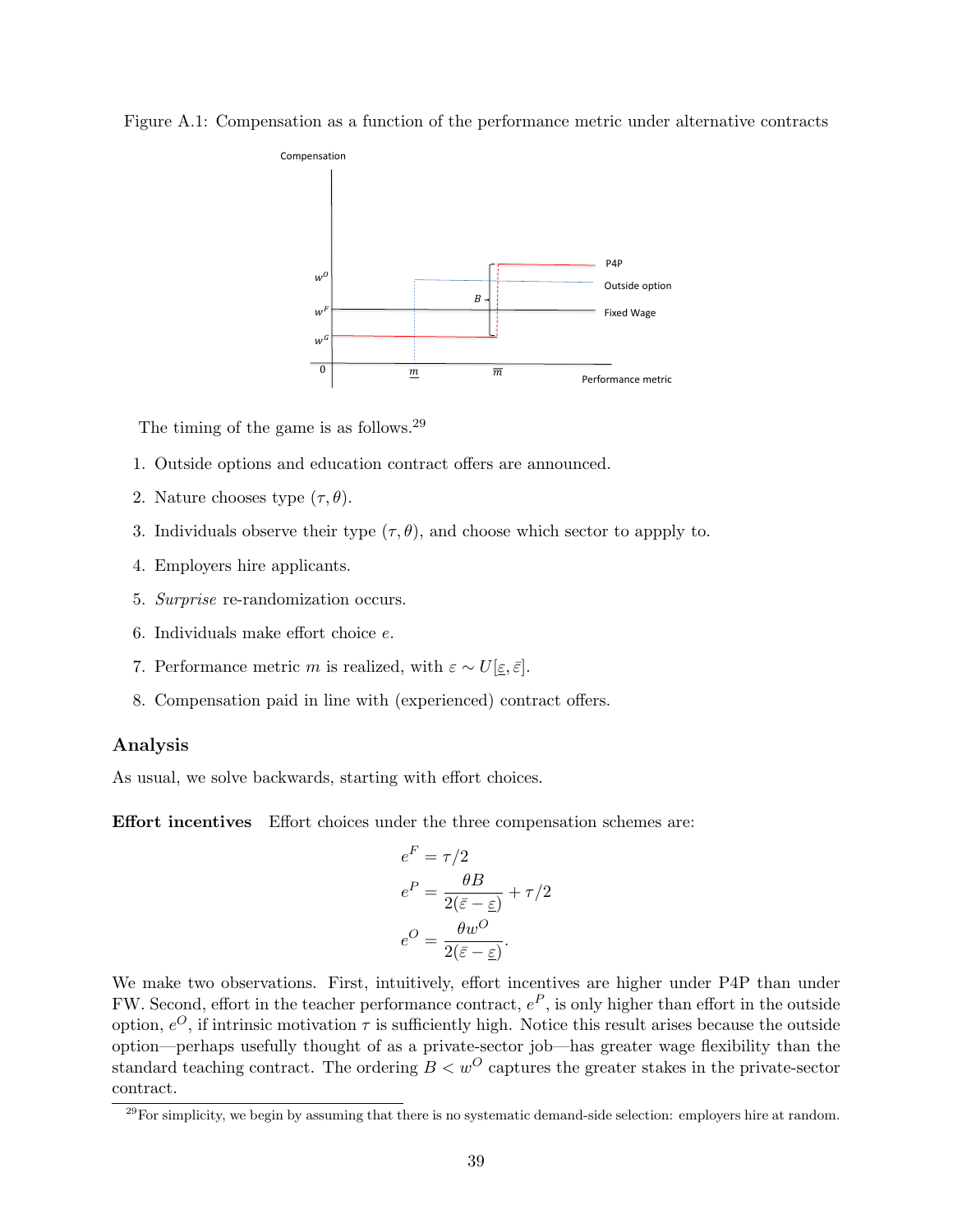



**Supply-side selection** Starting with the advertised P4P treatment, for a given  $\theta$ , we can define a motivational type  $\tau^*$  who is indifferent between sectors:

$$
\Pr\left[\theta e^{P} + \varepsilon > \bar{m}\right] \cdot B + w^{G} - (e^{P})^{2} + \tau^{*} e^{P} = \Pr\left[\theta e^{O} + \varepsilon > \underline{m}\right] \cdot w^{O} - (e^{O})^{2}.
$$

Similarly, in the advertised FW treatment, for a given  $\theta$ , we can define a motivational type  $\tau^{**}$  who is indifferent between sectors:

$$
w^F - (e^F)^2 + \tau^{**} = \Pr[\theta e^O + \varepsilon > m] \cdot w^O - (e^O)^2.
$$

Figure A.2 illustrates these selection patterns, for a numerical example with  $\varepsilon = -5$ ,  $\varepsilon = 5$ ,  $m = 1$ ,  $\bar{m} = 4.5, w^O = 50, B = 40, w^G = 15.$  Here, we see a case of positive selection on intrinsic motivation and negative selection on ability under both treatments. But less negative selection on ability under P4P than under FW. Given the single crossing of  $\tau^{**}(\theta)$  and  $\tau^{*}(\theta)$  (and distributional assumptions), we have:

$$
\tau^P \equiv \mathcal{E}[T|T > \tau^*(\Theta)] > \tau^F \equiv \mathcal{E}[T|T > \tau^{**}(\Theta)]
$$
\n
$$
\theta^P \equiv \mathcal{E}[\Theta|T > \tau^*(\theta)] > \theta^F \equiv E[\Theta|T > \tau^{**}(\Theta)].
$$

In this case, both expected intrinsic motivation and expected ability are higher among P4P applicants than among FW applicants.

#### Empirical implications

Our basic framework formalizes two claims circulating in the survey literature (e.g., Dal Bó and Finan 2016). The first is that P4P creates *incentives*: for a given  $(\tau, \theta)$  type, on-the-job effort is higher under P4P than FW,  $e^P > e^F$ . The second, and of more relevance for this paper, is that P4P induces selection at the recruitment stage: at the time of application, average intrinsic motivation and average skill are higher among individuals recruited under P4P than FW,  $\tau^P > \tau^F$ and  $\theta^P > \theta^F$ .<sup>30</sup>

A central contribution of this paper is that, by virtue of our two-tiered RCT, we can isolate selection in one of our observable measures, namely the incentivised performance metric  $m$ . Specifically, using the 2x2 treatment matrix, we can define two selection effects. First, the compositional

 $30$ It is worth noting that most of the prior literature does not distinguish explicitly between selection at the recruitment stage and selection at the retention stage, as we plan to do across our two papers.